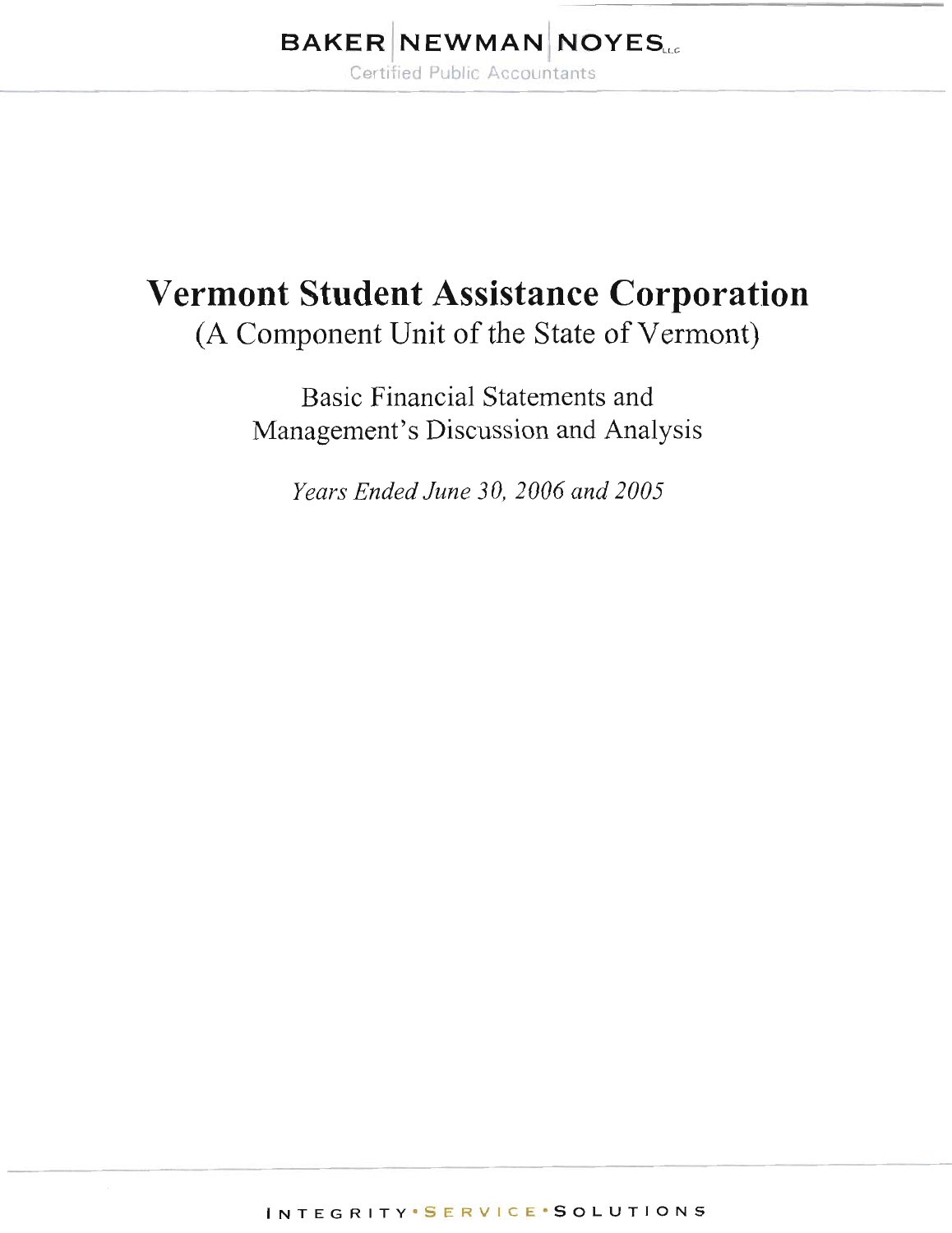(A Component Unit of the State of Vermont)

# BASIC FINANCIAL STATEMENTS AND MANAGEMENT'S DISCUSSION AND ANALYSIS

Years Ended June 30, 2006 and 2005

# TABLE OF CONTENTS

|                                                            | Page(s)   |
|------------------------------------------------------------|-----------|
| <b>Independent Auditors' Report</b>                        | 1         |
| Management's Discussion and Analysis                       | $2 - 11$  |
| <b>Basic Financial Statements:</b>                         |           |
| <b>Statements of Net Assets</b>                            | $12 - 13$ |
| Statements of Revenues, Expenses and Changes in Net Assets | 14        |
| <b>Statements of Cash Flows</b>                            | $15 - 16$ |
| Statements of Fiduciary Net Assets – Agency Funds          | 17        |
| <b>Notes to Financial Statements</b>                       | $18 - 37$ |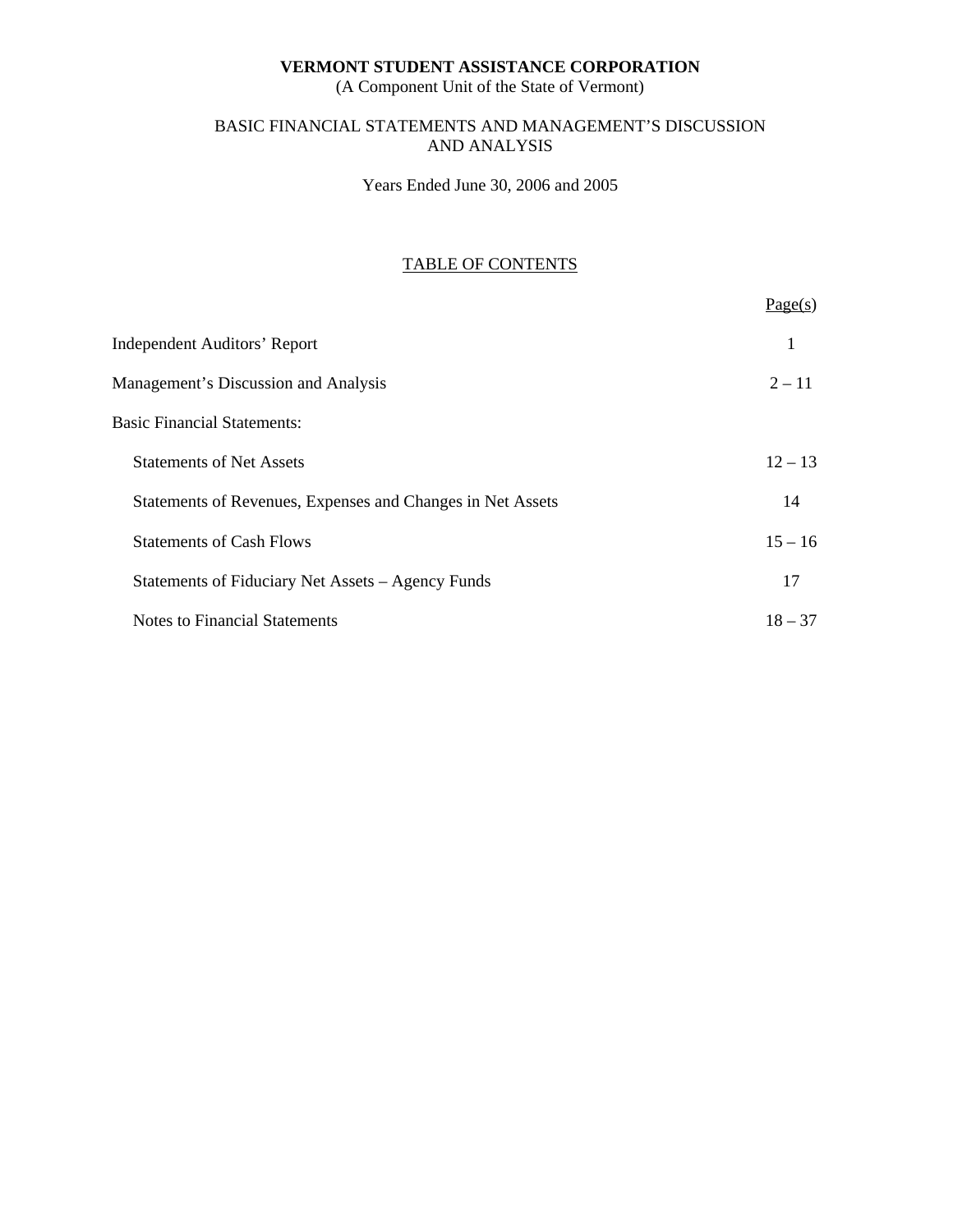# **BAKER NEWMAN NOYES...**

Certified Public Accountants

# **INDEPENDENT AUDITORS' REPORT**

The Board of Directors Vermont Student Assistance Corporation

We have audited the accompanying basic financial statements of the Vermont Student Assistance Corporation, a component unit of the State of Vermont, as of and for the years ended June 30, 2006 and 2005, as listed in the accompanying table of contents. These financial statements are the responsibility of the Vermont Student Assistance Corporation's management. Our responsibility is to express an opinion on these financial statements based on our audits.

We conducted our audits in accordance with auditing standards generally accepted in the United States of America and the standards applicable to financial audits contained in Government Auditing Standards issued by the Comptroller General of the United States. Those standards require that we plan and perform the audits to obtain reasonable assurance about whether the financial statements are free of material misstatement. An audit includes examining, on a test basis, evidence supporting the amounts and disclosures in the financial statements. An audit also includes assessing the accounting principles used and significant estimates made by management, as well as evaluating the overall financial statement presentation. We believe that our audits provide a reasonable basis for our opinion.

In our opinion, the basic financial statements referred to above present fairly, in all material respects, the financial position of the Vermont Student Assistance Corporation, as of June 30, 2006 and 2005, and the changes in its financial position and its cash flows, for the years then ended in conformity with accounting principles generally accepted in the United States of America.

In accordance with Government Auditing Standards, we have also issued our report dated September 15, 2006, on our consideration of Vermont Student Assistance Corporation's internal control over financial reporting and our tests of its compliance with certain provisions of laws, regulations, contracts and grant agreements and other matters. The purpose of that report is to describe the scope of our testing of internal control over financial reporting and compliance and the results of that testing and not to provide an opinion on the internal control on financial reporting or on compliance. That report is an integral part of an audit performed in accordance with Government Auditing Standards, and should be considered in assessing the results of our audit.

Management's Discussion and Analysis on pages  $2 - 11$  is not a required part of the basic financial statements but is supplementary information required by accounting principles generally accepted in the United States of America. We have applied certain limited procedures to the 2006 and 2005 information, which consisted principally of inquiries of management regarding the methods of measurement and presentation of the required supplementary information. However, we did not audit the information and express no opinion on it.

Portland, Maine September 15, 2006

Baher Hewrman Elisyes

Limited Liability Company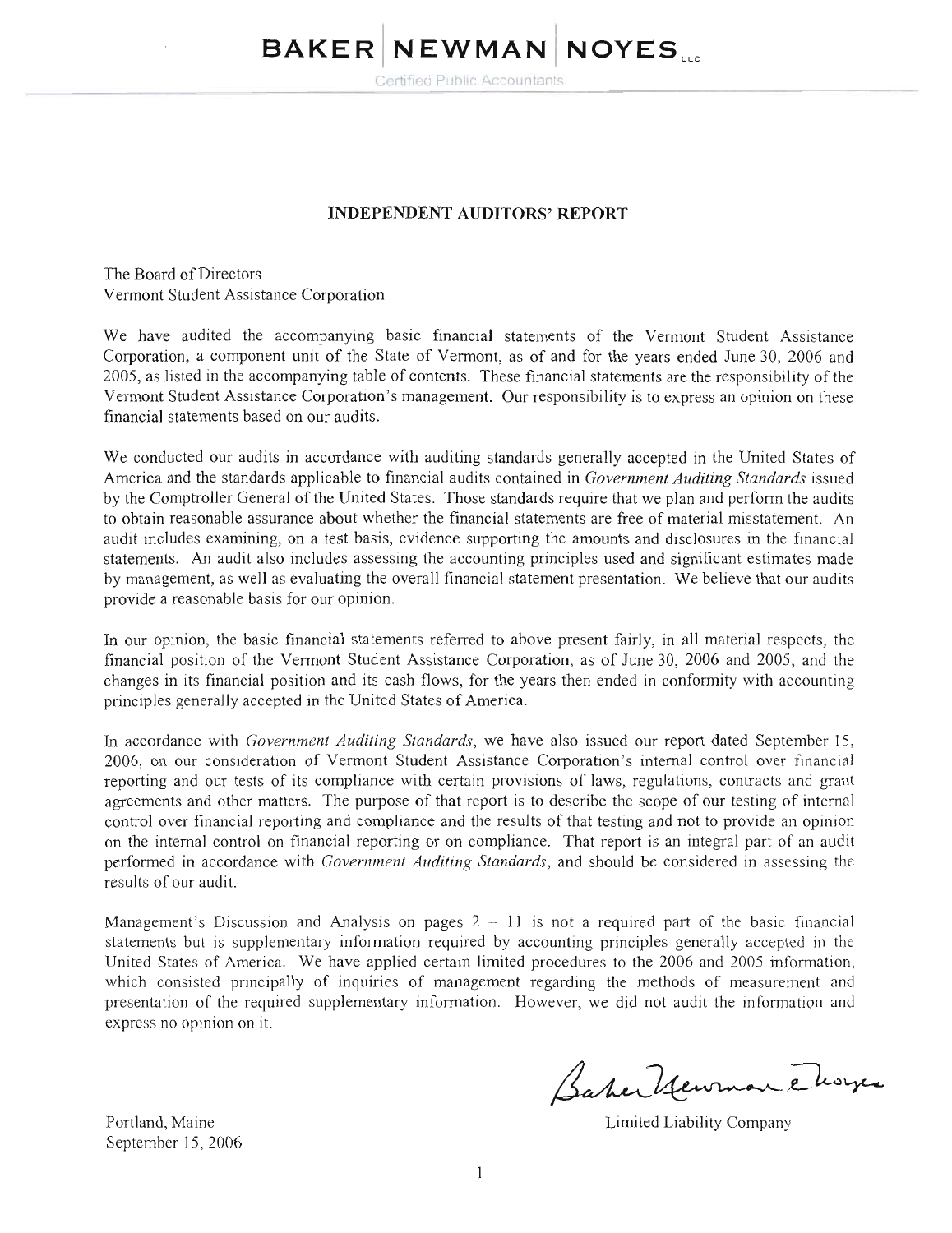(A Component Unit of the State of Vermont)

## MANAGEMENT'S DISCUSSION AND ANALYSIS

Years ended June 30, 2006 and 2005

The Vermont Student Assistance Corporation (VSAC or the Corporation) is a public non-profit corporation created by the State of Vermont to provide opportunities for Vermont residents to pursue post-secondary education. VSAC's mission is to ensure that all Vermonters have the necessary financial and informational resources to pursue their educational goals beyond high school. VSAC awards grants and scholarships, and guarantees, makes, finances and services education loans to students and parents. VSAC also administers student employment programs, outreach services to students and adults seeking post-secondary education opportunities. The Corporation also contracts with several schools and colleges in Vermont to serve as the financial aid office for the institution. Finally, VSAC manages the Vermont Higher Education Investment Plan.

VSAC administers the State grant program, funded by State appropriations, at no cost to the State. VSAC also administers and awards over 110 scholarship funds, including both scholarship funds held and managed by VSAC, and outside scholarships.

VSAC's education loan programs are financed through issuance of limited obligation bonds and are guaranteed by VSAC as a guarantor and/or reinsured by the U.S. Department of Education through the Federal Family Education Loan Program (FFELP). VSAC education loans are available to Vermont students attending both in-state and out-of-state institutions, and to students of Vermont institutions.

VSAC's outreach services are funded through a variety of federal grants, including GEAR UP and Talent Search, as well as through State grants, and general corporate support.

Management's Discussion and Analysis Report includes Fiscal 2006 and Fiscal 2005 information due to the fact that the Financial Statements include Fiscal 2006 and Fiscal 2005 information.

# **FISCAL 2006**

# Fiscal 2006 Highlights and Overall Financial Position

During the year ended June 30, 2006, VSAC provided over \$22.8 million in grants and scholarships to Vermont students.

VSAC originated over \$742.5 million in student loans, including new loans to students and parents and consolidation of existing loans. VSAC holds \$1.63 billion in education loans receivable at June 30, 2006.

VSAC returned over \$6.5 million in interest and principal rebates to students in its loan programs during fiscal 2006, and paid over \$600 thousand in fees on behalf of our borrowers.

VSAC's total net assets increased \$15 million to \$122.8 million.

#### The Financial Statements

VSAC's financial statements are a series of reports that detail financial information using accounting methods similar to those used by private businesses, especially financial institutions.

The statement of revenues, expenses and changes in net assets presents the results of VSAC's operations. The statement reports all revenues and expenses, and reconciles the beginning and end of year net asset balances.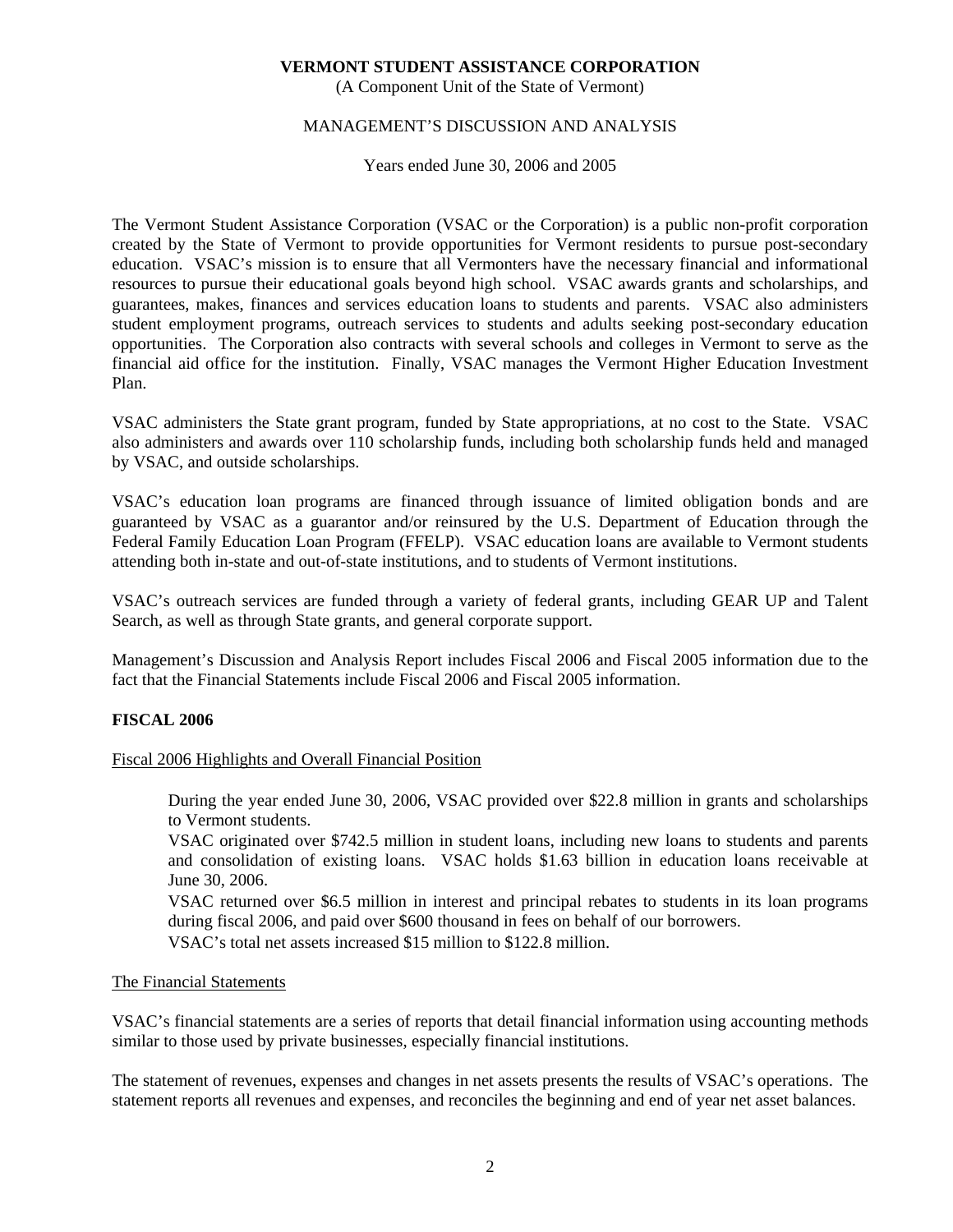The statement of net assets includes all the Corporation's assets and liabilities. The statement also presents the balance of assets in excess of liabilities, or net assets.

The statement of cash flows supplements these statements providing relevant information about cash receipts and payments for the Corporation.

The notes to financial statements are an integral part of the financial statements and contain information necessary to get a complete view of VSAC's financial position.

# **Condensed Financial Information**

# **Statements of Net Assets**

|                                            | 2006           | 2005           |
|--------------------------------------------|----------------|----------------|
|                                            |                | (in thousands) |
| <b>Assets</b>                              |                |                |
| Cash and investments                       | 152,208<br>\$. | \$ 399,072     |
| Education loans receivable (plus interest) | 1,670,870      | 1,473,076      |
| Other assets                               | 35,857         | 27,873         |
| <b>Total assets</b>                        | \$1,858,935    | \$1,900,021    |
| <b>Liabilities</b>                         |                |                |
| Bonds payable (plus interest)              | \$1,705,825    | \$1,762,638    |
| Arbitrage earnings rebatable               | 23,525         | 20,083         |
| Other liabilities                          | 6,737          | 9,456          |
| <b>Total liabilities</b>                   | 1,736,087      | 1,792,177      |
| <b>Net Assets</b>                          |                |                |
| Restricted                                 | 69,951         | 54,736         |
| Unrestricted                               | 50,786         | 50,731         |
| Net investment in property and equipment   | 2,111          | 2,377          |
| Total net assets                           | 122,848        | 107,844        |
| Total liabilities and net assets           | \$1,858,935    | \$1,900,021    |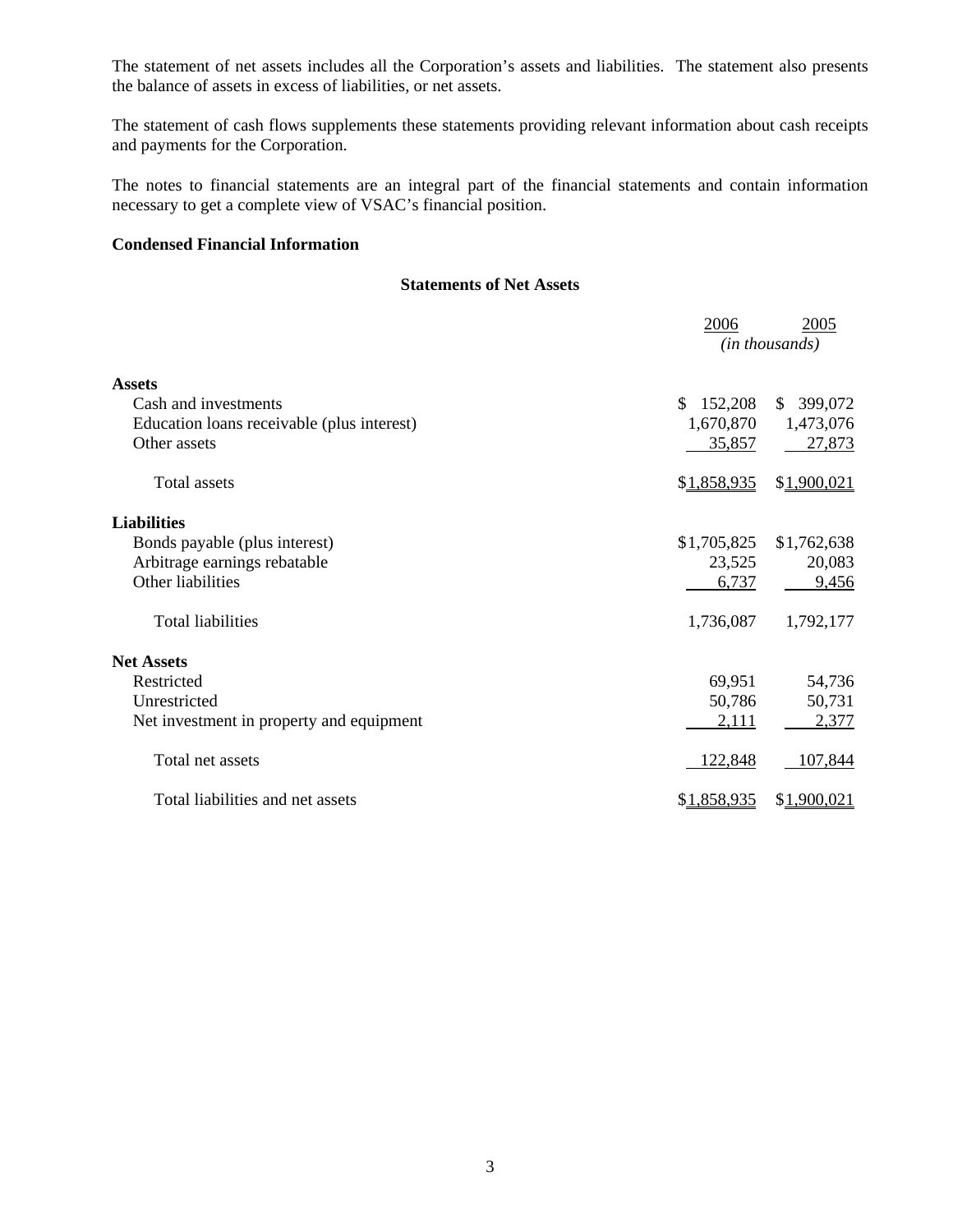# **Statements of Revenues and Expenses**

|                                               | 2006      | 2005           |
|-----------------------------------------------|-----------|----------------|
|                                               |           | (in thousands) |
| <b>Revenues</b>                               |           |                |
| Interest earned from education loan financing | \$127,519 | \$102,018      |
| Other loan and guarantee program revenues     | 5,155     | 4,422          |
| Investment interest                           | 9,414     | 4,472          |
| Vermont state appropriations                  | 18,746    | 17,143         |
| Federal grants                                | 3,841     | 3,425          |
| Scholarship and gift revenue                  | 4,126     | 3,986          |
| Other revenue                                 | 1,087     | 791            |
| Total operating revenues                      | 169,888   | 136,257        |
| <b>Expenses</b>                               |           |                |
| Student aid                                   | 23,429    | 20,828         |
| Interest rebated to borrowers                 | 6,561     | 7,567          |
| Interest on debt                              | 56,371    | 32,317         |
| Other loan financing costs                    | 35,538    | 39,066         |
| Corporate operating expenses and depreciation | 32,985    | 30,305         |
| Total expenses                                | 154,884   | 130,083        |
| Excess of revenues over expenses              | 15,004    | 6,174          |
| Total net assets at the beginning of the year | 107,844   | 101,670        |
| Total net assets at the end of the year       | \$122,848 | \$107,844      |

#### Net Assets

Cash and investment balances decreased from June 30, 2005 to 2006 from \$399.0 to \$152.2 million. Bonds for fiscal 2007 loan originations were not issued until July 2006. The bonds for fiscal 2006 originations had been issued in June 2005.

Student loans and interest receivable totaled \$1.6 billion at June 30, 2006, up from \$1.4 billion in 2005.

U.S. Treasury arbitrage payable is described in the expense discussion. This liability increased as of June 30, 2006, to \$23.5 million, or approximately 0.3% of total assets.

Unrestricted net assets increased from \$50.7 million in 2005 to \$50.8 million in 2006. The unrestricted funds are used to finance student loans and for corporate working capital. Unrestricted net assets invested in student loans totaled \$42.1 million at June 30, 2006.

Property, plant and equipment increased to \$23.4 million as of June 30, 2006, with the completion of VSAC's new headquarters in Winooski. The net investment in plant, taking into account bonds payable for the construction of the building, was \$2.1 million at June 30, 2006, a reduction of \$266 thousand dollars from June 30, 2005.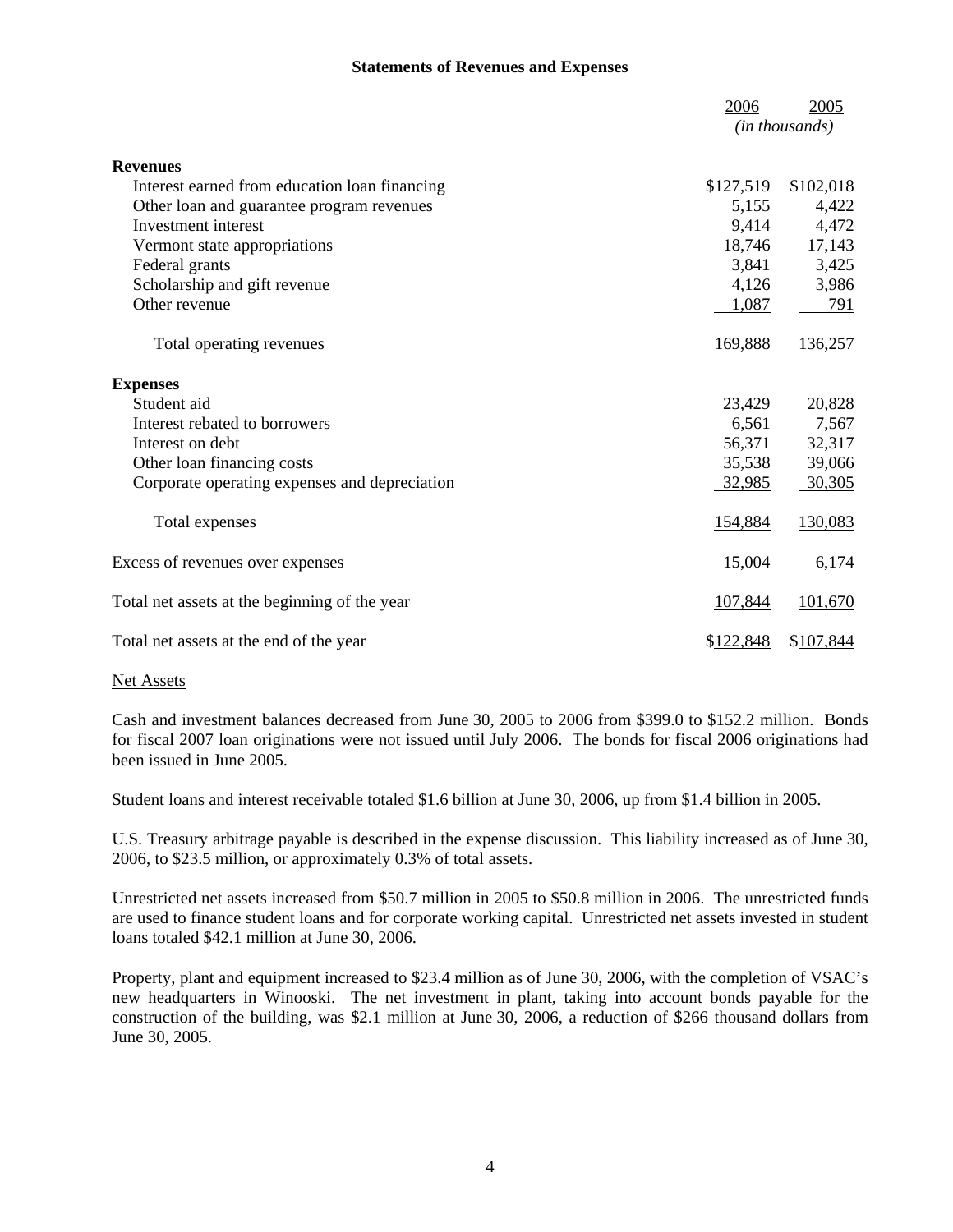Restricted net assets increased from \$54.7 million to \$70.0 million at June 30, 2006. \$66.6 million were restricted by bond resolutions, an increase in equity within the bond estates of \$13.9 million. The remaining \$3.4 million is restricted for scholarships and grants, and for programs to encourage students to pursue higher education.

# Revenues

VSAC's fiscal 2006 operations resulted in an increase in net assets of \$15.0 million. All revenues for 2006 are considered operating revenues. VSAC realized \$169.9 million in revenues versus \$154.9 million in total expenses. VSAC's revenues include interest income on student loans, as well as various federal interest subsidies and special allowance payments.

Overall loan revenue to VSAC is closely related to the general interest rate environment. During 2006, interest revenue and subsidies increased from \$102.0 to \$127.5 million. Interest for certain loans is paid by the U.S. Department of Education as a subsidy to qualifying borrowers. This interest subsidy represented \$11.8 million in 2006. VSAC also receives special allowance payments under certain interest rate conditions. Increasing interest rates, and loan portfolio growth during 2006, resulted in an increase in special allowance payments from \$40.9 million in 2005 to \$45.4 million in 2006.

Interest rate risk on student loan assets is managed by closely matching the coupon rate reset frequency of our debt instruments with rates that drive our loan returns. Our outstanding bond rates are reset on 7, 28 and 35 day intervals. Rates on student loans are reset each quarter and are based on short term commercial paper or LIBOR rates. Thus, the net spread on loans carries minimal interest rate risk.

Other revenues associated with the loan and loan guarantee programs include consolidation fees, default aversion fees, collections revenues, and other program fees and revenues. These fees and revenues totaled \$5.2 million in 2006 and \$4.4 million 2005.

Rising interest rates resulted in increasing interest revenue on investments. Investments include student loan funds temporarily invested in cash and short term investments, and scholarship funds invested for long-term growth and income. Interest on all investments increased from \$4.5 million to \$9.4 million, as interest rates increased and our total invested funds increased. The increase in invested funds is related to the timing of student loan bond issues.

VSAC's regular appropriation increased from \$17.1 million to \$17.7 million. As in prior years, the State's appropriation for the grant program is used entirely to provide grant funds directly to students. VSAC receives no administrative allowance for administering the State grant program. In fiscal 2006, VSAC received an additional \$1.0 million supplemental appropriation to invest in programs and other initiatives that encourage Vermont K-12 students to pursue educational opportunities beyond high school. The funds will be expended in future years, and are considered restricted net assets at June 30, 2006.

Federal grants increased from \$3.4 million to \$3.8 million in fiscal 2006.

Scholarship revenues, principally restricted gifts and grants, increased from \$4.0 million in 2005 to \$4.1 million in 2006.

#### Expenses

VSAC has four main types of expenses: 1. Student aid, 2. Interest and other costs of debt, 3. Non-interest costs of financing loans, and 4. Costs of operations.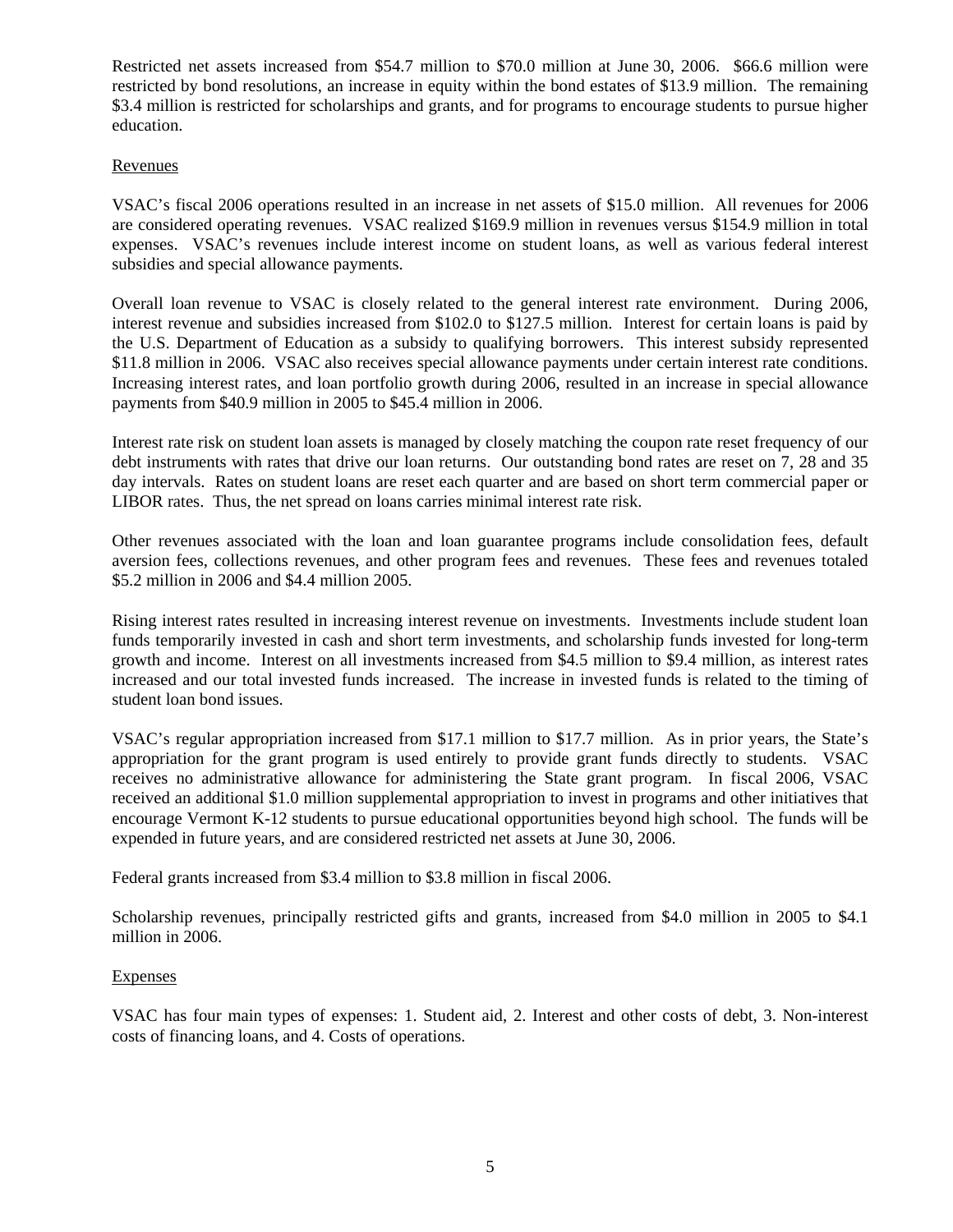Student Aid – VSAC provided Vermont students with \$23.4 million in student aid during fiscal 2006. \$17.7 million in grant aid was provided from State appropriations. An additional \$4.1 million was made available through various scholarship programs managed by VSAC. Direct aid in the form of grants and scholarships represented 14.7% of VSAC's operating expenses. Beginning in fiscal 2006, VSAC paid origination and guarantee fees on behalf of Stafford loan borrowers to the Department of Education. In 2006, the total fees paid were \$600 thousand.

While not strictly a student aid expense, interest rebated to borrowers is an item that helps current and former students and parents manage their education debt. VSAC provided \$6.6 million in rebates of interest to borrowers in fiscal 2006. VSAC has not been able to provide the level of borrower benefits on consolidation loans that it has on other underlying FFELP loans, since VSAC is required to pay a 1.05% annual fee to the Department of Education on consolidated loans. The decrease in interest rebated to borrowers from 2005 to 2006 is primarily the result of the continuing shift from Stafford and PLUS loans to consolidation loans in our portfolio. These rebates represent 4.2% of VSAC's fiscal 2006 operating expenses.

It is also important to note that, while not an expense to the Corporation, the largest portion of aid to students is the \$742.5 million of loans VSAC made available to students and parents in fiscal 2006.

Interest Costs – In order to provide Vermont students and parents with low cost loans, VSAC issues both taxexempt and taxable bonds in the public markets. The interest costs of these bonds represent a major expense category for VSAC. Since all bonds issued to finance loans are variable rate securities, interest costs vary from year to year as the general interest rate environment changes. The variable nature of these securities matches the variable rate structure of most of our loans, so revenues and expenses related to the bonds are highly correlated.

With the increase in interest rates from fiscal 2005 to 2006, VSAC interest costs rose from \$32.3 to \$56.4 million. This represented 36.4% of VSAC operating expenses in fiscal 2006.

Other Loan Financing Costs – Other expenses incurred in the loan financing area include credit enhancement and remarketing fees for our bond issues, consolidation and lender fees VSAC pays to the federal government, provisions for changes in arbitrage earnings liability to the U.S. Treasury, and increases in VSAC's provision for uninsured loan losses, as well as a variety of other costs incurred in issuing and managing over \$1.7 billion in outstanding bonds and notes. These costs totaled \$36.2 million in fiscal 2006, representing approximately 22.9% of total operating expenses. Changes in these financing costs from year to year are principally due to changes in the total outstanding indebtedness, and by changes in arbitrage liability. Arbitrage liability represents earnings on bond-financed loans and investments that would be returned to the U.S. Treasury if the loan portfolios were completely liquidated at June 30, and all bondholders were repaid. It represents earnings to date, and is a function of past and current interest rates on debt and assets held by VSAC. It is fairly volatile and is managed to minimize the probability of a liability balance at the end of a bond life cycle.

In fiscal 2006, VSAC's provision for losses on student loans was \$10.7 million compared to \$11.6 million in fiscal 2005. In fiscal 2005, VSAC commissioned a study to gather historical default information from other lenders or servicers of non-guaranteed loans, and utilized both VSAC and industry experience to more accurately estimate expected default performance over the entire economic life of loans in our portfolio.

Costs of Operations – The costs of operating VSAC's programs, as well as facilities and overhead costs totaled \$33.0 million in fiscal 2006, an increase of approximately 6.7% from fiscal 2005. Salaries and benefits were \$23.6 million in fiscal 2006, approximately 73% of costs of operations. Overall costs of operations represent 20.9% of total operating expenses.

Total expenses for 2006 totaled \$154.9 million. Revenues totaled \$169.9 million. The excess of revenues over expenses was \$15.0 million. The change in total net assets for the year was an increase of \$15.0 million. The ending balance of net assets was \$122.8 million, as compared to \$107.8 million at June 30, 2005.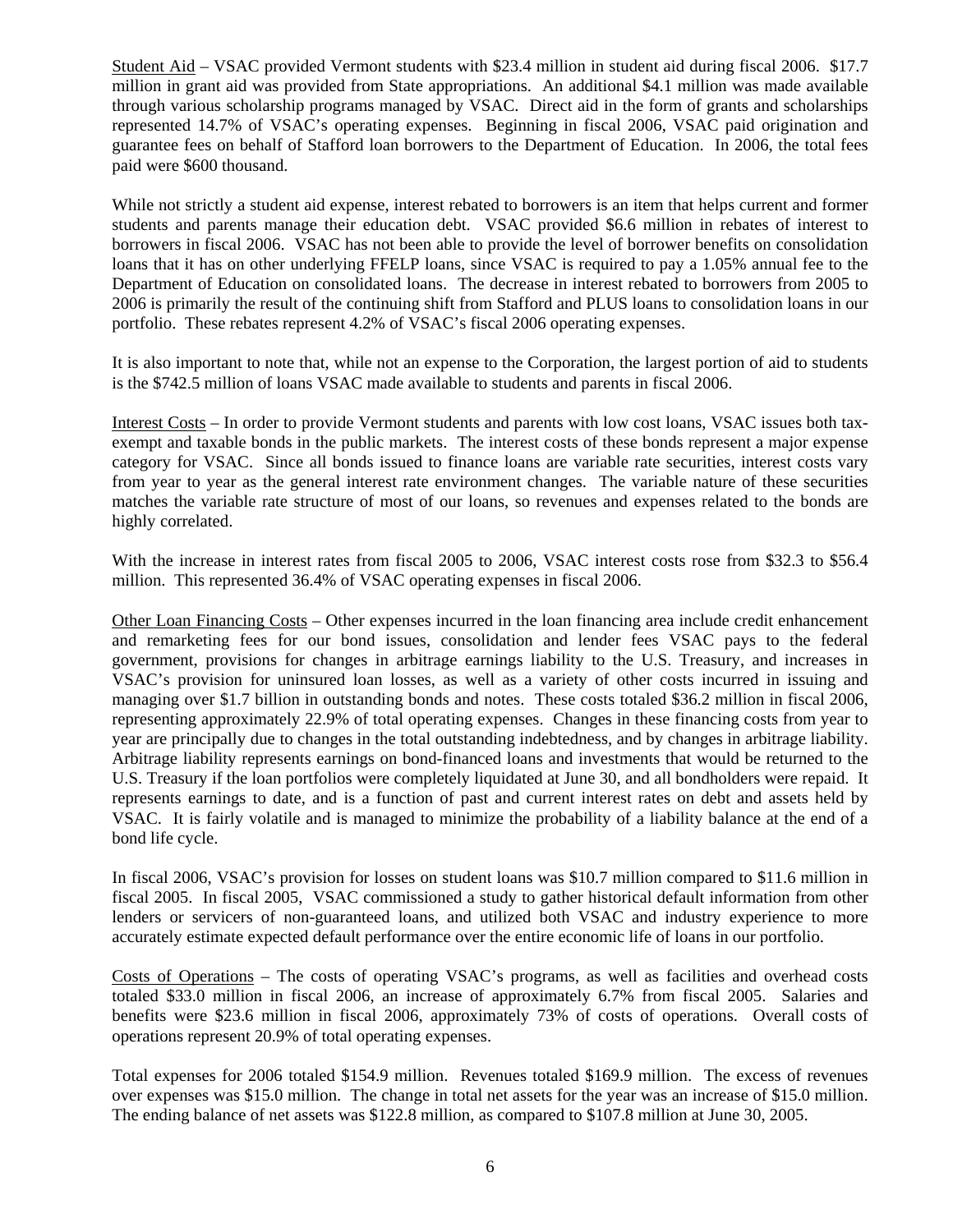## Fiscal 2005 Highlights and Overall Financial Position

During the year ended June 30, 2005 VSAC provided over \$20.8 million in grants and scholarships to Vermont students.

VSAC originated over \$488.2 million in student loans, including new loans to students and parents and consolidation of existing loans. VSAC holds \$1.4 billion in education loans receivable at June 30, 2005.

VSAC returned over \$7.5 million in interest and principal rebates to students in its loan programs during fiscal 2005.

VSAC's total net assets increased \$6.2 million to \$107.8 million.

## The Financial Statements

VSAC's financial statements are a series of reports that detail financial information using accounting methods similar to those used by private businesses, especially financial institutions.

The statement of revenues, expenses and changes in net assets presents the results of VSAC's operations. The statement reports all revenues and expenses, and reconciles the beginning and end of year net asset balances.

The statement of net assets includes all the Corporation's assets and liabilities. The statement also presents the balance of assets in excess of liabilities, or net assets.

The statement of cash flows supplements these statements providing relevant information about cash receipts and payments for the corporation.

The notes to financial statements are an integral part of the financial statements and contain information necessary to get a complete view of VSAC's financial position.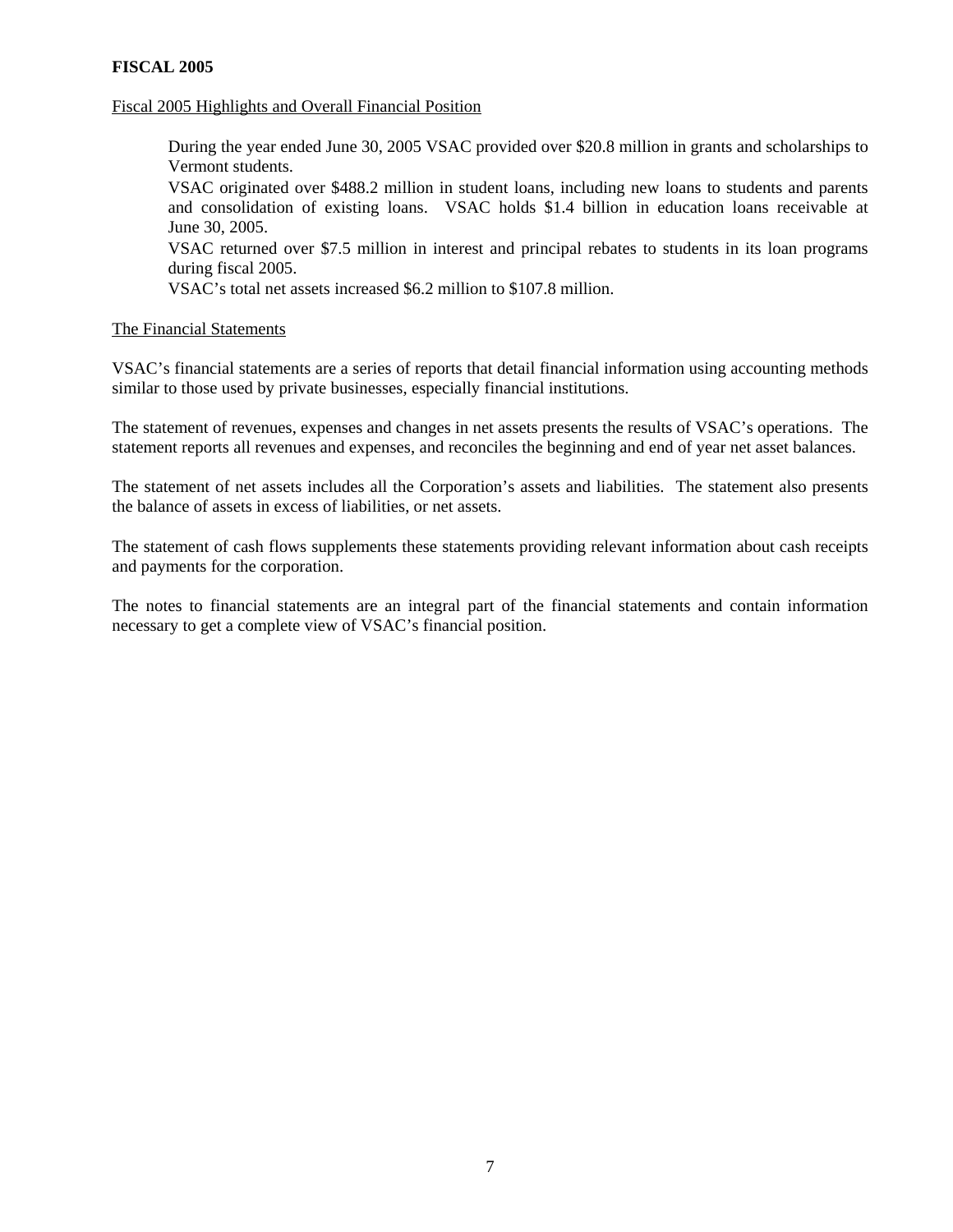| <b>Statements of Net Assets</b>            |             |                         |
|--------------------------------------------|-------------|-------------------------|
|                                            | 2005        | 2004                    |
|                                            |             | ( <i>in thousands</i> ) |
| <b>Assets</b>                              |             |                         |
| Cash and investments                       | \$399,072   | \$341,371               |
| Education loans receivable (plus interest) | 1,473,076   | 1,310,175               |
| Other assets                               | 27,873      | 16,843                  |
| Total assets                               | \$1,900,021 | \$1,668,389             |
| <b>Liabilities</b>                         |             |                         |
| Bonds and notes payable (plus interest)    | \$1,762,638 | \$1,551,701             |
| U.S. Treasury arbitrage payable            | 20,083      | 8,604                   |
| Other liabilities                          | 9,456       | 6,414                   |
| <b>Total liabilities</b>                   | 1,792,177   | 1,566,719               |
| <b>Net Assets</b>                          |             |                         |
| Restricted                                 | 54,736      | 48,829                  |
| Unrestricted                               | 50,731      | 50,392                  |
| Net investment in property and equipment   | 2,377       | 2,449                   |
| Total net assets                           | 107,844     | 101,670                 |
| Total liabilities and net assets           | \$1,900,021 | \$1,668,389             |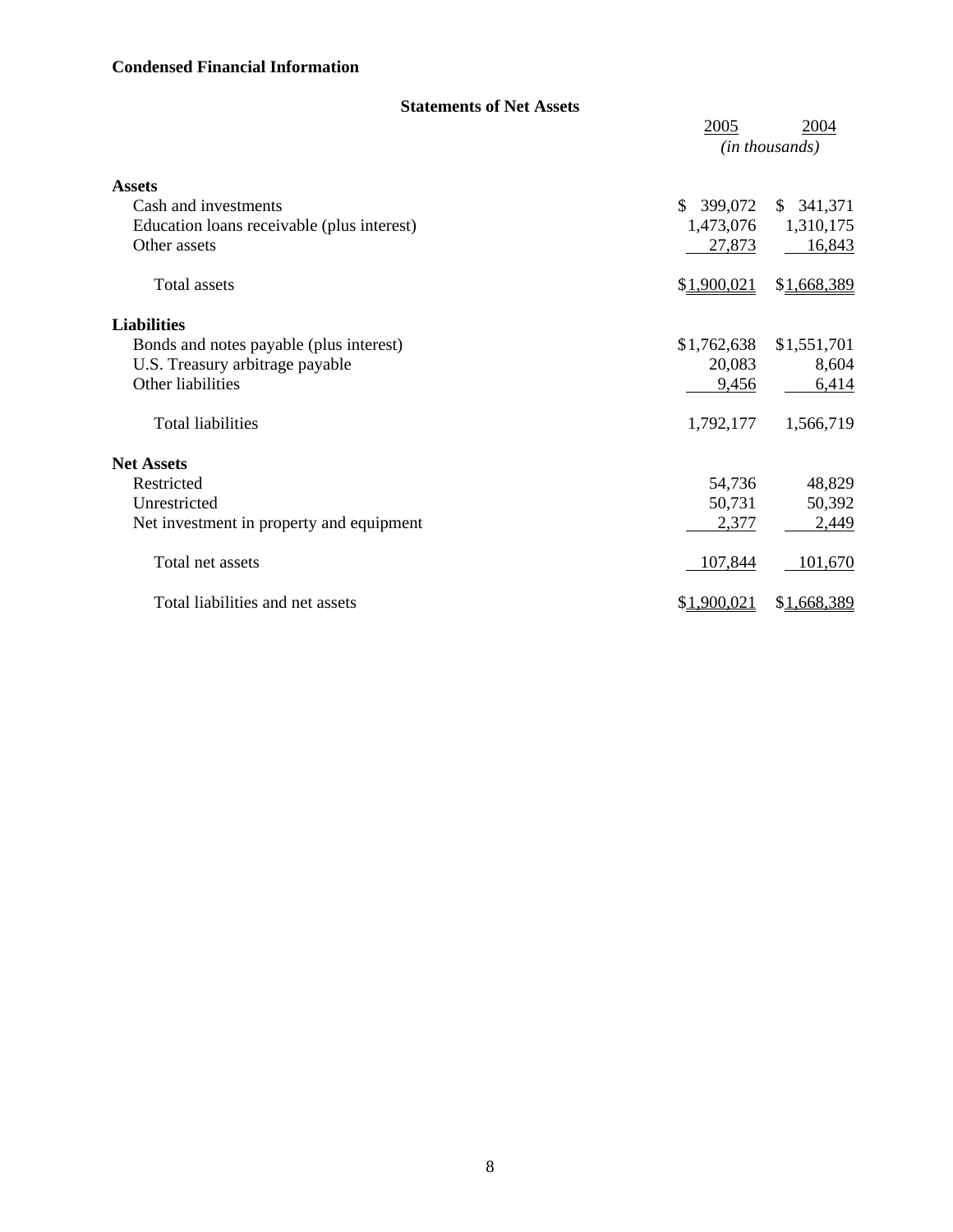# **Statements of Revenues and Expenses**

|                                                        | 2005      | 2004           |
|--------------------------------------------------------|-----------|----------------|
|                                                        |           | (in thousands) |
| <b>Revenues</b>                                        |           |                |
| Interest and fees earned from education loan financing | \$102,018 | \$84,539       |
| Other loan and guarantee program revenues              | 4,422     | 4,948          |
| Investment interest                                    | 4,472     | 2,058          |
| Vermont state appropriations                           | 17,143    | 16,684         |
| Federal grants                                         | 3,425     | 4,347          |
| Scholarship and gift revenue                           | 3,986     | 3,186          |
| Other revenue                                          | 791       | 552            |
| Total operating revenues                               | 136,257   | 116,314        |
| <b>Expenses</b>                                        |           |                |
| Student aid                                            | 20,828    | 21,609         |
| Interest rebated to borrowers                          | 7,567     | 13,309         |
| Interest on debt                                       | 32,317    | 17,937         |
| Other loan financing costs                             | 39,066    | 13,095         |
| Corporate operating expenses and depreciation          | 30,305    | 28,383         |
| Total expenses                                         | 130,083   | 94,333         |
| Excess of revenue over expenses                        | 6,174     | 21,981         |
| Total net assets at the beginning of the year          | 101,670   | 79,689         |
| Total net assets at the end of the year                | \$107,844 | \$101,670      |

#### Net Assets

Cash balances increased from June 30, 2004 to 2005 from \$341.4 to \$399.0 million as a result of fiscal 2005 bond proceeds not fully utilized for loan originations at June 30, 2005. Combined cash and investments were \$399.0 million at year end.

Student loans and interest receivable totaled \$1.4 billion at June 30, 2005, up from \$1.3 billion in 2004.

U.S. Treasury arbitrage payable is described in the expense discussion. This liability increased as of June 30, 2005, to \$20.1 million, or approximately 1.0% of total assets.

Unrestricted net assets increased from \$50.4 million in 2004 to \$50.7 million in 2005 resulting from available equity from bonds either maturing or refunded. The unrestricted funds are used to finance student loans, funds used for corporate working capital and investments in property, plant and equipment. Unrestricted net assets invested in student loans totaled \$40.0 million at June 30, 2005.

Property, plant and equipment increased during the fiscal year, as new acquisitions of \$11.7 million exceeded depreciation expense of \$1.5 million. Construction costs of VSAC's new building accounted for \$10.3 million of the acquisitions.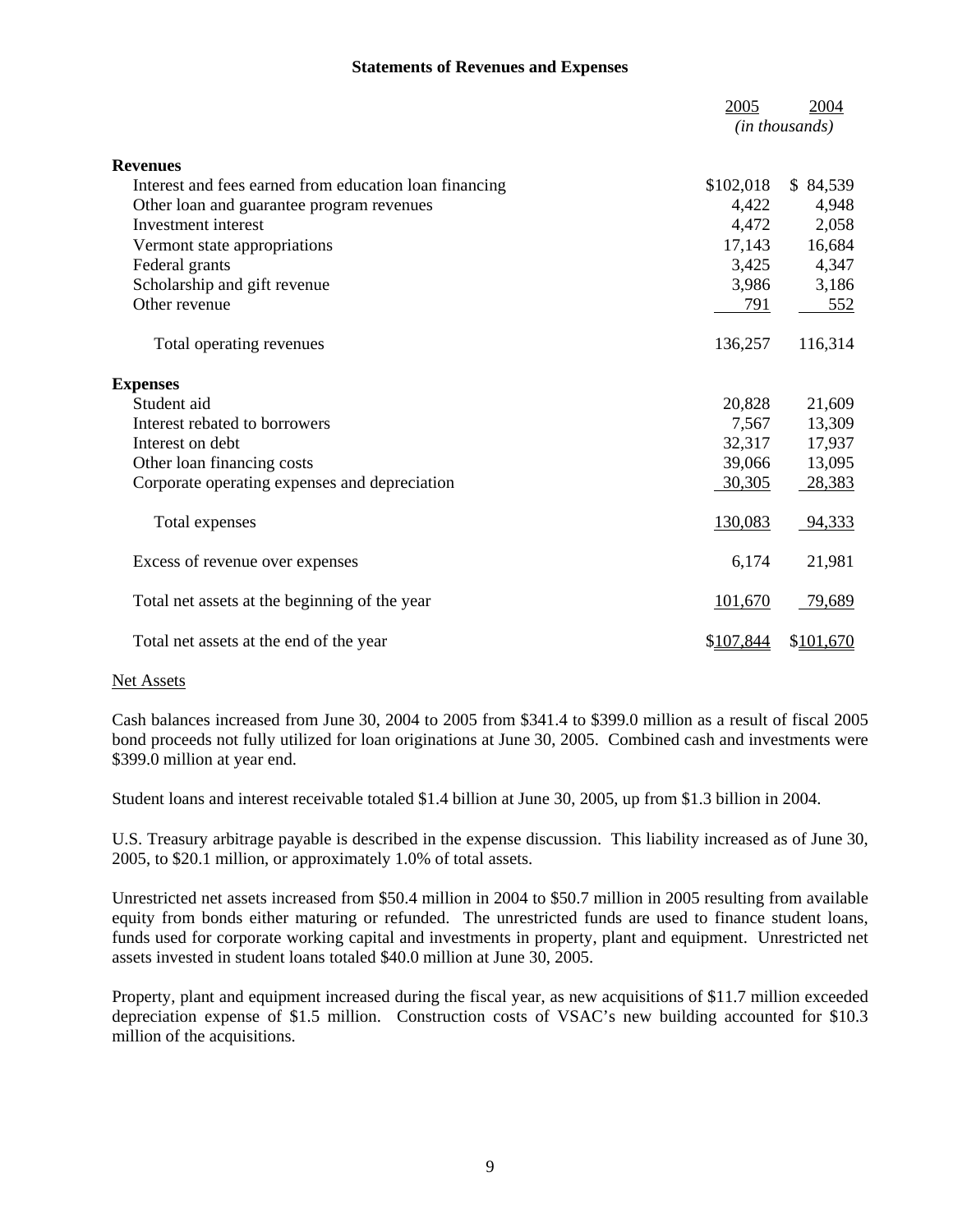# Revenues

VSAC's fiscal 2005 operations resulted in an increase in net assets of \$6.2 million. All revenues for 2005 are considered operating revenues. VSAC realized \$136.3 million in revenues versus \$130.1 million in total expenses. VSAC's revenues include interest income on student loans, as well as various federal interest subsidies and special allowance payments.

Overall loan revenue to VSAC is closely related to the general interest rate environment. During 2005, interest revenue and subsidies increased from \$84.5 to \$102.0 million. Interest for certain loans is paid by the U.S. Department of Education as a subsidy to qualifying borrowers. This interest subsidy represented \$8.7 million in 2005. VSAC also receives special allowance payments under certain interest rate conditions. Increasing interest rates, and loan portfolio growth during 2005, resulted in an increase in special allowance payments from \$29.4 million in 2004 to \$40.9 million in 2005

Other revenues associated with the loan and loan guarantee programs include consolidation fees, default aversion fees, collections revenues, and other program fees and revenues. These fees and revenues totaled \$4.4 million in 2005 and \$4.9 million 2004

Rising interest rates resulted in increasing interest revenue on investments. Investments include student loan funds temporarily invested in cash and short term investments, and scholarship funds invested for long-term growth and income. Interest on all investments increased from \$2.1 million to \$4.5 million, as interest rates increased. These cash investments are related to timing of student loan bond issues.

VSAC's appropriation increased slightly from \$16.7 million to \$17.1 million. As in prior years, the State's appropriation for the grant program is used entirely to provide grant funds directly to students. VSAC receives no administrative allowance for administering the State grant program.

Federal grants decreased from \$4.3 million to \$3.4 million in fiscal 2005. A one-time award of approximately \$1.0 million was received in fiscal 2004.

Scholarship revenues increased from \$3.2 million in 2004 to \$3.9 million for 2005.

# Expenses

VSAC has four main types of expenses: 1. Student aid, 2. Interest and other costs of debt, 3. Non-interest costs of financing loans, and 4. Costs of operations.

Student Aid – VSAC provided Vermont students with \$20.8 million in student aid during fiscal 2005, \$17.1 million was provided from State appropriations. An additional \$4.7 million was made available through various scholarship programs managed by VSAC. Direct aid in the form of grants and scholarships represented 16.0% of VSAC's operating expenses.

While not strictly a student aid expense, interest rebated to borrowers is an item that helps current and former students and parents manage their education debt. VSAC provided \$7.6 million in rebates of interest to borrowers in fiscal 2005. VSAC has not been able to provide the level of borrower benefits on consolidation loans that it has on underlying FFELP loans, since VSAC is required to pay a 1.05% annual fee to the Department of Education on consolidated loans. The decrease in interest rebated to borrowers from 2004 to 2005 is primarily the result of the tremendous shift from Stafford and PLUS loans to consolidation loans in our portfolio. These rebates represent 5.8% of VSAC's fiscal 2005 operating expenses.

It is also important to note that, while not an expense to the Corporation, the largest portion of aid to students is the \$488.2 million of loans VSAC made available to students and parents in fiscal 2005.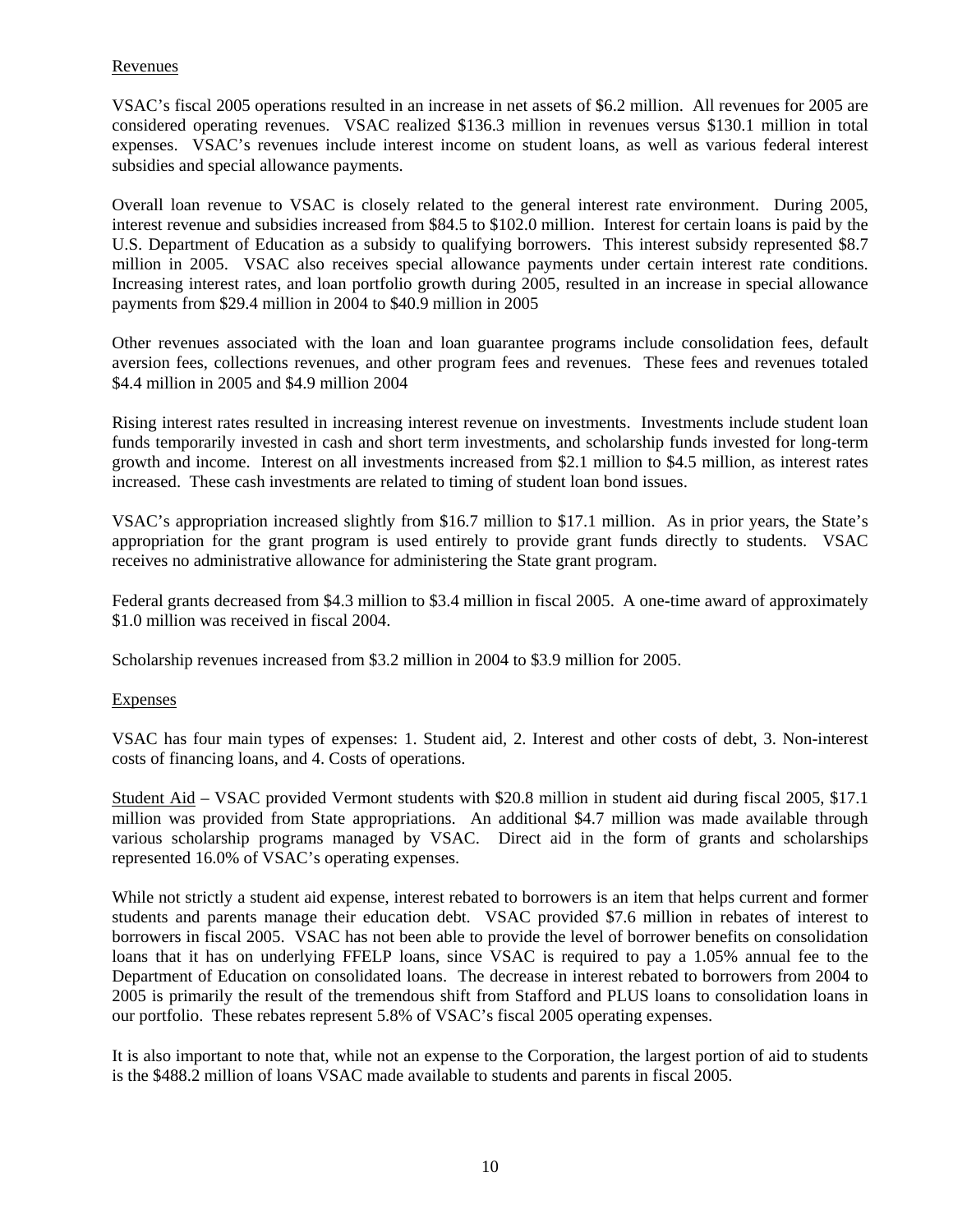Interest Costs – In order to provide Vermont students and parents with low cost loans, VSAC issues both taxexempt and taxable bonds in the public markets. The interest costs of these bonds represent a major expense category for VSAC. Since the vast majority of these bonds are variable rate securities, interest costs vary from year to year as the general interest rate environment changes. The variable nature of these securities matches the variable rate structure of most of our loans, so revenues and expenses related to the bonds are highly correlated.

With the increase in interest rates from fiscal 2004 to 2005, VSAC interest costs rose from \$17.9 to \$32.3 million. Overall indebtedness increased from \$1.5 to \$1.8 billion. This represented 24.8% of VSAC operating expenses in fiscal 2005.

Other Loan Financing Costs – Other expenses incurred in the loan financing area include credit enhancement and remarketing fees for our bond issues, consolidation and lender fees VSAC pays to the federal government, provisions for changes in arbitrage earnings liability to the U.S. Treasury, and increases in VSAC's provision for uninsured loan losses, as well as a variety of other costs incurred in issuing and managing over \$1.8 billion in outstanding bonds and notes. These costs totaled \$39.0 million in fiscal 2005, representing approximately 30.8% of total operating expenses. Changes in these financing costs from year to year are principally due to changes in the total outstanding indebtedness, and by changes in arbitrage liability. Arbitrage liability represents earnings on bond-financed loans and investments that would be returned to the U.S. Treasury if the loan portfolios were completely liquidated at June 30, and all bondholders were repaid. It represents earnings to date, and is a function of past and current interest rates on debt and assets held by VSAC. It is fairly volatile and is managed to minimize the probability of a liability balance at the end of a bond life cycle.

In fiscal 2005, VSAC's provision for losses on student loans increased \$10.3 million over the previous year due to a revised methodology to determine its allowance for loan loss. VSAC commissioned a study to gather historical default information from other lenders or servicers of non-guaranteed loans, and utilized both VSAC and industry experience to more accurately estimate expected default performance over the entire economic life of loans in our portfolio.

Costs of Operations – The costs of operating VSAC's programs, as well as facilities and overhead costs totaled \$30.3 million in fiscal 2005, an increase of approximately 6.8% from fiscal 2004. Salaries and benefits were \$21.5 million in fiscal 2005, approximately 71% of costs of operations. Overall costs of operations represent 23.3% of total operating expenses.

Total expenses for 2005 totaled \$130.1 million. Revenues totaled \$136.3. The excess of revenues over expenses was \$6.2 million. The change in total net assets for the year was an increase of \$6.2 million. The ending balance of net assets was \$107.8 million, as compared to \$101.6 million at June 30, 2004.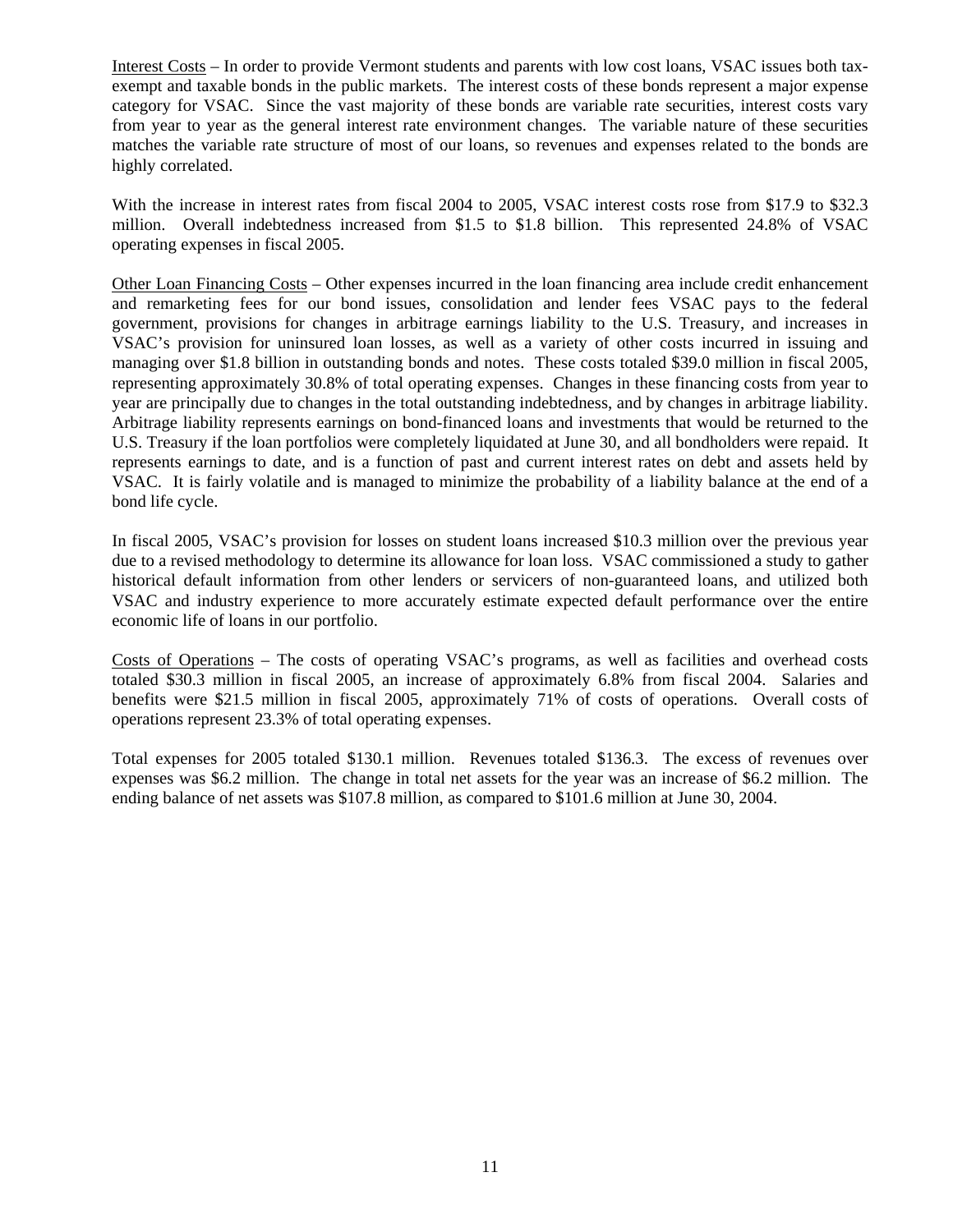(A Component Unit of the State of Vermont)

# STATEMENTS OF NET ASSETS

# June 30, 2006 and 2005

# **ASSETS**

|                                                       | 2006           | 2005<br>(In Thousands)  |
|-------------------------------------------------------|----------------|-------------------------|
| Current assets:                                       |                |                         |
| Cash and cash equivalents (notes 3, 8 and 9)          | 151,041<br>\$. | 398,557<br>$\mathbb{S}$ |
| Investments (note 3)                                  | 1,167          | 515                     |
| Receivables:                                          |                |                         |
| Student loans, net (notes 4, 5, 8 and 9)              | 117,298        | 108,329                 |
| Student loan interest and special allowance (note 10) | 41,736         | 32,276                  |
| Investment interest                                   | 572            | 577                     |
| Federal administrative and program fees               | 109            | 253                     |
| Other                                                 | 2,211          | 727                     |
| Other assets                                          | 1,572          | 1,382                   |
| Total current assets                                  | 315,706        | 542,616                 |
| Noncurrent assets:                                    |                |                         |
| Receivables:                                          |                |                         |
| Student loans, net (notes 4, 5, 8 and 9)              | 1,511,836      | 1,332,471               |
| Capital assets, net (note 7)                          | 23,402         | 16,598                  |
| Deferred bond issuance costs, net                     | 7,991          | 8,336                   |
| Total noncurrent assets                               | 1,543,229      | 1,357,405               |
|                                                       |                |                         |
| Total assets                                          | \$1,858,935    | \$1,900,021             |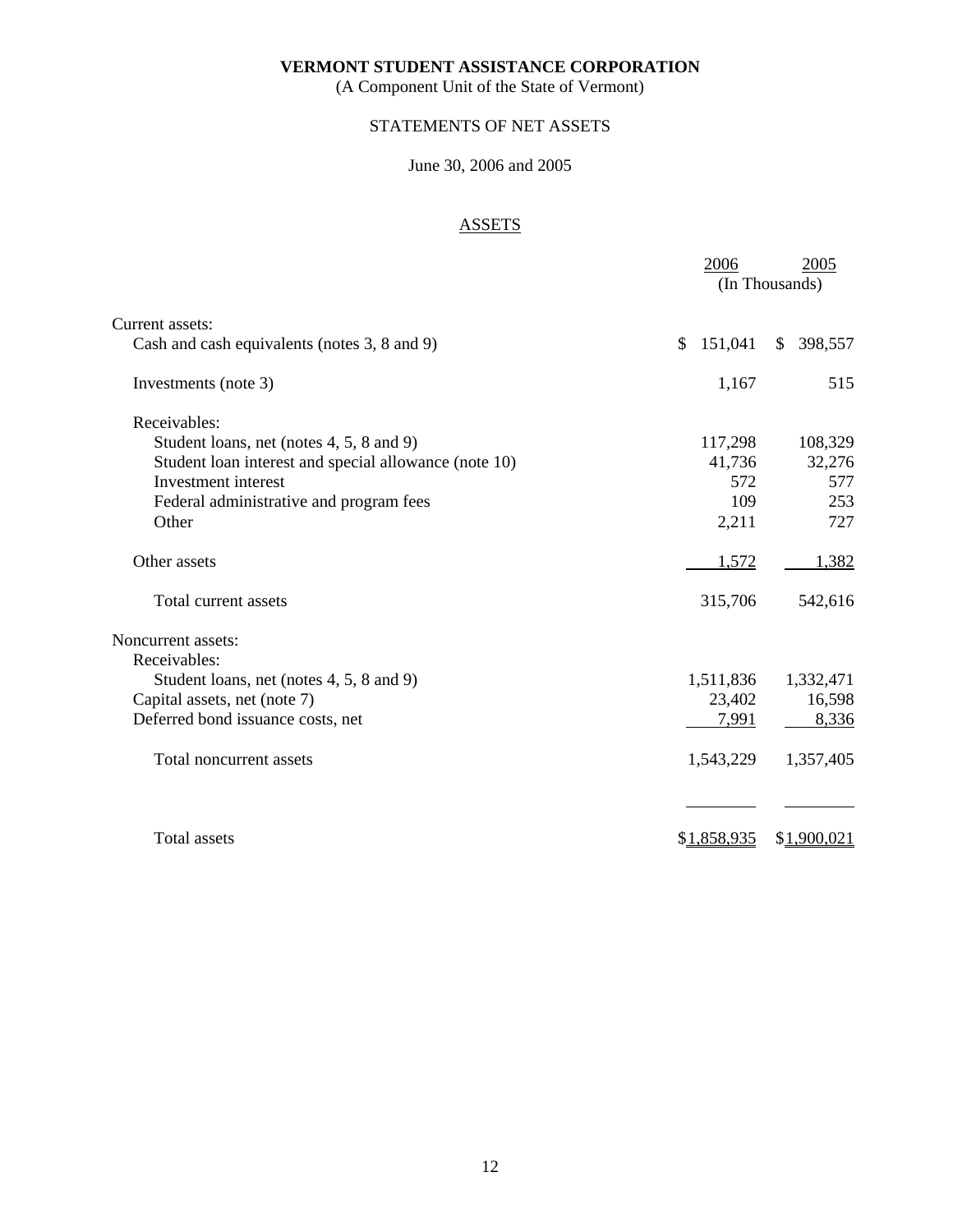# LIABILITIES AND NET ASSETS

|                                                  | 2006        | 2005<br>(In Thousands) |
|--------------------------------------------------|-------------|------------------------|
| Current liabilities:                             |             |                        |
| Bonds payable (notes 8 and 9)                    | \$<br>735   | \$<br>57,675           |
| Accounts payable and other liabilities (note 14) | 4,651       | 6,915                  |
| Deferred revenue                                 | 2,086       | 2,541                  |
| Accrued interest on bonds payable                | 3,120       | 2,459                  |
| U.S. Treasury rebates payable (note 9)           | 233         | 253                    |
| Total current liabilities                        | 10,825      | 69,843                 |
| Noncurrent liabilities:                          |             |                        |
| Bonds payable (notes 8 and 9)                    | 1,701,970   | 1,702,504              |
| U.S. Treasury rebates payable (note 9)           | 23,292      | 19,830                 |
| Total noncurrent liabilities                     | 1,725,262   | 1,722,334              |
| <b>Total liabilities</b>                         | 1,736,087   | 1,792,177              |
| Commitments and contingencies (notes 14 and 15)  |             |                        |
| Net assets:                                      |             |                        |
| Invested in capital assets, net of related debt  | 2,111       | 2,377                  |
| Restricted (notes 11 and 12)                     | 69,951      | 54,736                 |
| Unrestricted                                     | 50,786      | 50,731                 |
| Total net assets                                 | 122,848     | 107,844                |
| Total liabilities and net assets                 | \$1,858,935 | \$1,900,021            |

See accompanying notes to the financial statements.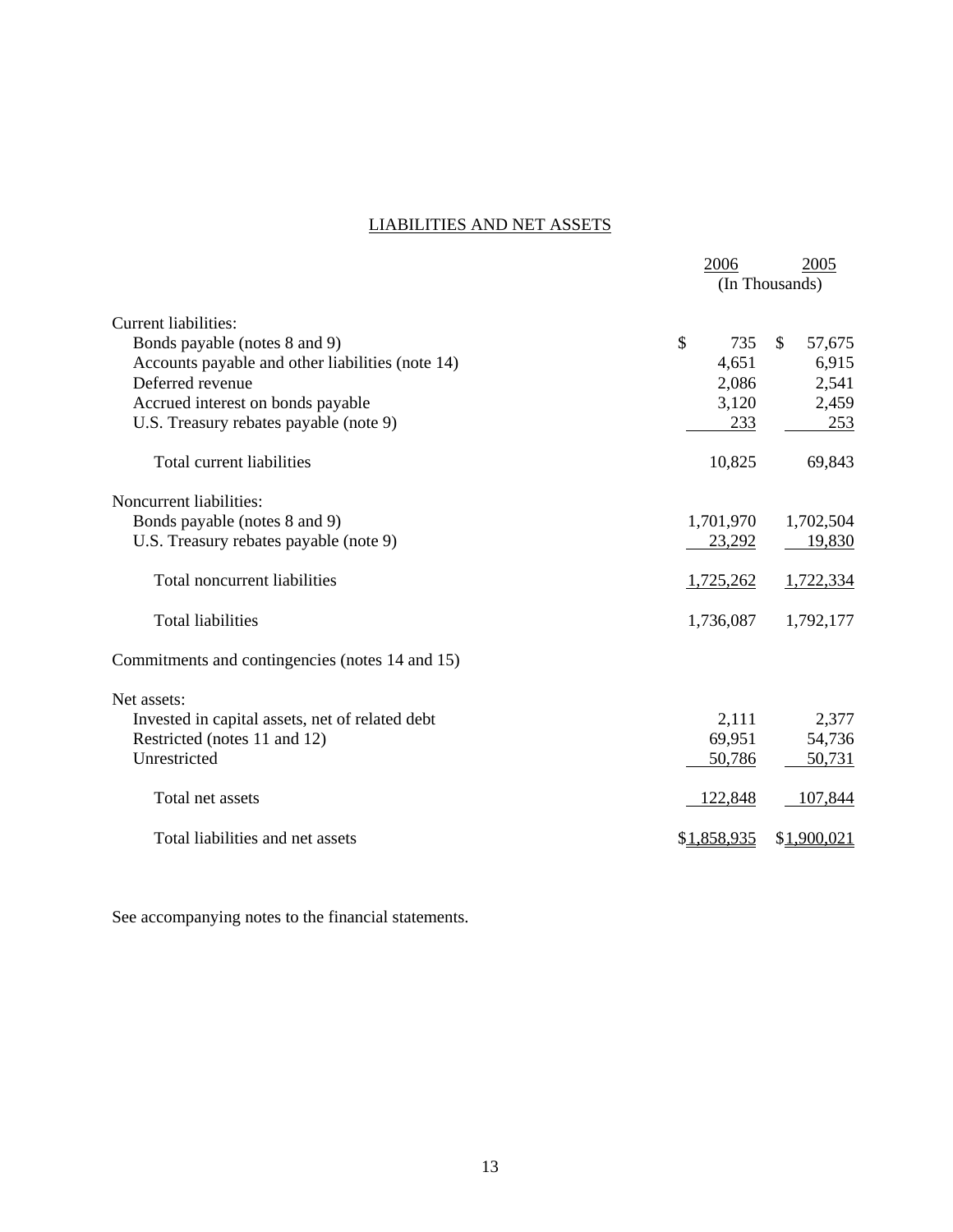(A Component Unit of the State of Vermont)

# STATEMENTS OF REVENUES, EXPENSES AND CHANGES IN NET ASSETS

# Years Ended June 30, 2006 and 2005

|                                                      | 2006      | 2005           |
|------------------------------------------------------|-----------|----------------|
|                                                      |           | (In Thousands) |
| Operating revenues:                                  |           |                |
| U.S. Department of Education (note 10):              |           |                |
| Interest benefits                                    | \$11,764  | \$<br>8,667    |
| Special allowance                                    | 45,427    | 40,931         |
| Interest and fees on student loans                   | 70,328    | 52,420         |
| Vermont state appropriations                         | 18,746    | 17,143         |
| Interest on cash and investments                     | 9,414     | 4,472          |
| Guarantee agency administrative revenues             | 5,155     | 4,422          |
| Federal grants                                       | 3,841     | 3,425          |
| Scholarship and gift income                          | 4,126     | 3,986          |
| Other income                                         | 1,087     | 791            |
| Total operating revenues                             | 169,888   | 136,257        |
| Operating expenses:                                  |           |                |
| Interest, net of amortization                        | 56,371    | 32,317         |
| Salaries and benefits (note 13)                      | 23,578    | 21,516         |
| Grants and scholarships                              | 22,808    | 20,828         |
| Interest rebated to borrowers                        | 6,561     | 7,567          |
| Other general and administrative                     | 7,868     | 7,324          |
| Interest subject to U.S. Treasury rebate (note 9)    | 4,791     | 11,529         |
| Credit enhancement and remarketing fees              | 6,292     | 5,677          |
| Consolidation and lender paid fees                   | 13,534    | 9,578          |
| Other loan related expenses                          | 535       | 284            |
| Provision for losses on student loans (note 4)       | 10,655    | 11,640         |
| Depreciation and amortization (note 7)               | 1,539     | 1,467          |
| Amortization of bond issuance costs                  | 352       | 356            |
| Total operating expenses                             | 154,884   | 130,083        |
| Excess of operating revenues over operating expenses | 15,004    | 6,174          |
| Net assets, beginning of year                        | 107,844   | 101,670        |
| Net assets, end of year                              | \$122,848 | \$107,844      |

See accompanying notes to the financial statements.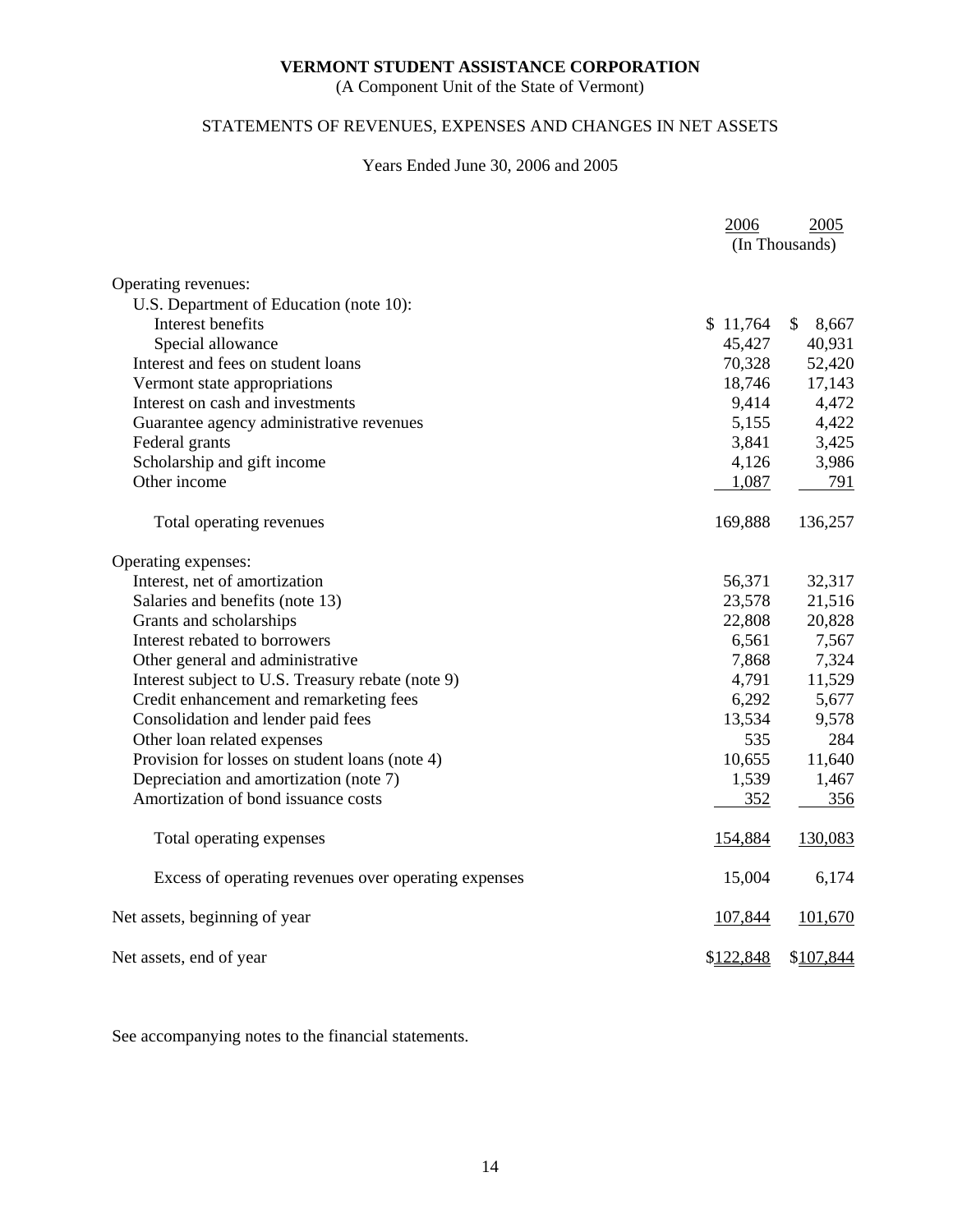(A Component Unit of the State of Vermont)

# STATEMENTS OF CASH FLOWS

# Years Ended June 30, 2006 and 2005

|                                                             | 2006       | 2005           |
|-------------------------------------------------------------|------------|----------------|
|                                                             |            | (In Thousands) |
| Cash flows from operating activities:                       |            |                |
| Cash received from customers, donors and governments        | \$67,606   | \$<br>66,646   |
| Principal payments received on student loans                | 551,007    | 316,109        |
| Cash paid to suppliers for goods and services               | (35,985)   | (30,580)       |
| Grants and scholarship disbursements                        | (23,210)   | (21, 432)      |
| Loans made and purchased                                    | (752, 277) | (494, 359)     |
| Cash paid to employees for salaries and benefits            | (23, 567)  | (21,504)       |
| Interest and fees received on student loans                 | 65,378     | 52,191         |
| Vermont state appropriations received                       | 18,746     | 17,143         |
| Net cash used in operating activities                       | (132,302)  | (115,786)      |
| Cash flows from noncapital financing activities:            |            |                |
| Proceeds from the sale of bonds/notes payable               |            | 270,385        |
| Payments on bonds/notes payable                             | (56,950)   | (60, 800)      |
| Interest paid to bond holders                               | (54, 733)  | (30, 124)      |
| Net cash (used) provided by noncapital financing activities | (111, 683) | 179,461        |
| Cash flows from capital and related financing activities:   |            |                |
| Payments on bonds payable                                   | (725)      |                |
| Interest paid to bond holders                               | (776)      | (841)          |
| Acquisition and construction of fixed assets                | (10, 821)  | (9,294)        |
| Net cash used by capital and related financing activities   | (12, 322)  | (10, 135)      |
| Cash flows from investing activities:                       |            |                |
| Interest received on cash and investments                   | 9,419      | 4,113          |
| Purchase of investments                                     | (628)      | (467)          |
| Net cash provided by investing activities                   | 8,791      | 3,646          |
|                                                             |            |                |
| Net (decrease) increase in cash and cash equivalents        | (247, 516) | 57,186         |
| Cash and cash equivalents, beginning of year                | 398,557    | 341,371        |
| Cash and cash equivalents, end of year                      | \$151,041  | \$ 398,557     |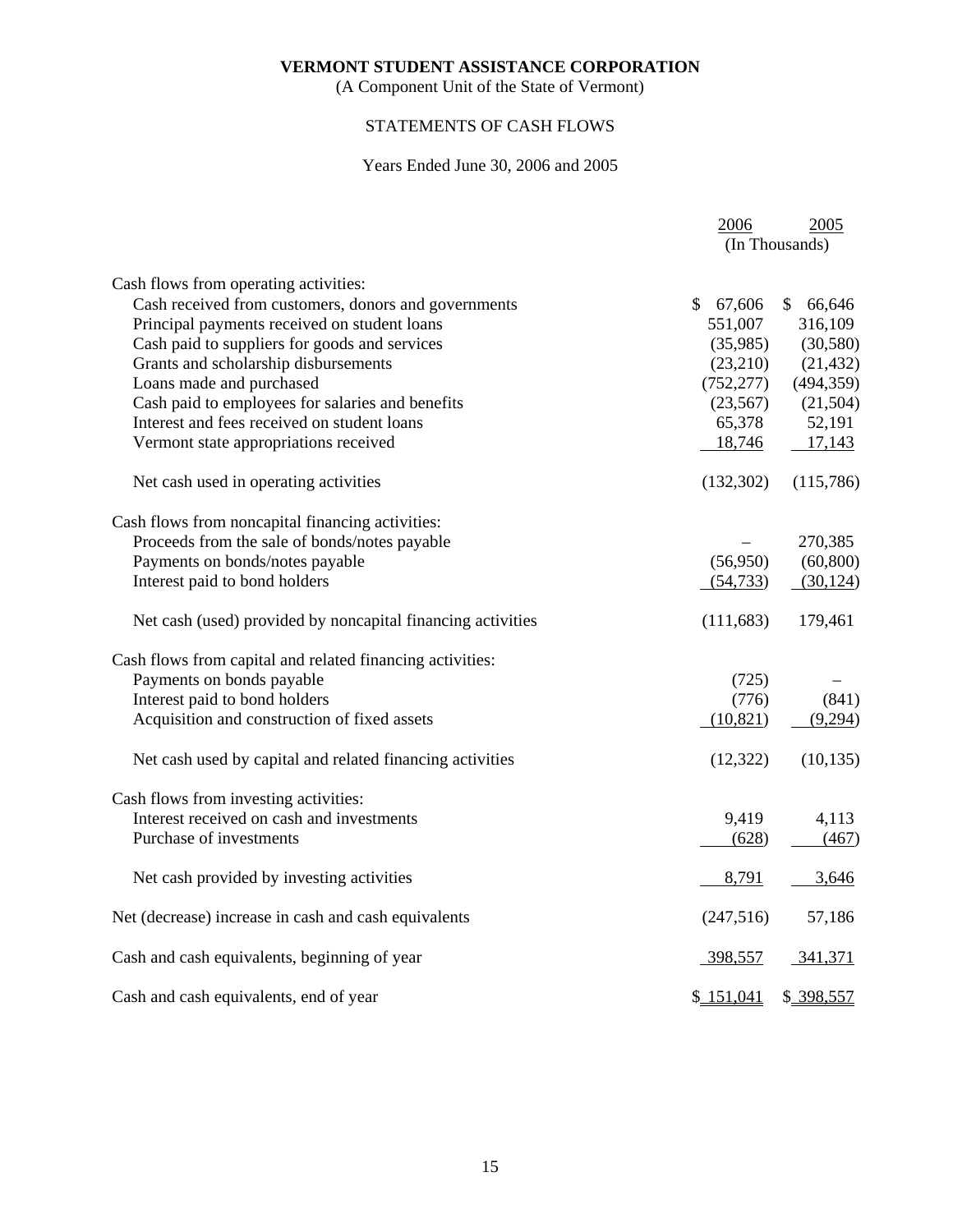(A Component Unit of the State of Vermont)

# STATEMENTS OF CASH FLOWS (CONTINUED)

# Years Ended June 30, 2006 and 2005

|                                                                              | 2006                   | 2005           |
|------------------------------------------------------------------------------|------------------------|----------------|
|                                                                              |                        | (In Thousands) |
| Reconciliation of operating income to net cash used in operating activities: |                        |                |
| Excess of operating revenues over operating expenses                         | $\mathbb{S}$<br>15,004 | \$<br>6,174    |
| Adjustments to reconcile the excess of operating revenues over               |                        |                |
| operating expenses to net cash used in operating activities:                 |                        |                |
| Depreciation and amortization                                                | 1,539                  | 1,467          |
| Provision for losses on student loans                                        | 10,655                 | 11,640         |
| Amortization of alternative fees received                                    | (889)                  | (466)          |
| Amortization of bond issuance costs                                          | 352                    | 356            |
| Accretion of bond discount                                                   | 201                    | 200            |
| Unrealized gain on investments                                               | (24)                   | (48)           |
| Losses on disposal of fixed assets                                           | 12                     | 19             |
| Investment interest received                                                 | (9, 419)               | (4, 113)       |
| Interest paid to bond holders                                                | 55,509                 | 30,964         |
| Changes in operating assets and liabilities:                                 |                        |                |
| Decrease (increase) in investment interest receivable                        | 5                      | (359)          |
| Increase in student loans receivable                                         | (198,100)              | (175,740)      |
| (Increase) decrease in student loans interest receivable                     | (9,460)                | 1,665          |
| Decrease in federal administrative and program fees                          |                        |                |
| receivable                                                                   | 144                    | 193            |
| (Increase) decrease in other receivables                                     | (1,484)                | 346            |
| (Increase) decrease in other assets                                          | (190)                  | 7              |
| Increase in deferred bond issuance costs                                     | (7)                    | (1,298)        |
| Increase in accounts payable and other liabilities                           | 202                    | 1,332          |
| Decrease in deferred revenue                                                 | (455)                  | (756)          |
| Increase in accrued interest on bonds payable                                | 661                    | 1,152          |
| Decrease in U.S. Treasury rebates payable                                    | 3,442                  | 11,479         |
| Total adjustments                                                            | (147,306)              | (121,960)      |
| Net cash used in operating activities                                        | $$$ (132,302)          | \$(115,786)    |

Supplemental disclosure of noncash activity:

At June 30, 2005, approximately \$2,466 of building construction costs were included in accounts payable.

See accompanying notes to the financial statements.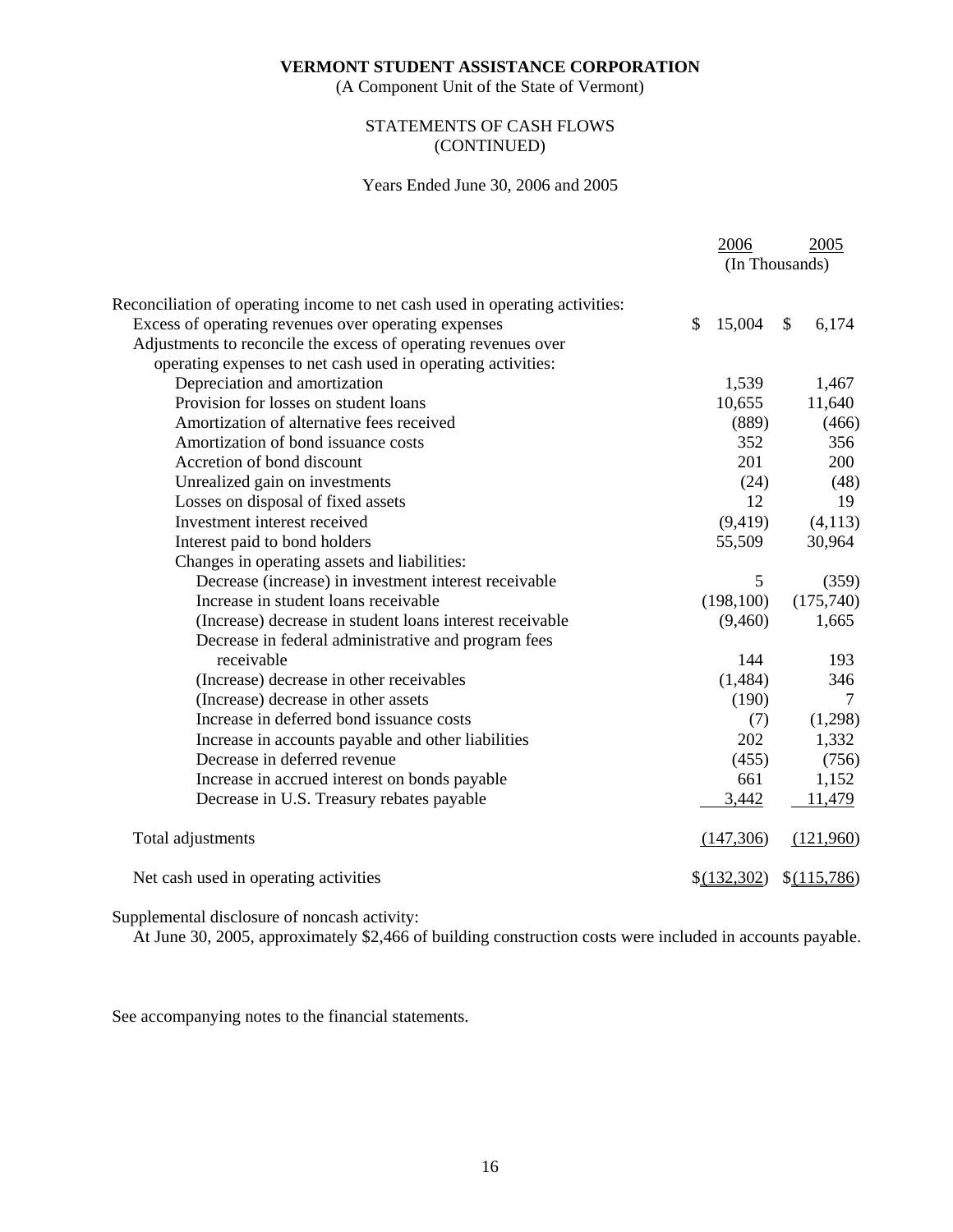(A Component Unit of the State of Vermont)

# STATEMENTS OF FIDUCIARY NET ASSETS

# AGENCY FUNDS

# June 30, 2006 and 2005

|                                                     | Federal      |                |              |           |          |
|-----------------------------------------------------|--------------|----------------|--------------|-----------|----------|
|                                                     | Loan         |                |              |           |          |
|                                                     | Reserve      |                |              | 2006      | 2005     |
|                                                     | Fund         |                | <b>VHEIP</b> | Total     | Total    |
|                                                     |              | (In Thousands) |              |           |          |
| <b>ASSETS HELD FOR OTHERS</b>                       |              |                |              |           |          |
| Cash and cash equivalents                           | \$9,158      |                | \$1,160      | \$10,318  | \$9,068  |
| Investments (note 6)                                |              |                | 52,564       | 52,564    | 40,446   |
| Student loans receivable and                        |              |                |              |           |          |
| accrued student loan interest                       |              |                | 3,814        | 3,814     | 3,533    |
| Investment interest receivable                      |              | 35             | 14           | 49        | 27       |
| Due from U.S. Department of Education               | 1,878        |                |              | 1,878     | 2,716    |
| Other assets                                        |              | 95             | 120          | 215       | 79       |
| <b>Total assets</b>                                 | \$11,166     |                | \$57,672     | \$68,838  | \$55,869 |
| <b>LIABILITIES</b>                                  |              |                |              |           |          |
| Accounts payable and other liabilities              | $\mathbb{S}$ | \$<br>560      | 75           | \$<br>635 | \$1,038  |
| Note payable                                        |              |                | 4,338        | 4,338     | 3,504    |
| Federal advances                                    |              | 538            |              | 538       | 538      |
| Amounts held on behalf of investors (note 6)        |              |                | 53,259       | 53,259    | 40,858   |
| Return of reserves due to U.S. Department           |              |                |              |           |          |
| of Education                                        |              | 552            |              | 552       | 552      |
| Federal loan reserve funds held for U.S. Department |              |                |              |           |          |
| of Education (note 5)                               | 9,516        |                |              | 9,516     | 9,379    |
| <b>Total liabilities</b>                            | \$11,166     |                | \$57,672     | \$68,838  | \$55,869 |

See accompanying notes to the financial statements.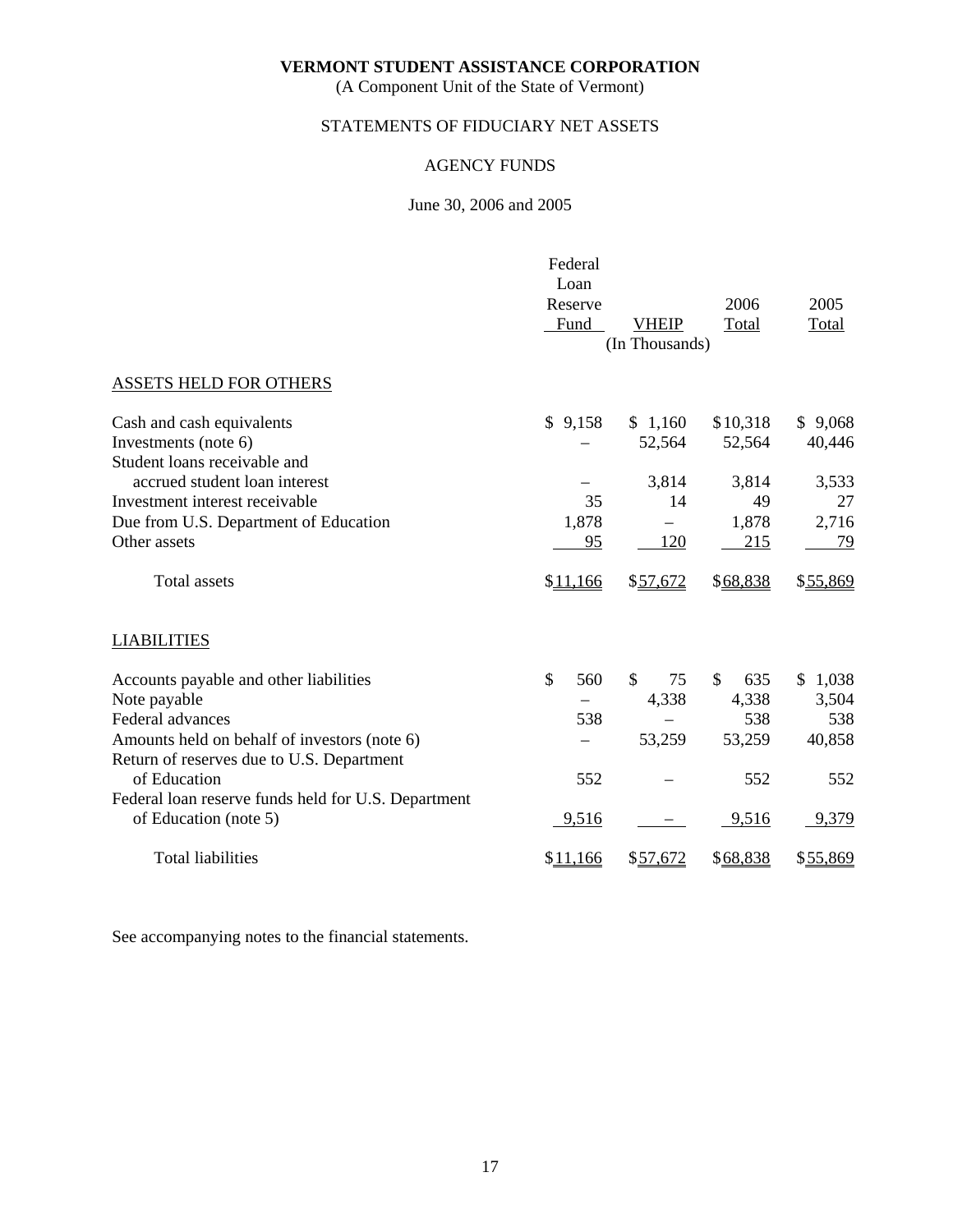(A Component Unit of the State of Vermont)

## NOTES TO FINANCIAL STATEMENTS

## June 30, 2006 and 2005

(Dollars in Thousands)

# **1. Authorizing Legislation**

 The Vermont Student Assistance Corporation ("VSAC") was created as a public non-profit corporation by an act of the General Assembly of the State of Vermont in accordance with the provisions of the Higher Education Act of 1965, as amended ("the Act"). The purpose of VSAC is to provide opportunities for Vermont residents to pursue post-secondary education by awarding grants and guaranteeing, making, financing, and servicing loans to students. VSAC also administers scholarships, student employment programs, and outreach services to students seeking post-secondary education. In addition, VSAC manages the Vermont Higher Education Investment Plan (VHEIP).

 Pursuant to Vermont statutes, VSAC is responsible for the administration of the Loan Finance Program. Under this program, VSAC originates, purchases, services and consolidates education loans. The majority of education loans is financed through the issuance of limited obligation bonds and are guaranteed by VSAC as a guarantor and reinsured by the U.S. Department of Education (DE) through the Federal Family Education Loan (FFEL) Program. The bonds and notes outstanding are payable primarily from interest and principal repayments on the financed loans as specified in the underlying resolutions authorizing the sale of the bonds and notes. The bonds and notes are not a general obligation of VSAC or an obligation of the State of Vermont or any of its political subdivisions.

 For financial reporting purposes, VSAC is considered a component unit of the State of Vermont and is included as part of the State's financial reporting entity. VSAC's relationship with the State of Vermont primarily consists of an annual appropriation designated for grant aid to Vermont students.

 The Vermont Student Development Fund, Inc. (the "Fund"), a separate non-profit 501(c)(3) corporation, was established in November of 2000. The primary purpose of the Fund is to receive, hold and manage securities, cash or other property whether real, personal or mixed, acquired by bequest, devise, gift, purchase or loan. These assets are used primarily for scholarships and other financial assistance to benefit qualified individuals seeking a post secondary education. The Fund provides a financial benefit to VSAC, and its Board of Directors is the same as the VSAC Board of Directors, therefore, the Fund's financial statements are consolidated and are included in the totals on the financial statements. The operations of the Fund are immaterial.

# **2. Summary of Significant Accounting Policies**

# *Basis of Accounting*

 VSAC follows the accrual basis of accounting whereby revenues are recorded when earned and expenses are recorded when obligation for payment is incurred.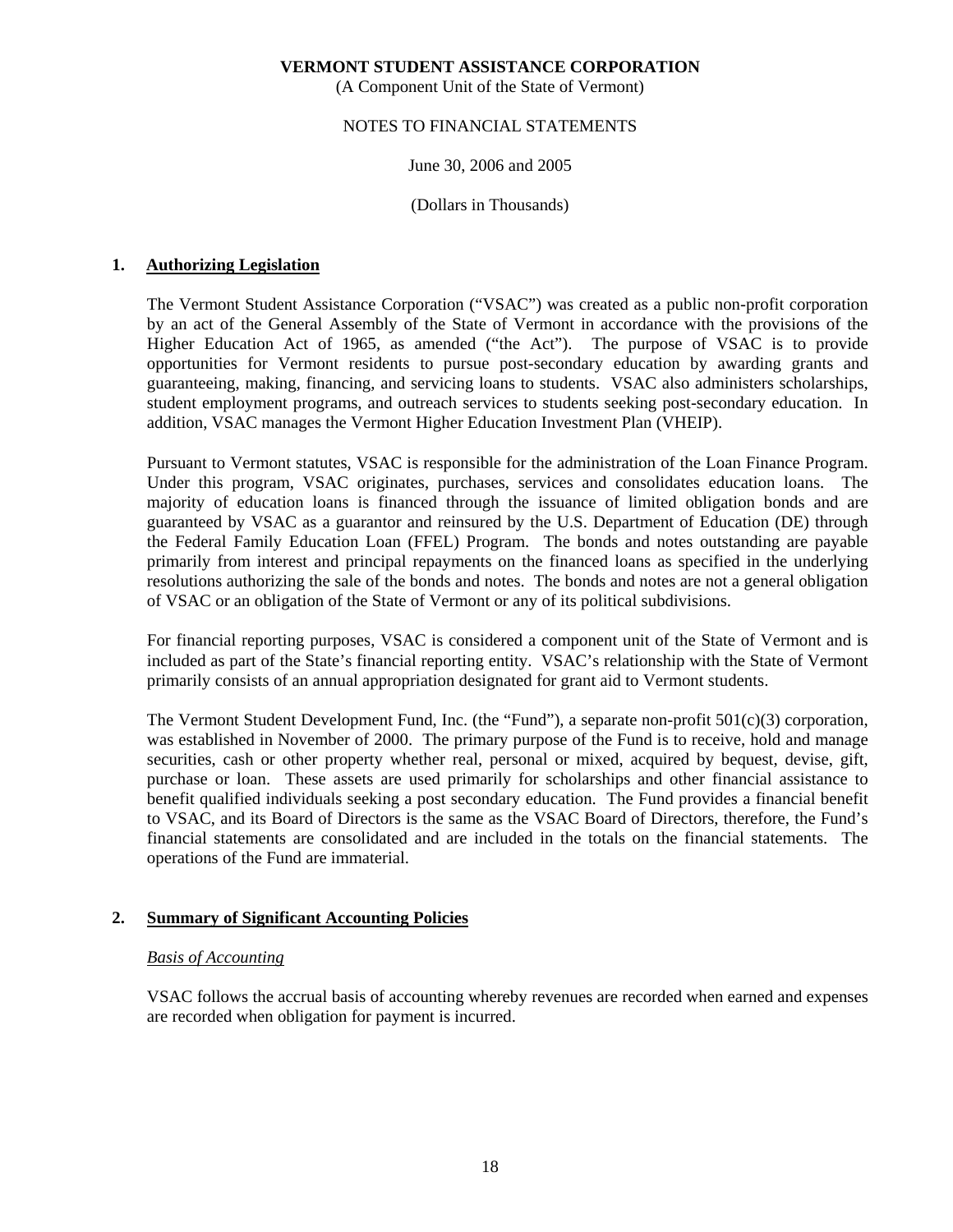(A Component Unit of the State of Vermont)

# NOTES TO FINANCIAL STATEMENTS

# June 30, 2006 and 2005

#### (Dollars in Thousands)

# **2. Summary of Significant Accounting Policies (Continued)**

 As permitted by Governmental Accounting Standards Board (GASB) Statement No. 20, *Accounting and Financial Reporting for Proprietary Funds and Other Governmental Activities that Use Proprietary Fund Accounting*, VSAC applies all applicable Governmental Accounting Standards Board (GASB) pronouncements as well as all Financial Accounting Standards Board (FASB) pronouncements issued on or before November 30, 1989, to the extent these pronouncements do not conflict with GASB pronouncements.

 The financial statements are prepared in accordance with Governmental Accounting Standards Board Statements No. 34, *Basic Financial Statements – and Management's Discussion and Analysis – for State and Local Governments*, No. 37, *Basic Financial Statements – and Management's Discussion and Analysis – for State and Local Governments: Omnibus – an amendment of GASB Statements No. 21 and 34*, and No. 38, *Certain Financial Statement Note Disclosures*. VSAC reports as a business-type activity, as defined, in GASB No. 34.

# *Restriction on Net Assets*

 The restricted net assets of VSAC are restricted by the bond resolutions, state statutes, donor restrictions, or various Federal regulations and program agreements and are restricted for the origination of student loans, payment of debt service on bonds and notes payable and grant and scholarship activities. Financial activities and resulting account balances which are not so restricted are presented in the Statements of Net Assets as unrestricted net assets. VSAC's unrestricted net assets are generally reserved for educational assistance purposes.

#### *Management Estimates*

 The preparation of financial statements in conformity with accounting principles generally accepted in the United States of America requires management of VSAC to make estimates and assumptions that affect the reported amounts of assets and liabilities and disclosure of contingent assets and liabilities at the date of the financial statements and the reported amounts of revenues and expenses during the reporting period. Actual results could differ from those estimates. The most significant estimates utilized in the preparation of the financial statements of VSAC relate to the allowance for losses on student loans and the U.S. Treasury rebates payable.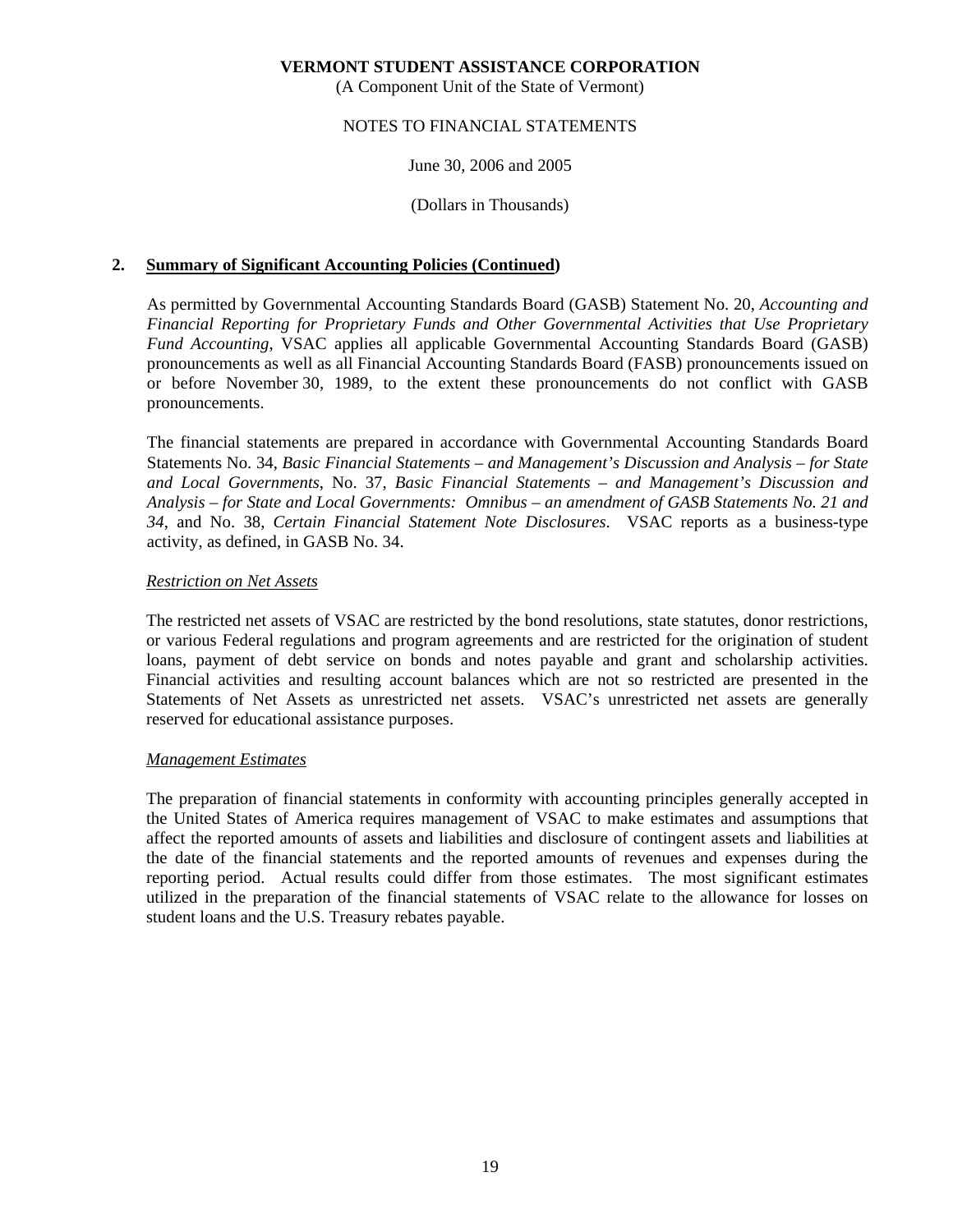(A Component Unit of the State of Vermont)

# NOTES TO FINANCIAL STATEMENTS

June 30, 2006 and 2005

(Dollars in Thousands)

# **2. Summary of Significant Accounting Policies (Continued)**

## *Student Loans*

 Student loans consist primarily of guaranteed student loans which are made to post-secondary students attending eligible educational institutions and guaranteed parental loans made to parents of dependent undergraduate students, graduate and professional students, and independent undergraduate students attending eligible educational institutions. Student loans also include consolidation loans which are loans to eligible students that refinance existing student loans.

 Student loans are stated at their unpaid principal balance net of allowance for loan losses and deferred loan origination fees. Loan origination fees received are deferred and amortized over the estimated life of the loan using a method that approximates the level yield method.

## *Allowance for Loan Losses*

 A substantial portion of student loans are guaranteed by VSAC, as guarantor under the FFEL Program, and substantially all such loans are reinsured by DE. However, there is still the risk that loans may lose their guarantee and become uncollectible under certain circumstances and certain student loans are not guaranteed. Loans originated subsequent to October 1, 1993, are only reinsured by DE for 98% of the principal amount. At June 30, 2006 and 2005, most of VSAC's student loans are subject to the 98% guarantee from DE. Management of VSAC has established an allowance for loan losses to provide for probable losses on the 98% guaranteed loans and for loans that have no guarantee. The amount of the allowance, which is established through a provision for losses on student loans charged to expense, is based on management's estimation of the probable losses within the portfolio. Primary considerations in establishing the allowance are the amounts of nonguaranteed loans in the portfolio, delinquencies, current economic conditions and historical loss experience.

# *Operating Revenue and Expenses*

 Operating revenues include interest earned on student loans and investments, fees received from providing services, state appropriations, and grant and scholarship revenue. Operating expenses include interest on bonds, the costs of providing services and operating all programs, and grant and scholarship awards.

# *Cash Equivalents*

 VSAC considers all highly liquid investments with original maturities of three months or less to be cash equivalents. Cash equivalents include funds held in an institutional money market fund account.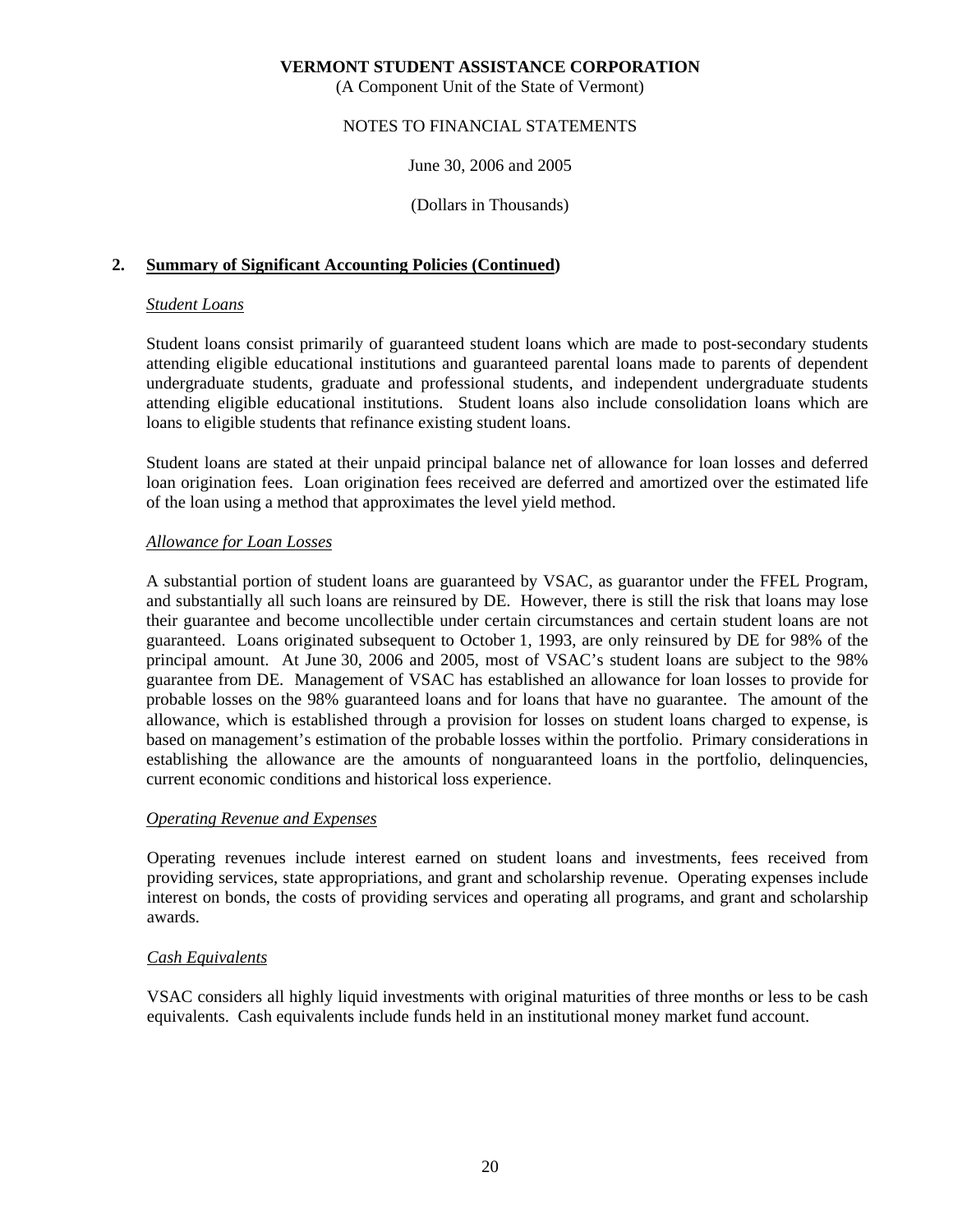(A Component Unit of the State of Vermont)

## NOTES TO FINANCIAL STATEMENTS

June 30, 2006 and 2005

(Dollars in Thousands)

# **2. Summary of Significant Accounting Policies (Continued)**

#### *Investments*

 Investments are carried at fair value in accordance with GASB Statement No. 31, *Accounting and Financial Reporting for Certain Investments and for External Investment Pools*.

#### *Capital Assets*

 Capital assets are stated at historical cost. Depreciation of capital assets that are placed in service is calculated using the straight-line method over the estimated useful lives of the assets. Capital asset acquisitions that equal or exceed \$2.5 are capitalized.

#### *Bond Issuance Costs*

 Costs of bond issuances, which are comprised of underwriters' fees, legal fees and other related financing costs, are deferred and amortized over the lives of the respective bond issues using the straightline method.

## *Bond Discount and Deferred Loss on Refunding*

 Bond discounts are amortized using a method which approximates the level yield method over the life of the bonds. Any unamortized deferred loss related to refunded bonds is deferred and amortized over the life of the original or refunded bonds, whichever is shorter.

#### *Grants*

 Unrestricted grants are recorded as revenue when received. Restricted grants are recorded as revenue upon compliance with the restrictions. Amounts received for grant programs that are restricted are recorded in deferred revenue until they become unrestricted.

# *FFEL Program Support*

 VSAC receives a percentage of the amounts collected on defaulted loans, an origination fee, a portfolio maintenance fee and a default aversion fee from DE as its primary support for the administration of the FFEL Program. These fees are recorded as guarantee agency administrative revenues when earned, as the services are provided.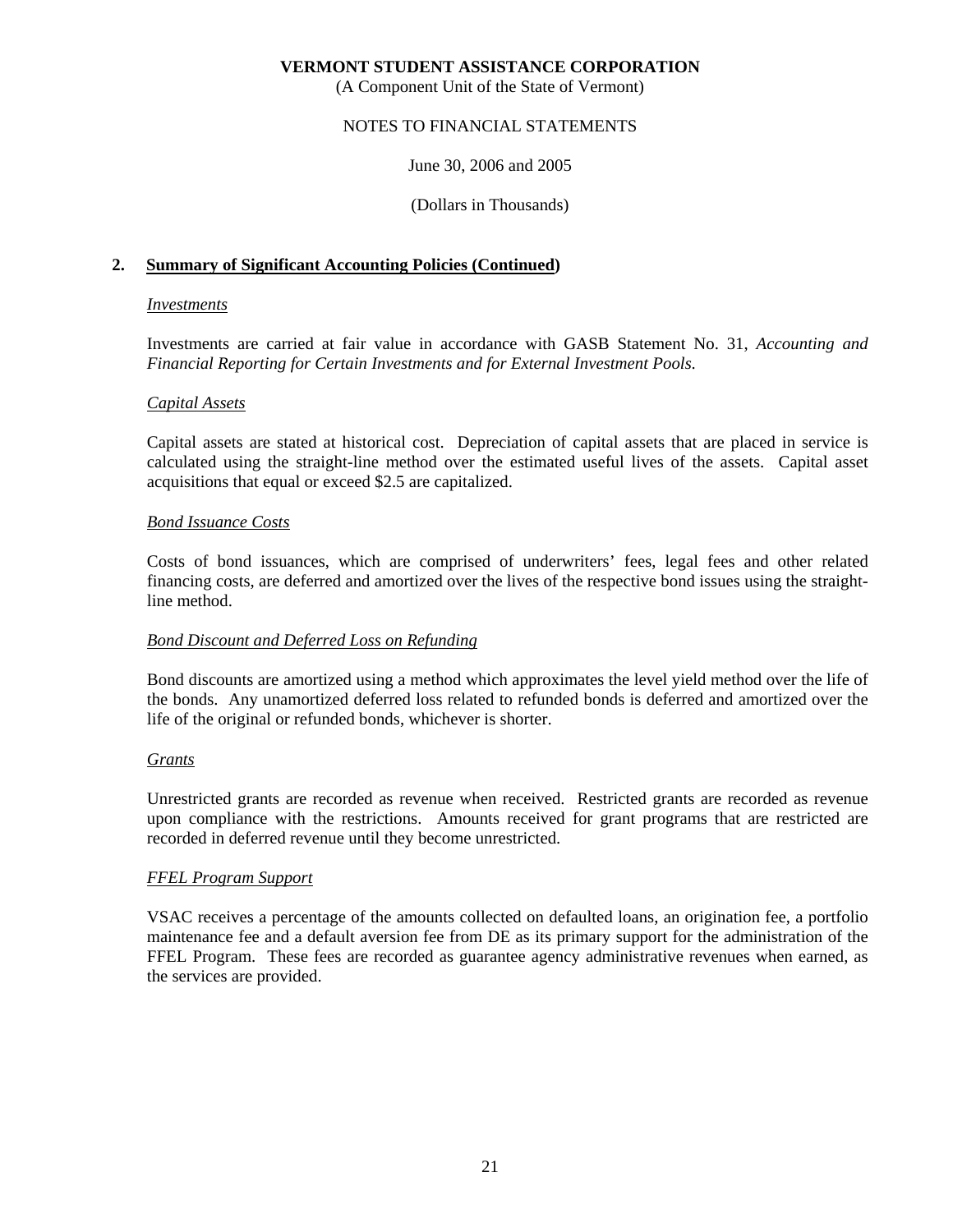(A Component Unit of the State of Vermont)

## NOTES TO FINANCIAL STATEMENTS

June 30, 2006 and 2005

(Dollars in Thousands)

# **2. Summary of Significant Accounting Policies (Continued)**

#### *Compensated Absences*

 Employees may accumulate, subject to certain limitations, unused vacation earned and upon retirement, termination or death, may be compensated for certain amounts at their then current rates of pay. The amount of vacation recognized as expense is the amount earned and this obligation is accrued.

#### *Income Tax Status*

 VSAC is exempt from Federal and state income taxes under Section 115 of the Internal Revenue Code and, accordingly, no provision for income taxes has been made in the accompanying financial statements.

#### *Reclassification*

 Certain items in the 2005 financial statements have been reclassified to conform to the current year presentation.

#### **3. Cash, Cash Equivalents and Investments**

 VSAC's deposit and investment policy complies with the underlying bond resolution requirements. In accordance with those bond resolutions, all deposits and investments meet the requirements and approval of the letter of credit and bond insurance providers. Additionally, such requirements mandate specific classes of investment vehicles including: bank time deposits, certificates of deposit, direct obligations of the United States of America unconditionally guaranteed by the United States of America, indebtedness issued by certain Federal agencies, collateralized repurchase agreements secured by obligations of the United States of America with collateral held by or at the direction of the trustee, guaranteed investment contracts with banks or bank holding companies, commercial paper and open ended investment funds. Funds not related to the various bond resolutions may also be invested in domestic equities or corporate bonds.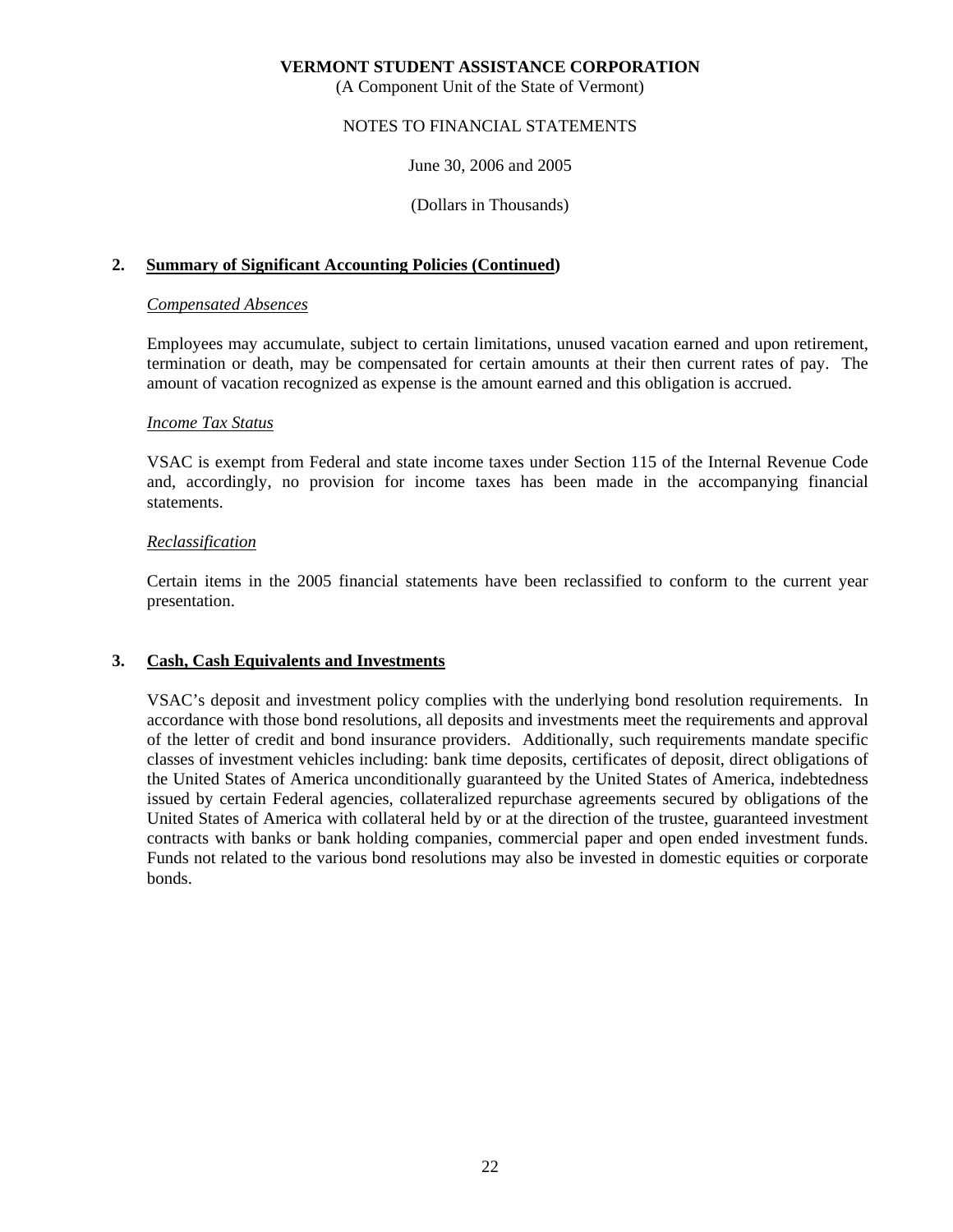(A Component Unit of the State of Vermont)

#### NOTES TO FINANCIAL STATEMENTS

#### June 30, 2006 and 2005

#### (Dollars in Thousands)

#### **3. Cash, Cash Equivalents and Investments (Continued)**

#### *Cash and Cash Equivalents*

 The carrying amounts which represent both cost and fair value of cash and cash equivalents as of June 30, 2006 and 2005 are presented below:

|                                                         |                     | 2006                                   |                    | 2005                                   |
|---------------------------------------------------------|---------------------|----------------------------------------|--------------------|----------------------------------------|
|                                                         | <b>Balance</b>      | Amount<br>Insured or<br>Collateralized | <b>Balance</b>     | Amount<br>Insured or<br>Collateralized |
| Cash and repurchase agreements<br>Money market accounts | \$14,414<br>136,627 | 14,889<br>S.<br>See Below              | \$5,871<br>392,686 | 6,515<br>See Below                     |
|                                                         | \$151,041           |                                        | \$398,557          |                                        |

 At June 30, 2006 and 2005, cash and repurchase agreements are comprised of various bank accounts and principal cash held by a bank trust department. The bank balances at June 30, 2006 were \$15,511 and the bank balances at June 30, 2005 were \$6,896. The difference between the net bank balances and the amounts recorded on the financial statements is outstanding checks and deposits in transit. Additionally, \$14,889 and \$6,515 of the bank balances at June 30, 2006 and 2005, respectively, were covered by Federal depository insurance or collateralized by repurchase agreements for which the securities are held by the bank's trustee in VSAC's name. The remainder of bank balances of \$622 and \$381 at June 30, 2006 and 2005, respectively, were uninsured and uncollateralized.

 At June 30, 2006 and 2005, the money market accounts are primarily invested in the Federated Prime Cash Obligations Fund. The Fund objective is to provide current income consistent with stability of principal and liquidity. The Prime Cash Obligations Fund (Standard & Poor's rating AAA) invests primarily in a portfolio of short-term, high quality fixed income securities insured by banks, corporations and the U.S. Government. The underlying assets are not held in the name of VSAC.

#### *Investments*

VSAC held the following investments at June 30, 2006 and 2005.

|                       |      | 2006         |       | 2005  |
|-----------------------|------|--------------|-------|-------|
|                       |      | Fair         |       | Fair  |
|                       | Cost | Value        | Cost  | Value |
| Domestic equities     | 727  | 752<br>S.    | \$304 | \$354 |
| Corporate bonds       | 239  | 233          | 123   | 121   |
| U.S. Government bonds | 182  | 182          | 40    | 40    |
|                       |      | <u>1,167</u> | \$467 |       |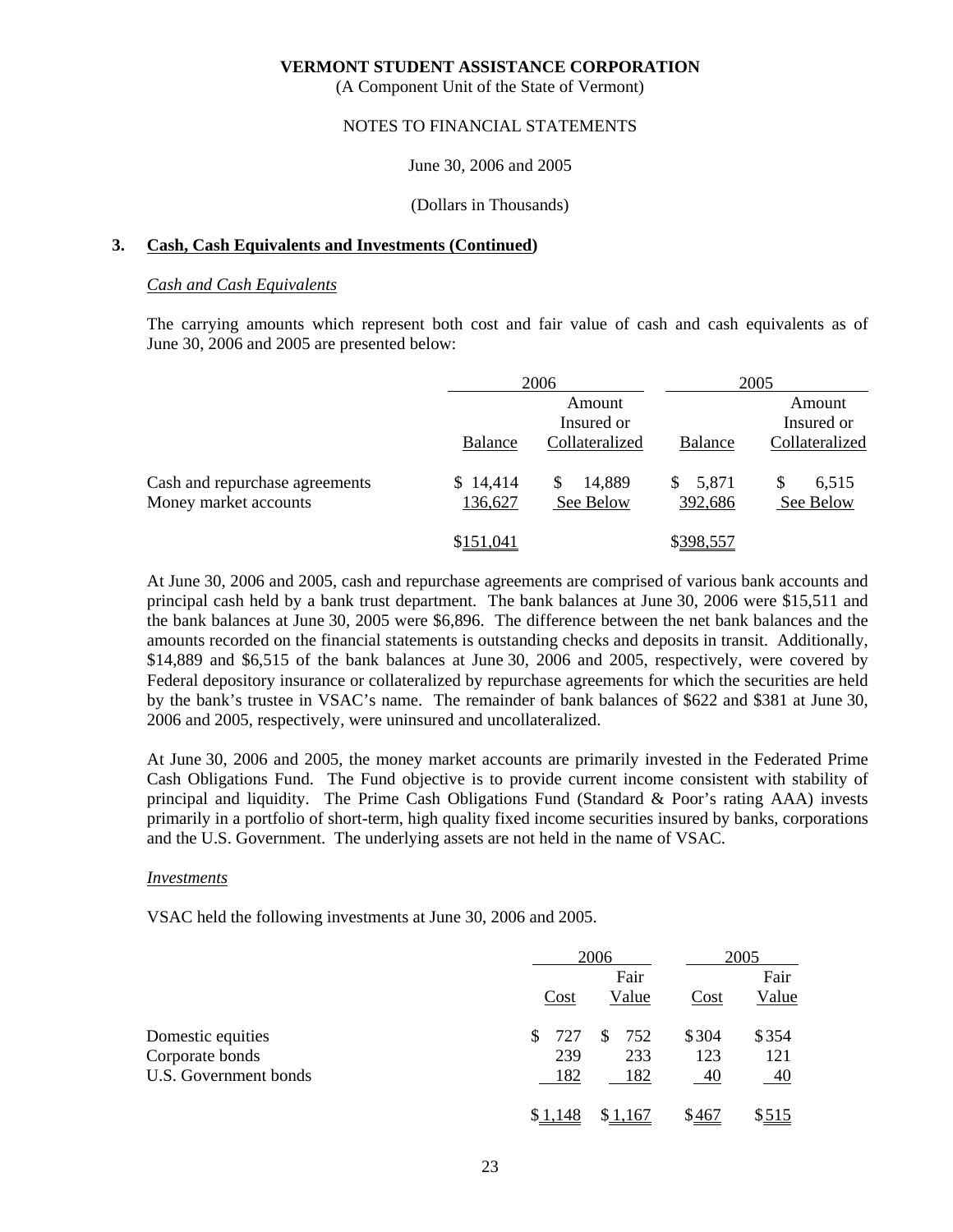(A Component Unit of the State of Vermont)

#### NOTES TO FINANCIAL STATEMENTS

#### June 30, 2006 and 2005

## (Dollars in Thousands)

#### **3. Cash, Cash Equivalents and Investments (Continued)**

At June 30, 2006, the ratings for investments in debt securities are summarized as follows:

|                                        |                   | Fair           | Standard &    |
|----------------------------------------|-------------------|----------------|---------------|
| Investment                             | <b>Maturities</b> | Value          | Poor's Rating |
| Corporate bonds:                       |                   |                |               |
| Citigroup Commercial Paper (3.5%)      | 02/01/2008        | 24             | $AA+$         |
| Target Corporation (5.4%)              | 10/01/2008        | 20             | $A+$          |
| Texaco Capital (5.5%)                  | 01/15/2009        | 20             | AA            |
| Washington Mutual (4.0%)               | 01/15/2009        | 14             | $A-$          |
| IBM Corporation (5.375%)               | 02/01/2009        | 20             | $A+$          |
| Bankamerica Corporation (7.125%)       | 03/01/2009        | 21             | AA            |
| FPL Group Cap Inc (7.375%)             | 06/01/2009        | 21             | $\mathsf{A}$  |
| JP Morgan Chase Floating Rate (5.715%) | 06/28/2009        | 19             | $AA-$         |
| Lehman Bros Holdings (7.875%)          | 11/01/2009        | 20             | $A+$          |
| Tenn Valley Auth (5.625%)              | 01/18/2011        | 10             | <b>AAA</b>    |
| Conoco Funding Co (6.35%)              | 10/15/2011        | 15             | $A+$          |
| Household Fin Co (6.375%)              | 10/15/2011        | 15             | AA            |
| Fed Natl Mtg Assn (5.0%)               | 04/30/2013        | 5              | AAA           |
| Capital One Fin (5.5%)                 | 06/01/2015        | $\overline{9}$ | $BBB+$        |
|                                        |                   | 233            |               |
| U.S. Government bonds:                 |                   |                |               |
| U.S. Treasury Note (4.375%)            | 01/31/2008        | 25             |               |
| U.S. Treasury Note (4.625%)            | 02/29/2008        | 25             |               |
| U.S. Treasury Note (4.5%)              | 02/15/2009        | 25             |               |
| U.S. Treasury Note (5.5%)              | 05/15/2009        | 25             |               |
| U.S. Treasury Note (6.0%)              | 06/28/2009        | 26             |               |
| U.S. Treasury Note (5.75%)             | 08/15/2010        | 26             |               |
| U.S. Treasury Note (4.5%)              | 11/15/2010        | 10             |               |
| iShares Lehman TIPS Bond Fund          |                   | 20             | <b>AAA</b>    |
|                                        |                   | 182            |               |

*Interest Rate Risk.* Through its investment policy, VSAC manages its interest rate risk by establishing a target range of 20% to 70% of its investments in fixed rate securities. VSAC's current investment manager works with a target of 35% of investments in fixed rate securities with a target duration of no greater than three years.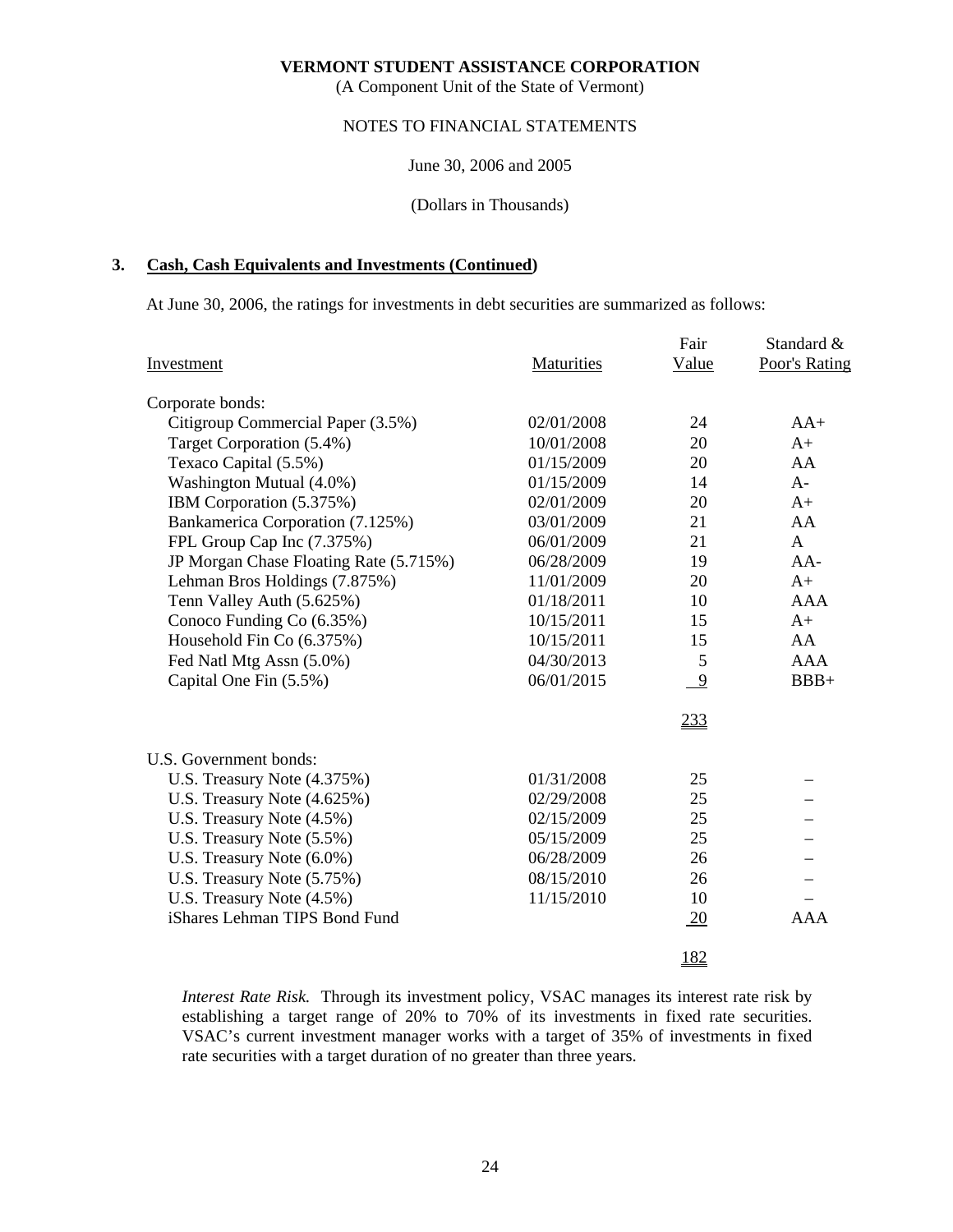(A Component Unit of the State of Vermont)

## NOTES TO FINANCIAL STATEMENTS

## June 30, 2006 and 2005

#### (Dollars in Thousands)

# **3. Cash, Cash Equivalents and Investments (Continued)**

 *Credit Risk.* VSAC minimizes its credit risk by requiring marketable bonds, debentures, notes, or instruments to be rated BBB or better by Standard and Poor's and Baa or better by Moody's Investors Service.

 *Concentration of Credit Risk.* VSAC places no limit on the amount of investments in any one issuer. However, VSAC's investment manager is currently instructed to invest approximately 65% of the total portfolio in equity issues, balanced between growth and value styles, biased toward large and mid-cap. As of June 30, 2006, 14% of VSAC's investments were invested in U.S. Treasuries. No other single issuer represented more than 5% of VSAC's investments at either June 30, 2006 or 2005.

# *Custodial Credit Risk*

All of the investments are held by VSAC's agent in VSAC's name.

 A significant portion of cash and cash equivalents are limited to their use for the repayment of bond and note obligations, and to satisfy certain reserve requirements specified by the bond and note indentures.

# **4. Student Loans Receivable**

 At June 30, 2006, VSAC held student loans with interest rates ranging from 2.875% to 10.190%; the majority is insured by DE and the U.S. Department of Health and Human Services. There are certain student loans that are not guaranteed. Most of VSAC's borrowers are located in the New England states.

 Student loans are classified as being in "interim" status during the period from the date the loan is made until a student is out of school either for six or nine months. Subsequent to this period, student loans are classified as being in "repayment" status. "Deferral" status is a period during the life of the loan when repayment is suspended for authorized purposes.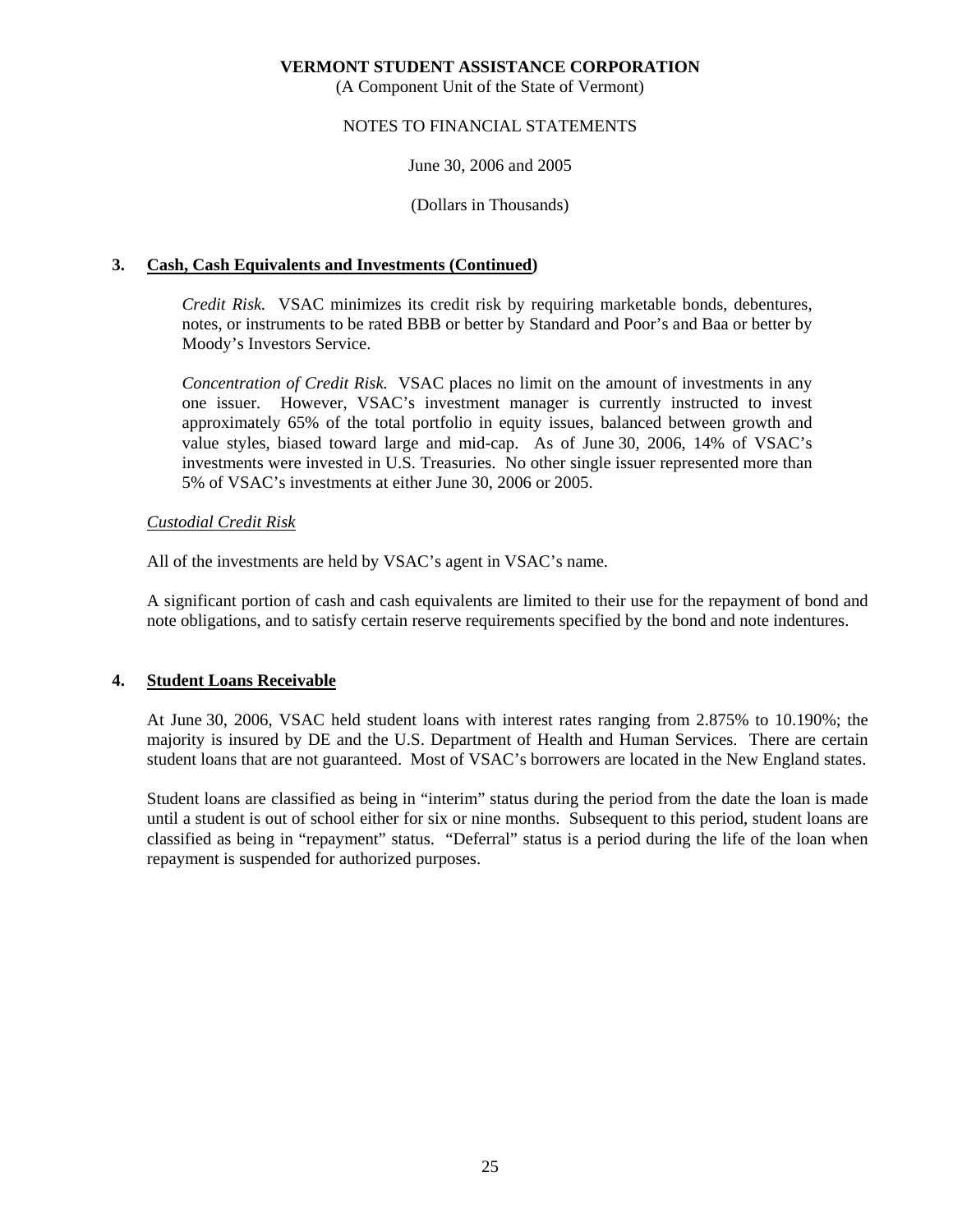(A Component Unit of the State of Vermont)

# NOTES TO FINANCIAL STATEMENTS

June 30, 2006 and 2005

#### (Dollars in Thousands)

#### **4. Student Loans Receivable (Continued)**

Student loans receivable as of June 30, 2006 and 2005 are summarized as follows:

| 338,598<br>360,984<br>$\mathbb{S}^-$<br>283,972<br>254,206<br>1,011,220<br>864,105<br>(12,611)<br>(21,265)<br>(5,779)<br>(3,498) |
|----------------------------------------------------------------------------------------------------------------------------------|
|                                                                                                                                  |
|                                                                                                                                  |
|                                                                                                                                  |
|                                                                                                                                  |
|                                                                                                                                  |
|                                                                                                                                  |
| 1,629,132<br>1,440,800                                                                                                           |
| 1,511,836<br>1,332,471                                                                                                           |
| \$117,296<br>\$ 108,329                                                                                                          |
|                                                                                                                                  |
| \$1,422,100<br>\$1,298,034                                                                                                       |
| 13,928<br>16,901                                                                                                                 |
| 220,148<br>141,974                                                                                                               |
| (21,265)<br>(12,611)                                                                                                             |
| (5,779)<br>(3,498)                                                                                                               |
| 1,629,132<br>1,440,800                                                                                                           |
| 1,332,471                                                                                                                        |
|                                                                                                                                  |
| 1,511,836                                                                                                                        |

 \$1,614,303 and \$1,406,668 of student loans were pledged to the repayment of bonds as of June 30, 2006 and 2005, respectively.

 Transactions in the allowance for loan losses for the years ended June 30, 2006 and 2005 were as follows:

|                                       | 2006     | 2005     |
|---------------------------------------|----------|----------|
| Balance July 1                        | \$12,611 | \$1,806  |
| Net loans charged off                 | (2,001)  | (835)    |
| Provision for losses on student loans | 10,655   | 11,640   |
| Balance June 30                       | \$21,265 | \$12,611 |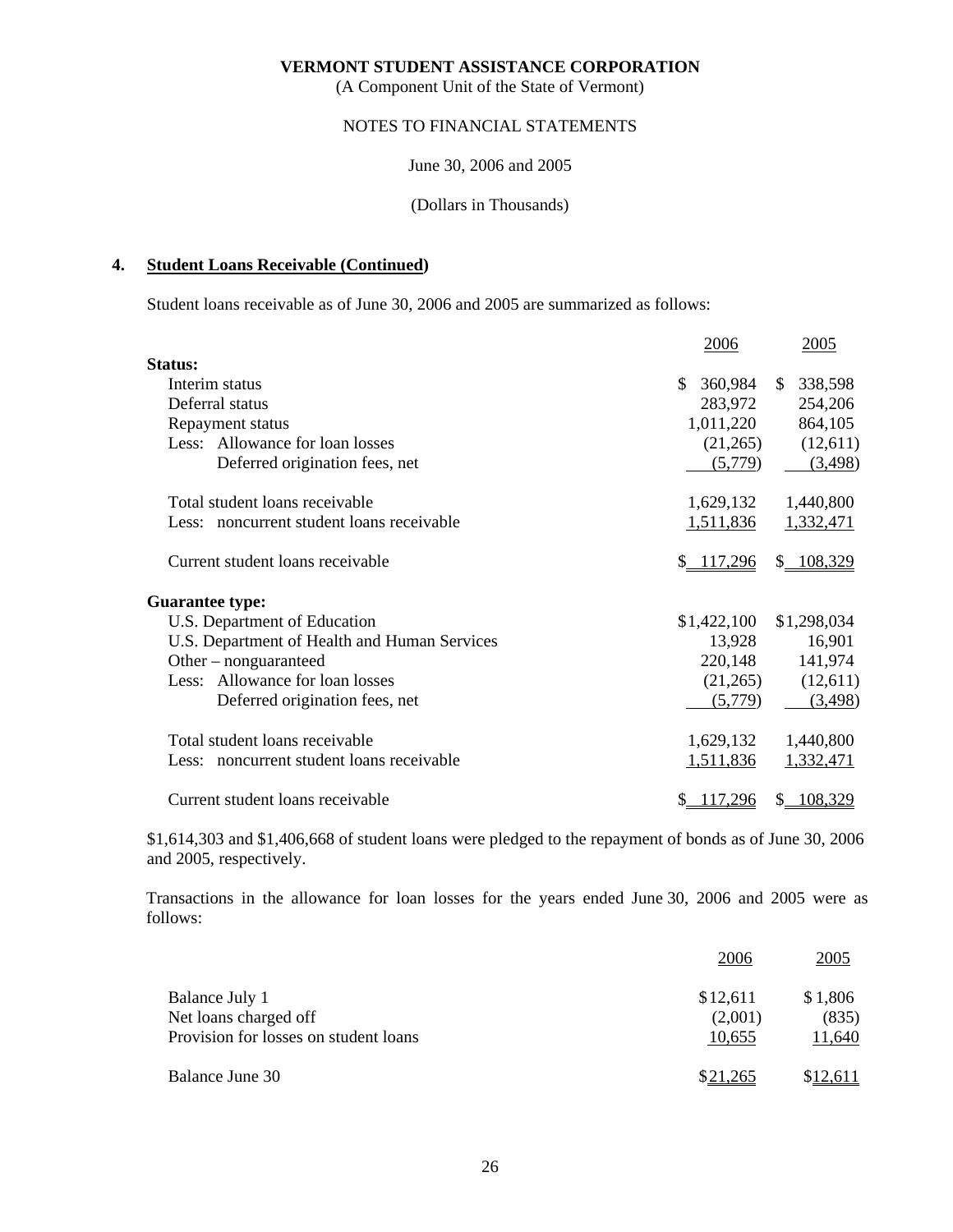(A Component Unit of the State of Vermont)

# NOTES TO FINANCIAL STATEMENTS

## June 30, 2006 and 2005

# (Dollars in Thousands)

# **4. Student Loans Receivable (Continued)**

 The allowance for loan losses represents management's estimate of probable losses on student loans. Management uses prior default history from its loan portfolios, including wide default trends, and type of loan program to arrive at this estimate. Should any of these factors change significantly from those currently used by management, the estimate will change.

# **5. Net Assets Held for the U.S. Department of Education**

 Under the Higher Education Act Amendments of 1998, all assets related to the FFEL Program guaranty functions were transferred to the Federal Loan Reserve Fund on October 1, 1998. The Federal Loan Reserve Fund is administered by VSAC on behalf of DE and is the property of the Federal government. VSAC also established the Guarantee Agency Operating Fund on October 1, 1998, in accordance with the Higher Education Act Amendments of 1998. The Guarantee Agency Operating Fund, which is included within the Statements of Net Assets, is the property of VSAC and is used to account for the activities under the FFEL Program that fall outside of the Federal Loan Reserve Fund.

 Changes in Federal loan reserve funds held for DE for the years ended June 30, 2006 and 2005 were as follows:

|                                                       | 2006     | 2005          |
|-------------------------------------------------------|----------|---------------|
| Additions:                                            |          |               |
| Reimbursement from DE on default loan purchases       | \$17,780 | \$14,799      |
| Default loan collections                              | 242      | 83            |
| Loan administrative fees                              | 2,231    | 2,128         |
| Investment income                                     | 360      | 157           |
| Total additions                                       | 20,613   | 17,167        |
| Deductions:                                           |          |               |
| Purchases of defaulted loans from lenders             | 18,395   | 15,234        |
| Default aversion fee paid                             | 699      | 613           |
| Other disbursements                                   | 1,382    | 431           |
| Total deductions                                      | 20,476   | <u>16,278</u> |
| Federal loan reserve funds held, at beginning of year | 9,379    | 8,490         |
| Federal loan reserve funds held, at end of year       | \$9,516  | \$9,379       |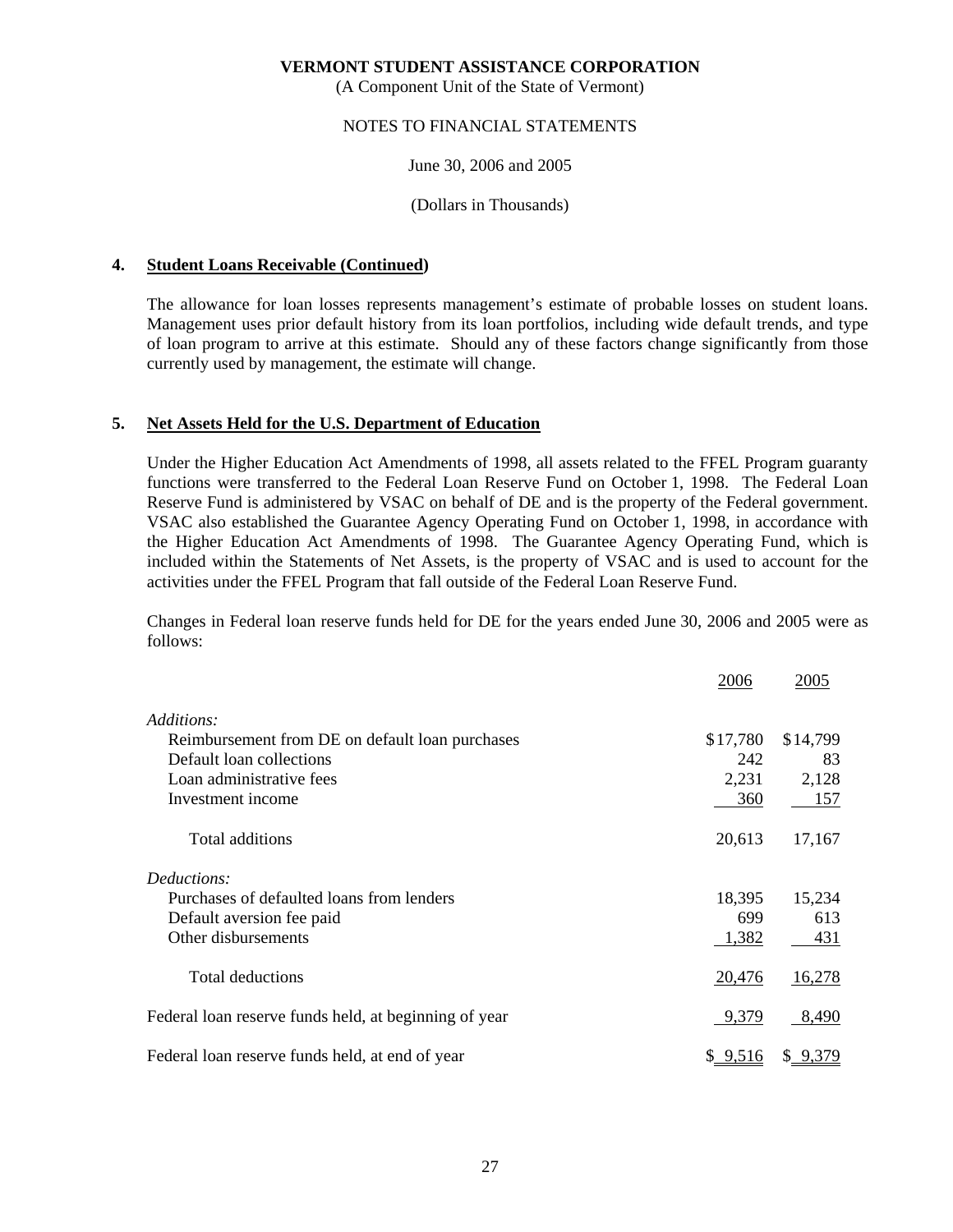(A Component Unit of the State of Vermont)

## NOTES TO FINANCIAL STATEMENTS

June 30, 2006 and 2005

(Dollars in Thousands)

# **5. Net Assets Held for the U.S. Department of Education (Continued)**

 To provide security and liquidity against potential defaults, VSAC is required to maintain reserves as specified by Title 16, Vermont Statutes Annotated §2864, Section 422 of Act 20 United States Code 1072, and under various agreements with the bond liquidity and credit enhancement providers. The Higher Education Act Amendments of 1998 require VSAC to maintain reserves equal to .25% of student loans guaranteed. During 2006 and 2005, VSAC maintained sufficient reserves to fully comply with these requirements.

 Total outstanding loans issued under the FFEL Program were \$1,422,100 and \$1,298,034 at June 30, 2006 and 2005, respectively. Defaults on FFEL Program loan guarantees are paid by DE through the Federal Loan Reserve Fund.

# **6. Net Assets Held for the Vermont Higher Education Investment Plan (VHEIP)**

 VHEIP was established by the Vermont Legislature in April 1998. VHEIP encourages Vermont residents to save for college or other post-secondary education through tax favorable investments. The program has been designed to comply with the requirements for treatment as a "Qualified Tuition Program" under Section 529 of the Internal Revenue Code. There are three plans available: the Managed Allocation Option, the 100% Equity Option, and the Interest Income Option. The Managed Allocation Option and the 100% Equity Option are managed by TFI. TFI is part of TIAA-CREF, a New York-based financial services organization. Funds in the Managed Allocation Option are directed into special investment portfolios based on the age of the beneficiary. Funds in the 100% Equity Option are not age based and remain 100% in equity investments. Investments in the Managed Allocation and 100% Equity option are not guaranteed. The Interest Income Option is managed by VSAC. Funds in the Interest Income Option are invested in an interest-bearing note to VSAC, which is expected to return at least the 91-day U.S. Treasury Bill rate. VSAC uses the proceeds from the note to make federally guaranteed education loans.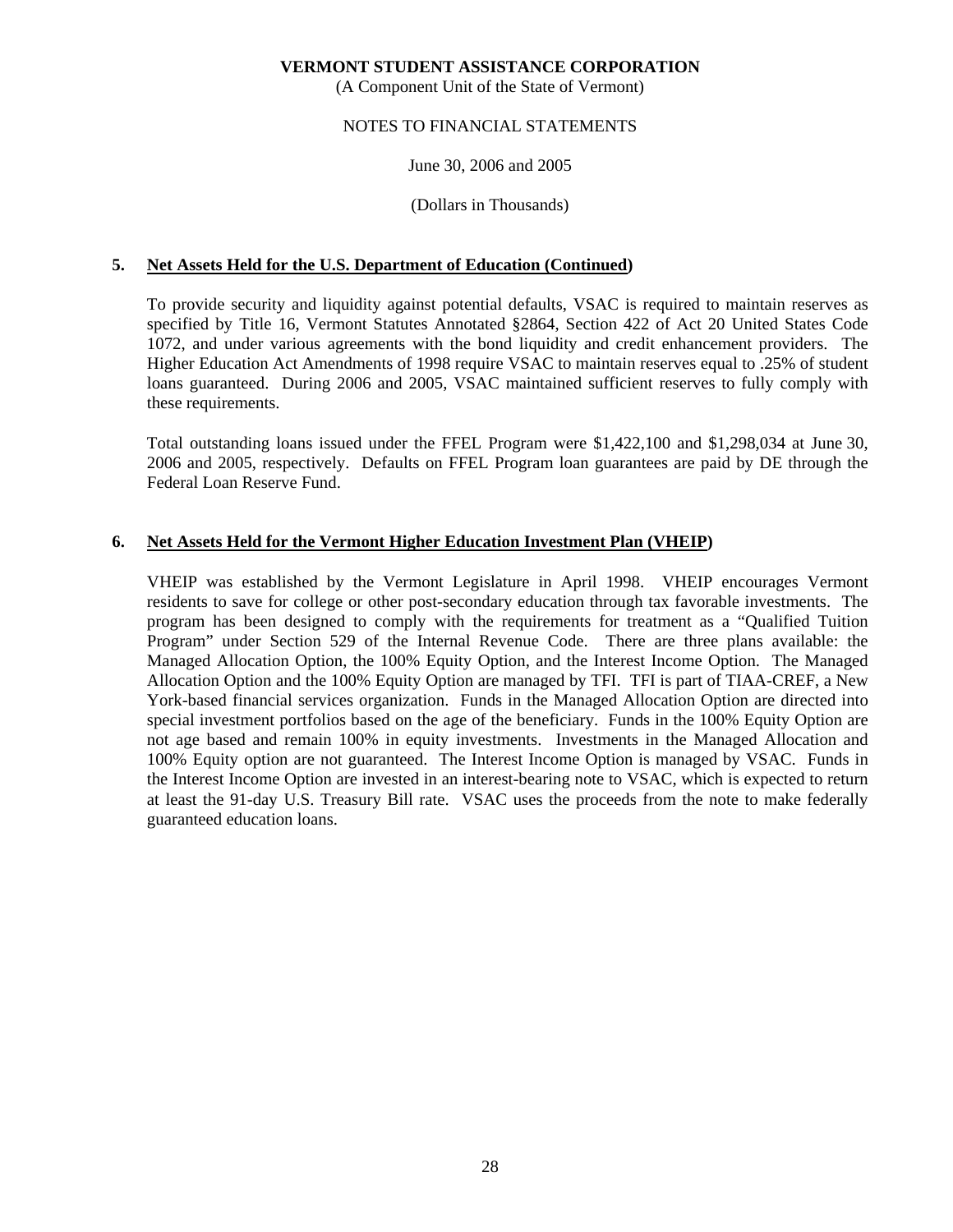(A Component Unit of the State of Vermont)

# NOTES TO FINANCIAL STATEMENTS

June 30, 2006 and 2005

(Dollars in Thousands)

# **6. Net Assets Held for the Vermont Higher Education Investment Plan (VHEIP) (Continued)**

 The changes in assets held on behalf of investors for the years ended June 30, 2006 and 2005 were as follows:

|                                                          | 2006        | 2005        |
|----------------------------------------------------------|-------------|-------------|
| Additions:                                               |             |             |
| Investment income                                        | 2,686<br>S. | 1,279<br>S. |
| Net realized and unrealized gains                        | 251         | 1,224       |
| Student loan interest income                             | 231         | 152         |
| Net participant subscriptions/redemptions                | 9,272       | 8,761       |
| Total additions                                          | 12,440      | 11,416      |
| Deductions:                                              |             |             |
| Operational expenses                                     | 39          | 45          |
| <b>Total deductions</b>                                  | 39          | 45          |
| Assets held on behalf of investors, at beginning of year | 40,858      | 29,487      |
| Assets held on behalf of investors, at end of year       | \$53,259    | \$40,858    |

# **7. Capital Assets**

A summary of capital assets activity for the years ended June 30, 2006 and 2005, were as follows:

|                                          |               | Balance          |                          | Balance     |         |            | <b>Balance</b> |
|------------------------------------------|---------------|------------------|--------------------------|-------------|---------|------------|----------------|
|                                          | Estimated     | July 1,          | Acqui-                   | June 30,    | Acqui-  | Dispo-     | June 30,       |
|                                          | Lives         | 2004             | sitions                  | 2005        | sitions | sitions    | 2006           |
| Land                                     |               | \$<br>$3,150$ \$ | $\overline{\phantom{0}}$ | \$<br>3,150 | \$      | S          | 3,150<br>\$    |
| Furniture and equipment                  | $3 - 5$ Years | 4,361            | 705                      | 5,066       | 2,496   | 189        | 7,373          |
| Leasehold improvements                   | 5 Years       | 721              |                          | 721         |         | 721        |                |
| Software                                 | $3 - 5$ Years | 1,797            | 680                      | 2,477       | 278     | 1,508      | 1,247          |
| <b>Building</b>                          |               | 725              | 10,347                   | 11,072      | 5,581   |            | 16,653         |
|                                          |               | 10.754           | 11,732                   | 22,486      | 8,355   | 2.418      | 28,423         |
| Less accumulated depreciation            |               | 4,430            | 1,458                    | 5,888       | 1,539   | 2,406      | 5,021          |
| Capital assets, net                      |               | \$6,324          | \$10,274                 | \$16,598    | \$6,816 | S.<br>- 12 | 23,402         |
| Less bonds payable, net                  |               |                  |                          |             |         |            | 21,291         |
| Net investment in property and equipment |               |                  |                          |             |         |            | 2,111<br>S.    |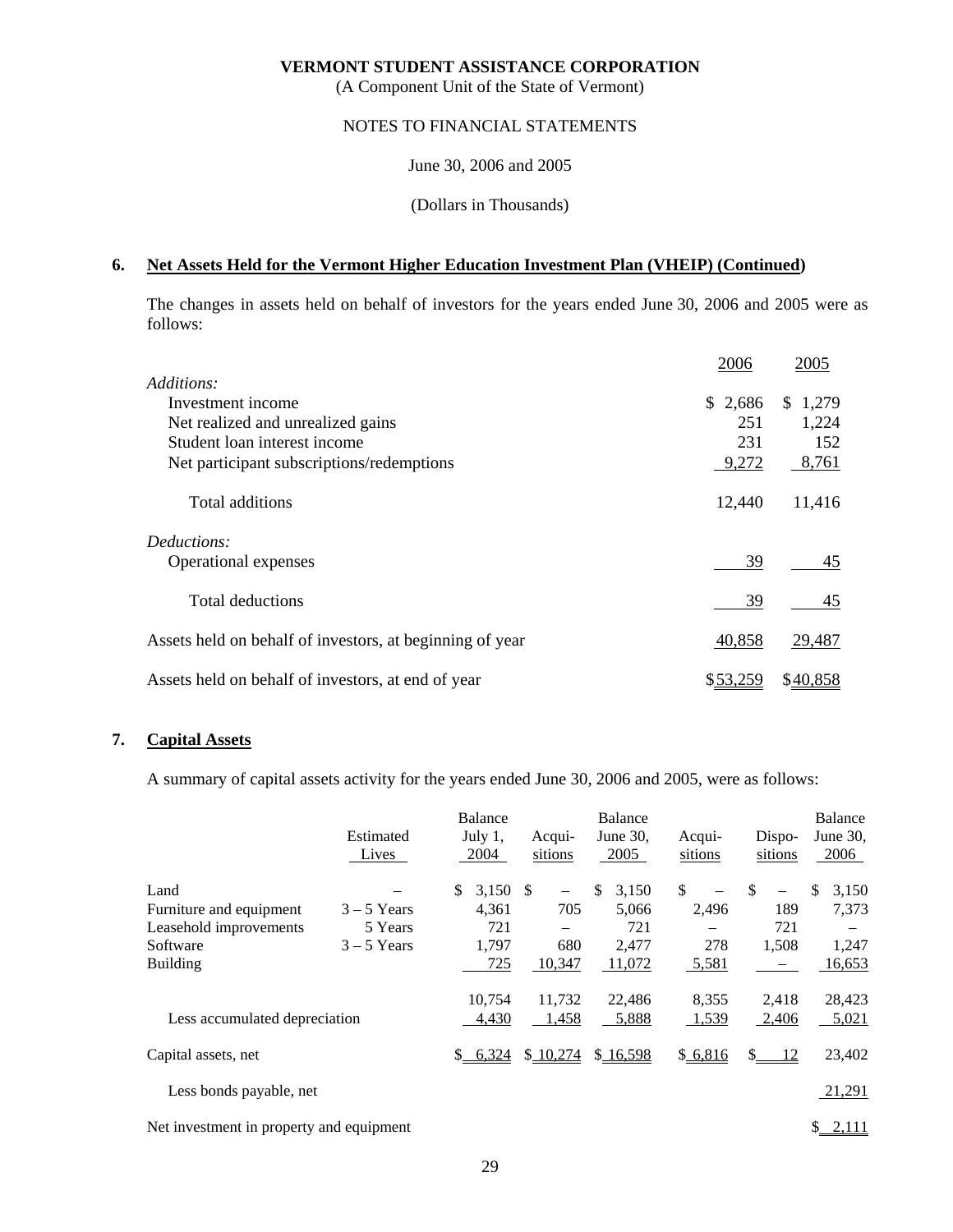(A Component Unit of the State of Vermont)

# NOTES TO FINANCIAL STATEMENTS

June 30, 2006 and 2005

(Dollars in Thousands)

# **7. Capital Assets (Continued)**

 Depreciation charged to operations for the years ended June 30, 2006 and 2005 was \$1,539 and \$1,467, respectively.

# **8. Bonds Payable**

 VSAC has issued the following bonds payable at June 30, 2006 and 2005, which were issued to finance the origination of student loans:

| <b>Bonds Payable:</b>                                                                                                                                                                                                                                                           | 2006         | 2005         |
|---------------------------------------------------------------------------------------------------------------------------------------------------------------------------------------------------------------------------------------------------------------------------------|--------------|--------------|
| 1985 Series A, dated December 27, 1985; comprised of floating rate<br>monthly demand bonds with the balance maturing in January 2008;<br>interest is payable monthly at variable rates which ranged from<br>2.60% to 3.75% during fiscal year 2006 (3.40% at June 30, 2006).    | \$<br>40,900 | \$<br>40,900 |
| 1995 Series A, B, C and D, dated June 27, 1995; comprised of auction<br>rate bonds maturing December 2025; interest is reset every 35 days<br>and payable semi-annually at rates which ranged from 2.48% to<br>4.00% during fiscal year 2006 (3.60% to 4.00% at June 30, 2006). | 96,000       | 96,000       |
| 1996 Series F, G, H and I, dated May 29, 1996; comprised of auction<br>rate bonds maturing December 2036; interest is reset every 35 days<br>and payable semi-annually at rates which ranged from 2.47% to<br>4.00% during fiscal year 2006 (3.65% to 4.00% at June 30, 2006).  | 100,000      | 100,000      |
| 1998 Series K-O, dated June 24, 1998; comprised of auction rate<br>bonds maturing December 2032; interest is reset every 35 days<br>and payable semi-annually at rates which ranged from 2.45% to<br>4.00% during fiscal year 2006 (3.60% to 4.00% at June 30, 2006).           | 165,000      | 165,000      |
| 2000 Series P and Q, dated May 31, 2000; comprised of auction rate<br>bonds matured in December 2005. Interest was reset every 35 days<br>and paid semi-annually; at rates which ranged from 2.56% to<br>3.25% during fiscal year 2006.                                         |              | 11,950       |
| 2000 Series R, S, T and U, dated May 31, 2000; comprised of auction<br>rate bonds maturing December 2034. Interest is reset every 35 days<br>and payable semi-annually at rates which ranged from 2.50% to<br>3.95% during fiscal year 2006 (3.53% to 3.95% at June 30, 2006).  | 172,550      | 172,550      |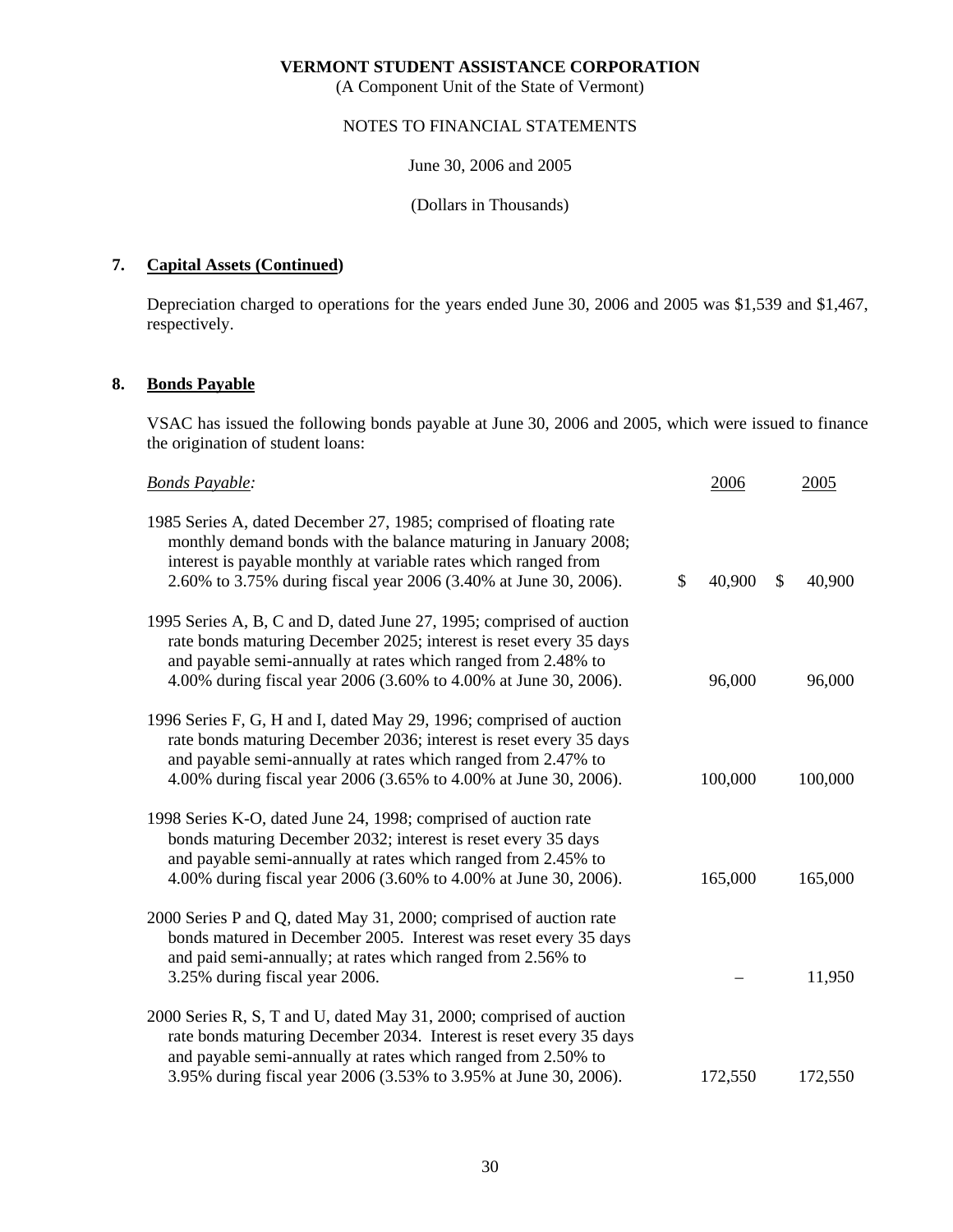(A Component Unit of the State of Vermont)

# NOTES TO FINANCIAL STATEMENTS

June 30, 2006 and 2005

(Dollars in Thousands)

# **8. Bonds Payable (Continued)**

|                                                                                                                                                                                                                                                                                                                                           | 2006         |               | 2005    |
|-------------------------------------------------------------------------------------------------------------------------------------------------------------------------------------------------------------------------------------------------------------------------------------------------------------------------------------------|--------------|---------------|---------|
| 2001 Series V, W and Z dated June 27, 2001; comprised of auction<br>rate bonds maturing December 2035. Interest is reset every 35<br>days for Series V and W, and every 7 days for Series Z. Interest<br>is payable semi-annually at rates which ranged from 2.01% to<br>3.95% during fiscal year 2006 (3.68% to 3.95% at June 30, 2006). | \$<br>84,750 | $\mathcal{S}$ | 84,750  |
| 2001 Series X, Y and AA dated June 27, 2001; comprised of auction<br>rate bonds maturing December 2036; interest is reset, and payable,<br>every 28 days for Series X and Y, and every 7 days for Series AA.<br>Interest rates ranged from 3.00% to 5.35% during fiscal year 2006<br>(5.00% to 5.35% at June 30, 2006).                   | 80,000       |               | 80,000  |
| 2002 Series BB, CC and DD dated October 8, 2002; comprised of<br>auction rate bonds maturing December 2036. Interest is reset<br>every 35 days and payable semi-annually at rates which ranged<br>from 2.55% to 3.75% during fiscal year 2006 (3.62% to 370%<br>at June 30, 2006).                                                        | 112,500      |               | 112,500 |
| 2003 Series EE dated May 30, 2003; comprised of auction rate bonds<br>matured December 2005; interest was reset every 35 days and<br>paid semi-annually at rates which ranged from 2.55% to 3.12%<br>during fiscal year 2006.                                                                                                             |              |               | 45,000  |
| 2003 Series FF, GG, HH and LL dated May 30, 2003; comprised of<br>auction rate bonds with maturity dates ranging from June 2009<br>through December 2014; interest is reset every 35 days and<br>payable semi-annually at rates which ranged from 2.40% to 4.10%<br>during fiscal year 2006 (3.58% to 4.10% at June 30, 2006).            | 165,900      |               | 165,900 |
| 2003 Series II, JJ and KK dated May 30, 2003; comprised of auction<br>rate bonds maturing December 2037; interest is reset every 35<br>days and payable semi-annually at rates which ranged from 2.55% to<br>3.95% during fiscal year 2006 (3.73% to 3.95% at June 30, 2006).                                                             | 150,000      |               | 150,000 |
| 2004 Series MM dated June 3, 2004; comprised of auction rate<br>bonds maturing December 2038; interest is reset every 35 days<br>and payable semi-annually at rates which ranged from 2.6% to<br>3.75% during fiscal year 2006 (3.75% at June 30, 2006).                                                                                  | 74,700       |               | 74,700  |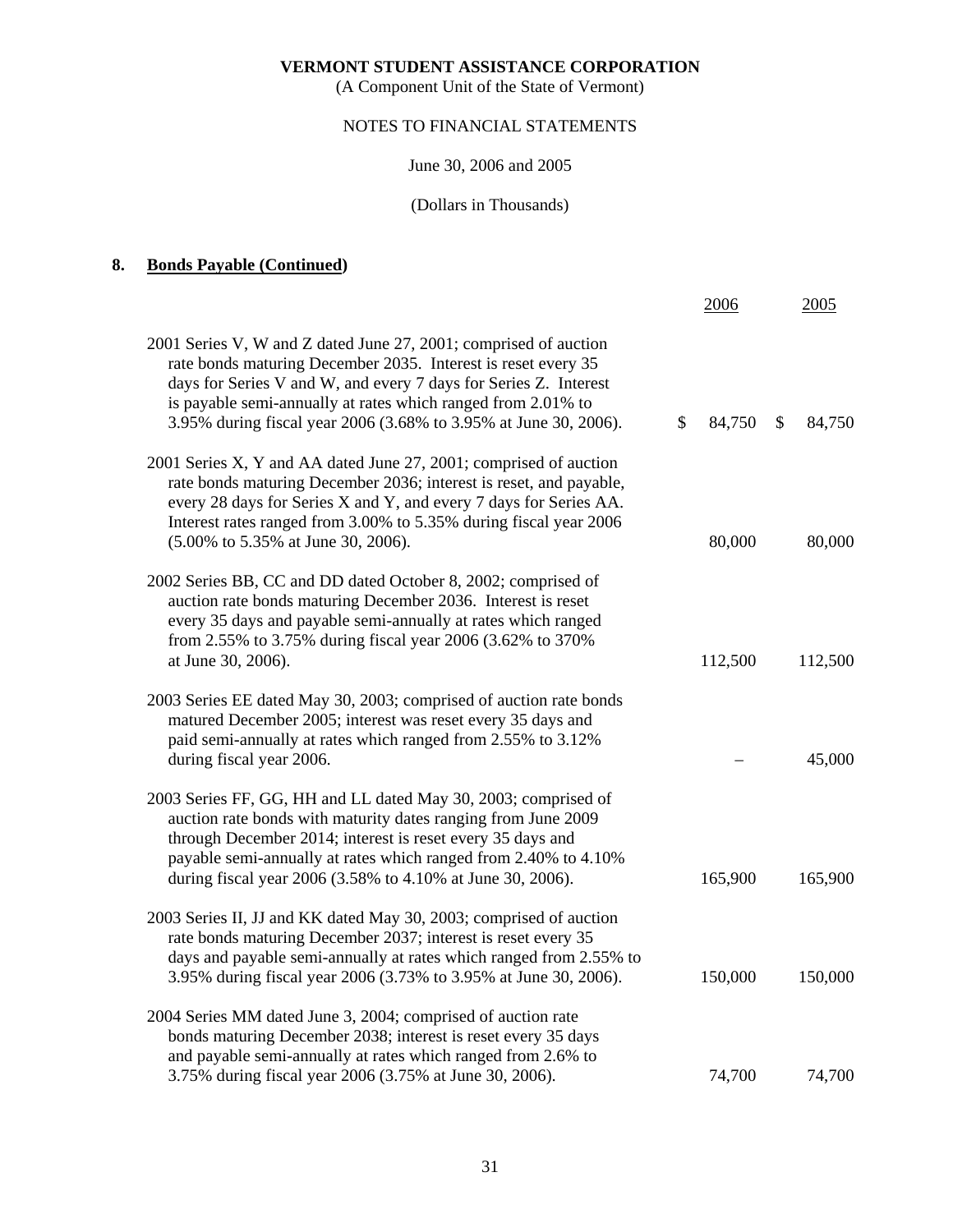(A Component Unit of the State of Vermont)

# NOTES TO FINANCIAL STATEMENTS

June 30, 2006 and 2005

# (Dollars in Thousands)

# **8. Bonds Payable (Continued)**

|                                                                                                                                                                                                                                                                           | 2006             | 2005              |
|---------------------------------------------------------------------------------------------------------------------------------------------------------------------------------------------------------------------------------------------------------------------------|------------------|-------------------|
| 2004 Series NN and PP dated June 3, 2004; comprised of auction<br>rate bonds maturing December 2038; interest is reset every 35 days<br>and payable semi-annually at rates which ranged from 2.57% to<br>3.85% during fiscal year 2006 (3.72% to 3.85% at June 30, 2006). | 134,500<br>\$    | 134,500<br>\$     |
| 2004 Series OO dated June 3, 2004; comprised of auction rate bonds<br>maturing December 2038; interest is reset and payable every 28<br>days, interest rates ranged from 3.35% to 5.08% during fiscal year<br>2006 (5.08% at June 30, 2006).                              | 65,800           | 65,800            |
| 2005 Series QQ dated June 21, 2005; comprised of floating rate<br>weekly demand bonds maturing December 2039; interest is reset<br>every 7 days and payable semi-annually at rates which ranged from<br>2.00% to 4.05% during fiscal year 2006 (4.05% at June 20, 2006).  | 120,385          | 120,385           |
| 2005 Series RR/SS dated June 21, 2005; comprised of auction rate<br>bonds maturing December 2039; interest is reset and payable<br>every 28 days at rates which ranged from 3.44% to 5.30% during fiscal<br>year 2006 (5.15% and 5.30% at June 20, 2006).                 | 119,600          | 119,600           |
| 2003 General Obligation bond dated December 9, 2003, with a<br>final maturity date of March 1, 2034, interest rates fixed ranging<br>from 2.00% to 5.00% payable semi-annually (5.00% at June 30,<br>2006).                                                               | 21,430           | 22,155            |
|                                                                                                                                                                                                                                                                           |                  |                   |
| Total bonds payable                                                                                                                                                                                                                                                       | 1,704,015        | 1,761,690         |
| Bond discount, net<br>Deferred loss on refunding, net                                                                                                                                                                                                                     | (138)<br>(1,172) | (144)<br>(1, 367) |
| Total bonds payable                                                                                                                                                                                                                                                       | 1,702,705        | 1,760,179         |
| Less current portion of bonds payable                                                                                                                                                                                                                                     | 735              | 57,675            |
| Noncurrent portion bonds payable                                                                                                                                                                                                                                          | \$1,701,970      | \$1,702,504       |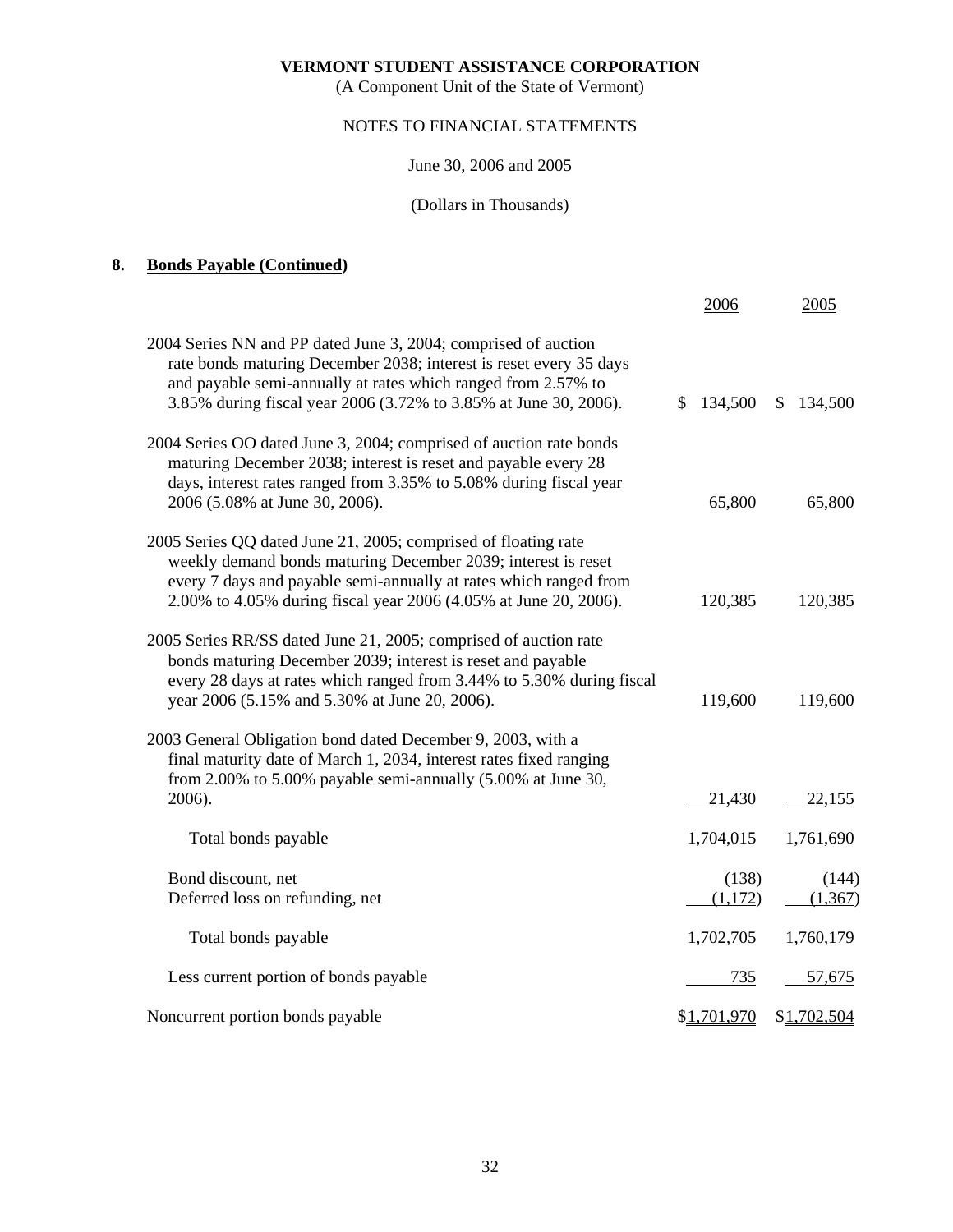(A Component Unit of the State of Vermont)

## NOTES TO FINANCIAL STATEMENTS

June 30, 2006 and 2005

(Dollars in Thousands)

## **8. Bonds Payable (Continued)**

 All bonds, except the 2003 General Obligation bonds, are limited obligations of VSAC and are secured, as provided in the underlying bond resolutions, by an assignment and pledge to the Trustee of all VSAC's rights, title and interest in student loans and revenues derived thereon and the guarantee thereof, including the insurance of certain student loans by DE. In addition, a significant portion of cash and cash equivalents (including debt service reserve accounts which may be used to replenish any deficiency in funds required to pay principal and interest due on the bonds) are held in trust to secure the bonds, except the 2003 General Obligation bonds.

 The 1985 Series A bonds are secured for credit-worthiness and liquidity by an irrevocable letter of credit issued by State Street Bank. The 1995 Series A-D, 1996 Series F-I, 1998 Series K-N, 2000 Series P-Q, 2000 Series R-U, 2001 Series V, W and Z, 2001 Series X, Y and AA, 2002 Series BB-DD, 2003 Series EE, 2003 Series FF-LL, 2003 Series II-KK, 2004 Series MM, 2004 Series NN-PP, 2004 Series OO, 2005 Series QQ and 2005 Series RR/SS bonds are secured for credit-worthiness by AMBAC Assurance Corporation. The 2003 General Obligation bonds and the 1998 Series O bonds payable have no credit support. The 2005 Series QQ bonds have liquidity support by a Standby Bond Purchase Agreement issued by the Bank of New York.

 All bonds, except the 2003 General Obligation bonds, are subject to redemption prior to maturity at the principal amounts outstanding plus accrued interest at date of redemption. At June 30, 2006, all bonds authorized under the underlying 1985 – 2005 bond resolutions have been issued.

 Proceeds from issuance of the bonds payable, except the 2003 General Obligation bonds, and all revenues thereon are held in trust and are restricted as follows: to repurchase bonds; finance student loans; pay interest on the bonds; maintain required reserves; and pay reasonable and necessary program expenses.

 The 2003 General Obligation bonds are payable from available revenues of VSAC. The bonds were issued for the purpose of financing the acquisition of land, construction, renovation, and equipment outfitting of a new corporate headquarters for VSAC.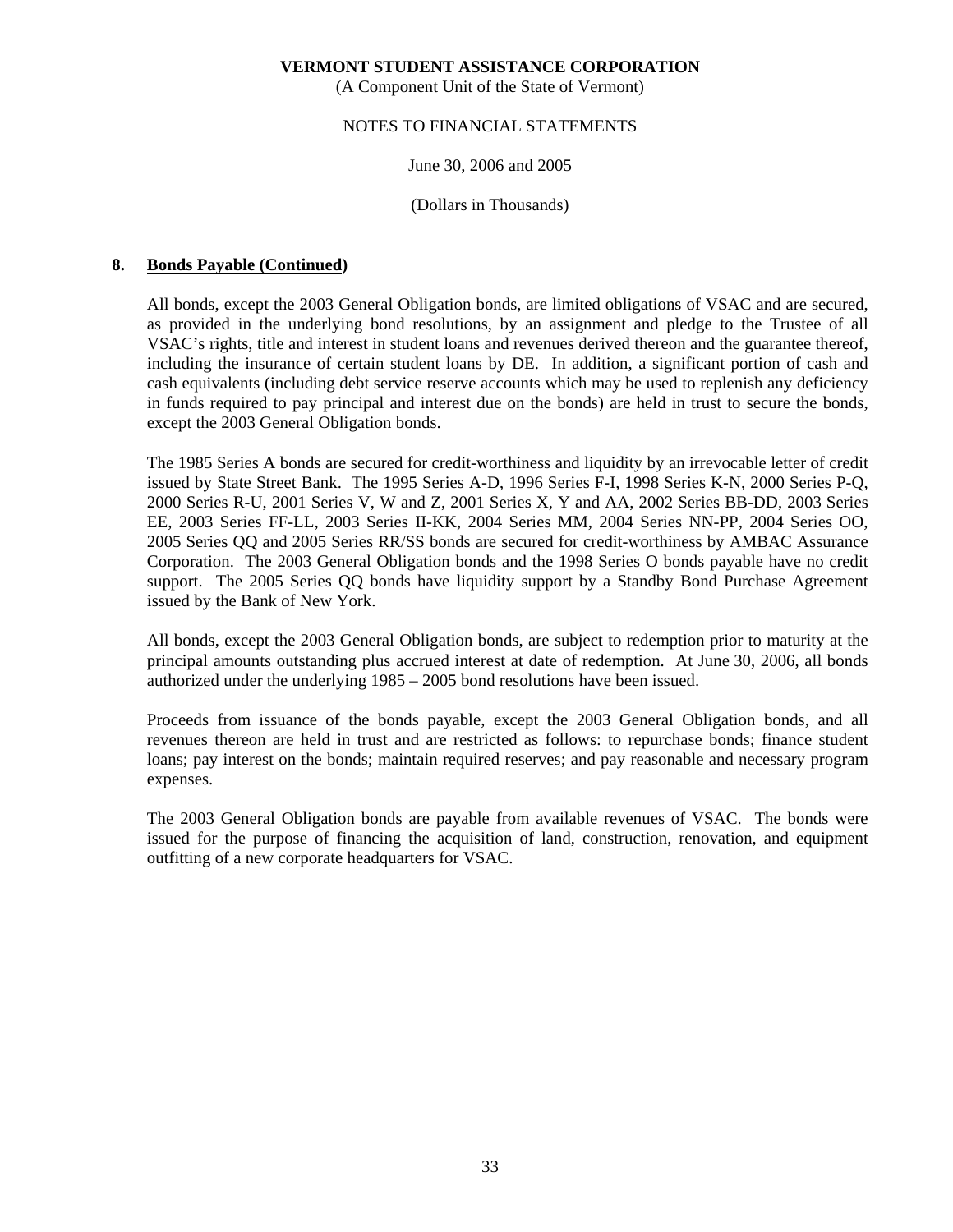(A Component Unit of the State of Vermont)

#### NOTES TO FINANCIAL STATEMENTS

June 30, 2006 and 2005

(Dollars in Thousands)

#### **8. Bonds Payable (Continued)**

 The debt service requirements, which are based on the interest rates at June 30, 2006 through 2011 and in five-year increments thereafter to maturity for VSAC, are as follows:

| Year ending June 30, | Principal   | Interest      | Total                   |
|----------------------|-------------|---------------|-------------------------|
| 2007                 | \$<br>735   | 67,683<br>\$. | 68,418<br><sup>\$</sup> |
| 2008                 | 41,655      | 66,918        | 108,573                 |
| 2009                 | 1,670       | 66,149        | 67,819                  |
| 2010                 | 795         | 66,094        | 66,889                  |
| 2011                 | 820         | 66,069        | 66,889                  |
| $2012 - 2016$        | 167,355     | 316,723       | 484,078                 |
| $2017 - 2021$        | 2,980       | 298,597       | 301,577                 |
| $2022 - 2026$        | 99,815      | 295,822       | 395,637                 |
| $2027 - 2031$        | 4,865       | 278,801       | 283,666                 |
| $2032 - 2036$        | 425,840     | 244,020       | 669,860                 |
| $2037 - 2039$        | 957,485     | 78,174        | 1,035,659               |
| Total                | \$1,704,015 | \$1,845,050   | \$3,549,065             |

The actual maturities and interest may differ due to changes in interest rates or other factors.

The following summarizes the debt activity for VSAC for the years ended June 30, 2006 and 2005:

|                              | 2006        | 2005        |
|------------------------------|-------------|-------------|
| Balance at beginning of year | \$1,760,179 | \$1,550,394 |
| Issuance                     |             | 270,385     |
| Redemptions and refundings   | (57, 675)   | (60, 800)   |
| Deferred loss on refunding   |             |             |
| Amortization of premiums     |             |             |
| Accretion of discount        | 201         | 200         |
| Balance at end of year       | \$1,702,705 | \$1,760,179 |

## **9. U.S. Treasury Rebates Payable**

 The bonds issued by VSAC are subject to Internal Revenue Service regulations which limit the amount of income which may be earned on certain cash equivalents, investments and student loans acquired with bond proceeds. Any excess earnings are to be refunded to the U.S. Treasury. VSAC has estimated that there is an arbitrage liability at June 30, 2006 and 2005 of \$23,525 and \$20,083, respectively. VSAC has estimated the current portion to be \$233 and \$253 at June 30, 2006 and 2005, respectively. VSAC has refunded the U.S. Treasury \$1,112 in excess earnings in 2006.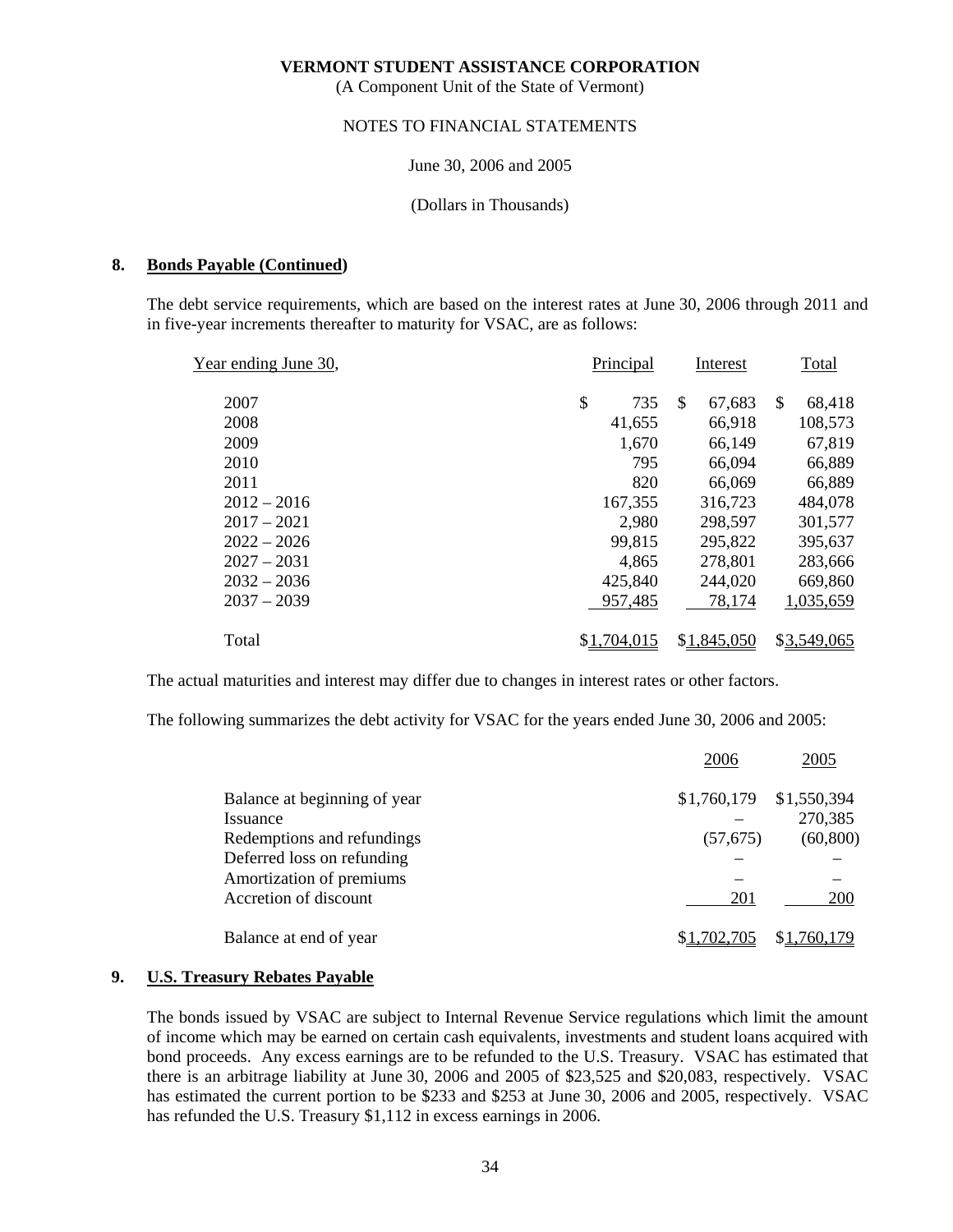(A Component Unit of the State of Vermont)

## NOTES TO FINANCIAL STATEMENTS

June 30, 2006 and 2005

(Dollars in Thousands)

# **10. Student Loan Interest and Special Allowance Revenues**

 DE makes quarterly interest subsidy payments on behalf of certain qualified students until the student is required under the provisions of the Act to begin repayment. Repayment on Stafford Student Loans normally begins within six months after students complete their course of study, leave school or cease to carry at least one-half the normal full-time academic load as determined by the educational institution. Repayment of PLUS, SLS and Consolidation loans normally begins within sixty days from the date of loan disbursement unless a deferment of payments has been granted. In these cases, full repayment of principal and interest would resume at the expiration of the deferment. Interest accrues during this deferment period. HEAL loans enter repayment status nine months after the expiration date of an interim period.

 DE provides a special allowance to lenders participating in the Stafford, PLUS, SLS, and Consolidation student loan programs. Special allowance is paid based on a rate that is established quarterly. For loans first disbursed before January 1, 2000, the rate is based on the average rate established in the auction of the thirteen-week U.S. Treasury bill, plus a pre-determined factor, less the interest rate on the loan. For loans first disbursed on or after January 1, 2000, financed with obligations issued after October 1, 1993, the rate is based on the average rate established in the auction of three-month Financial Commercial Paper, plus a pre-determined factor, less the interest rate on the loan. Loans made or purchased prior to February 8, 2006 with funds obtained through the issuance of tax-exempt obligations issued before October 1, 1993, are eligible for one-half of the special allowance rate, subject to a minimum return of 9.5%. Loans made or purchased with funds obtained through the issuance of tax-exempt obligations originally issued after October 1, 1993, are eligible for full special allowance and are not subject to a minimum return.

# **11. Endowment funds**

 Donors have established a number of endowment funds through the Vermont Student Development Fund, Inc. All endowment funds are restricted to provide scholarship funds to Vermont students. All endowment funds are guided by specific agreements and instructions from donors regarding the uses of earnings and appreciation on invested funds.

 In 1998, the Vermont General Assembly enacted a version of the Uniform Prudent Investor Act. The Act does not address in any explicit or clear manner a trustee's ability to spend net appreciation of donor-restricted endowments. The VSAC Board of Directors has established a policy, and most endowment agreements specify gains and appreciation on these funds be treated with a total return approach. In this approach, the amount of funds that may be expended from an endowment is based on a percentage of the fund's total value, and may come from the total return on the fund, including interest and dividend earnings, appreciation or original gift value. Total investment return in excess of the established spending rate is considered to be nonexpendable in future periods. The spending rate may be adjusted by the Board of Directors at their discretion.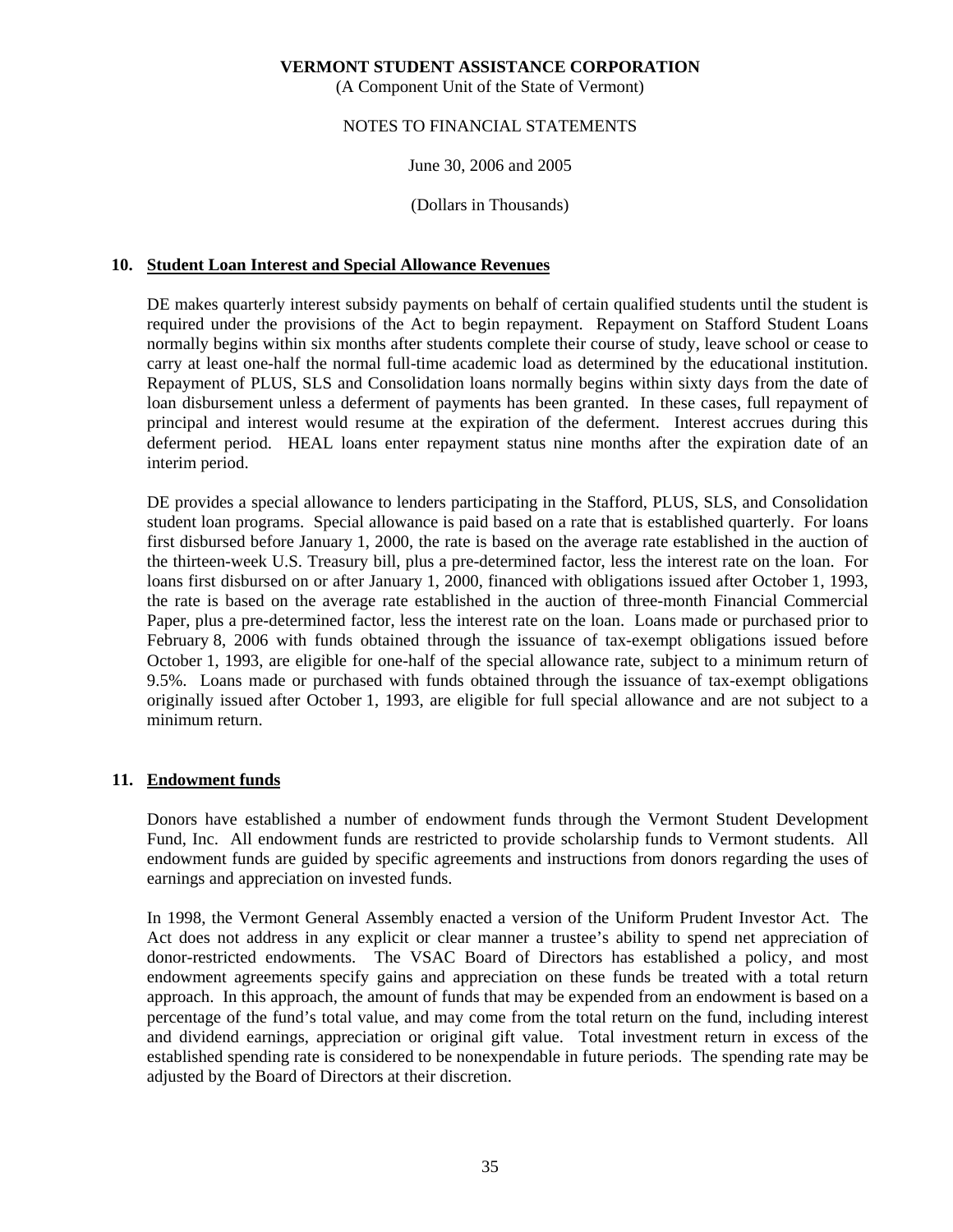(A Component Unit of the State of Vermont)

#### NOTES TO FINANCIAL STATEMENTS

June 30, 2006 and 2005

(Dollars in Thousands)

# **11. Endowment funds (Continued)**

 At June 30, 2006 the total net assets related to endowment funds was \$1,564. Expendable restricted net assets totaled \$66. The remaining \$1,498 of net assets related to endowment funds were nonexpendable.

# **12. Restricted Net Assets**

 Restrictions on net assets are the result of bond resolutions, state statutes, various federal regulations and program agreements, and donor restrictions. Bond resolutions restrict net assets to the origination of student loans and payment of debt service on bonds and notes payable. State statutes and federal regulations and program agreements restrict various net assets to use for specific grant, scholarship and educational activities. Donors have restricted a number of endowment funds for scholarship awards. Restricted net assets as of June 30, 2006 and 2005 are as follows:

|                                                   | 2006     | 2005     |
|---------------------------------------------------|----------|----------|
| Restricted by bond resolutions                    | \$66,576 | \$52,696 |
| Restricted for grants and scholarships            | 811      | 1,169    |
| Donor restricted for scholarships                 | 1,564    | 871      |
| Restricted appropriation for educational programs | 1,000    |          |
| Total restricted net assets                       | \$69.95' | \$54.736 |

#### **13. Retirement Benefits**

 Full-time employees of VSAC that meet specific eligibility requirements are participants in a retirement annuity plan. This plan is a multi-employer defined contribution plan sponsored by Teachers Insurance and Annuity Association and College Retirement Equities Fund (TIAA-CREF). The payroll for employees covered under the plan for the fiscal year ended June 30, 2006 and 2005 amounted to \$16,753 and \$14,408, respectively; VSAC's total payroll was \$16,464 and \$15,215, respectively. Total contributions by VSAC amounted to \$1,675 and \$1,441 in 2006 and 2005, respectively, which represented 10% of the covered payroll.

# **14. Contingencies**

 VSAC participates in various federally funded programs. These programs are subject to financial and compliance audits and resolution of identified questioned costs. The amount, if any, of expenditures which may be disallowed by the granting agency cannot be determined at this time.